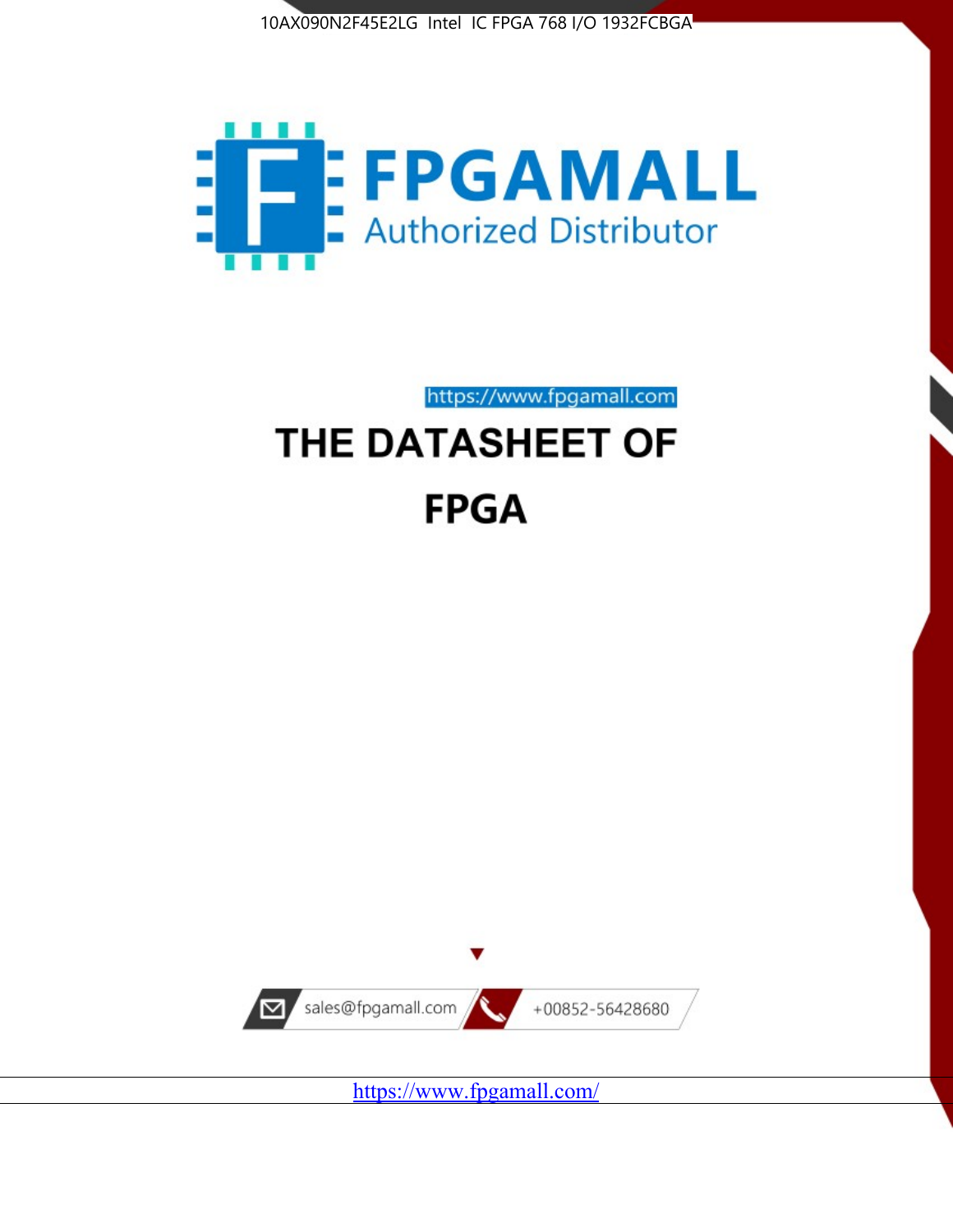10AX090N2F45E2LG Intel IC FPGA 768 I/O 1932FCBGA



# **Intel® Arria® 10 Device Overview**



**A10-OVERVIEW | 2018.12.06** Latest document on the web: **[PDF](https://www.intel.com/content/dam/www/programmable/us/en/pdfs/literature/hb/arria-10/a10_overview.pdf)** | **[HTML](https://www.intel.com/content/www/us/en/programmable/documentation/sam1403480274650.html)**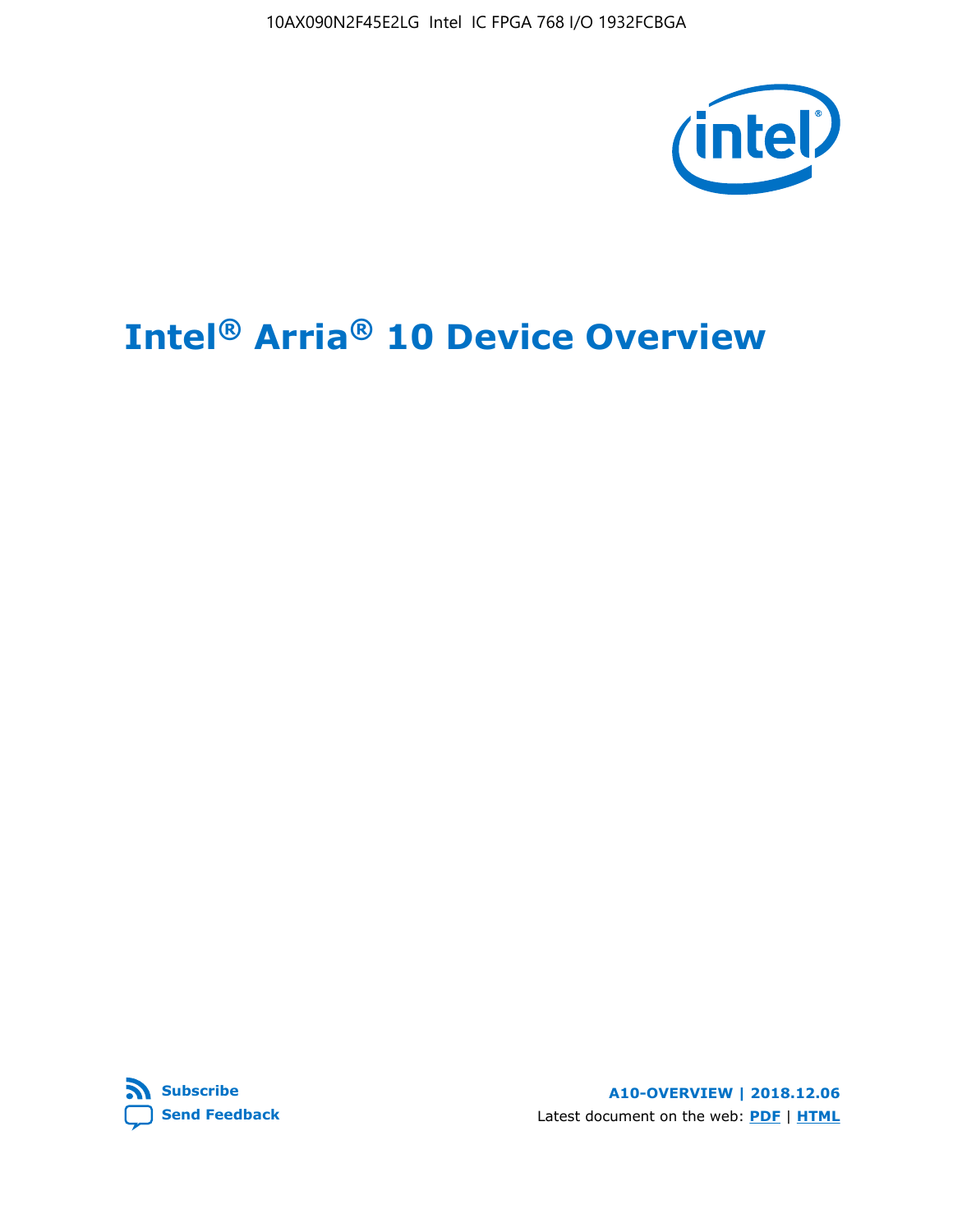

**Contents** 

## **Contents**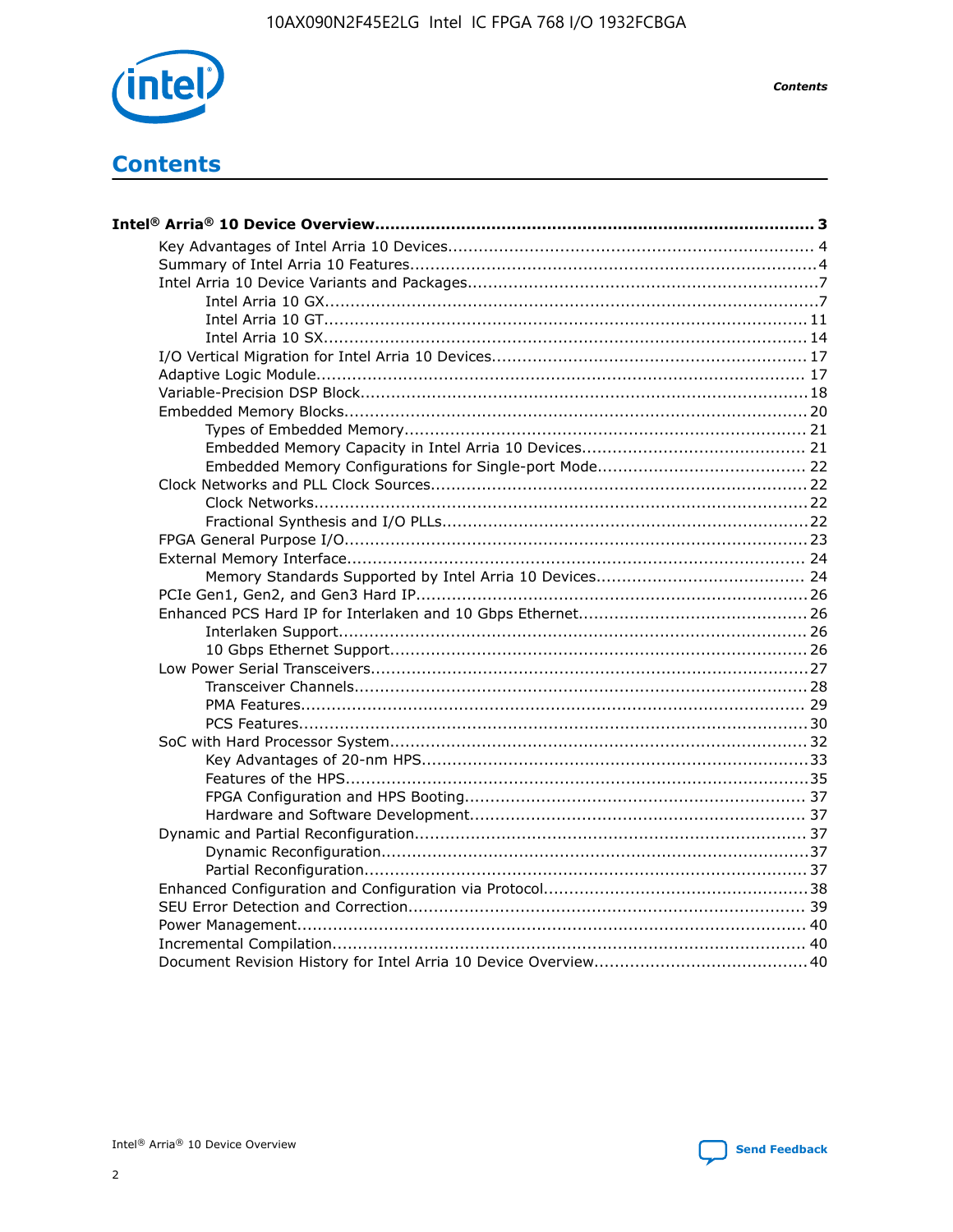**A10-OVERVIEW | 2018.12.06**

**[Send Feedback](mailto:FPGAtechdocfeedback@intel.com?subject=Feedback%20on%20Intel%20Arria%2010%20Device%20Overview%20(A10-OVERVIEW%202018.12.06)&body=We%20appreciate%20your%20feedback.%20In%20your%20comments,%20also%20specify%20the%20page%20number%20or%20paragraph.%20Thank%20you.)**



## **Intel® Arria® 10 Device Overview**

The Intel<sup>®</sup> Arria<sup>®</sup> 10 device family consists of high-performance and power-efficient 20 nm mid-range FPGAs and SoCs.

Intel Arria 10 device family delivers:

- Higher performance than the previous generation of mid-range and high-end FPGAs.
- Power efficiency attained through a comprehensive set of power-saving technologies.

The Intel Arria 10 devices are ideal for high performance, power-sensitive, midrange applications in diverse markets.

| <b>Market</b>         | <b>Applications</b>                                                                                               |
|-----------------------|-------------------------------------------------------------------------------------------------------------------|
| Wireless              | Channel and switch cards in remote radio heads<br>٠<br>Mobile backhaul<br>٠                                       |
| Wireline              | 40G/100G muxponders and transponders<br>٠<br>100G line cards<br>٠<br><b>Bridging</b><br>٠<br>Aggregation<br>٠     |
| <b>Broadcast</b>      | Studio switches<br>٠<br>Servers and transport<br>٠<br>Videoconferencing<br>٠<br>Professional audio and video<br>٠ |
| Computing and Storage | Flash cache<br>٠<br>Cloud computing servers<br>٠<br>Server acceleration<br>٠                                      |
| Medical               | Diagnostic scanners<br>٠<br>Diagnostic imaging<br>٠                                                               |
| Military              | Missile guidance and control<br>٠<br>Radar<br>٠<br>Electronic warfare<br>٠<br>Secure communications<br>٠          |

#### **Table 1. Sample Markets and Ideal Applications for Intel Arria 10 Devices**

#### **Related Information**

- [Intel Arria 10 Device Handbook: Known Issues](http://www.altera.com/support/kdb/solutions/rd07302013_646.html) Lists the planned updates to the *Intel Arria 10 Device Handbook* chapters.
- [Intel Arria 10 GX/GT Device Errata and Design Recommendations](https://www.intel.com/content/www/us/en/programmable/documentation/agz1493851706374.html#yqz1494433888646)
- [Intel Arria 10 SX Device Errata and Design Recommendations](https://www.intel.com/content/www/us/en/programmable/documentation/cru1462832385668.html#cru1462832558642)

Intel Corporation. All rights reserved. Intel, the Intel logo, Altera, Arria, Cyclone, Enpirion, MAX, Nios, Quartus and Stratix words and logos are trademarks of Intel Corporation or its subsidiaries in the U.S. and/or other countries. Intel warrants performance of its FPGA and semiconductor products to current specifications in accordance with Intel's standard warranty, but reserves the right to make changes to any products and services at any time without notice. Intel assumes no responsibility or liability arising out of the application or use of any information, product, or service described herein except as expressly agreed to in writing by Intel. Intel customers are advised to obtain the latest version of device specifications before relying on any published information and before placing orders for products or services. \*Other names and brands may be claimed as the property of others.

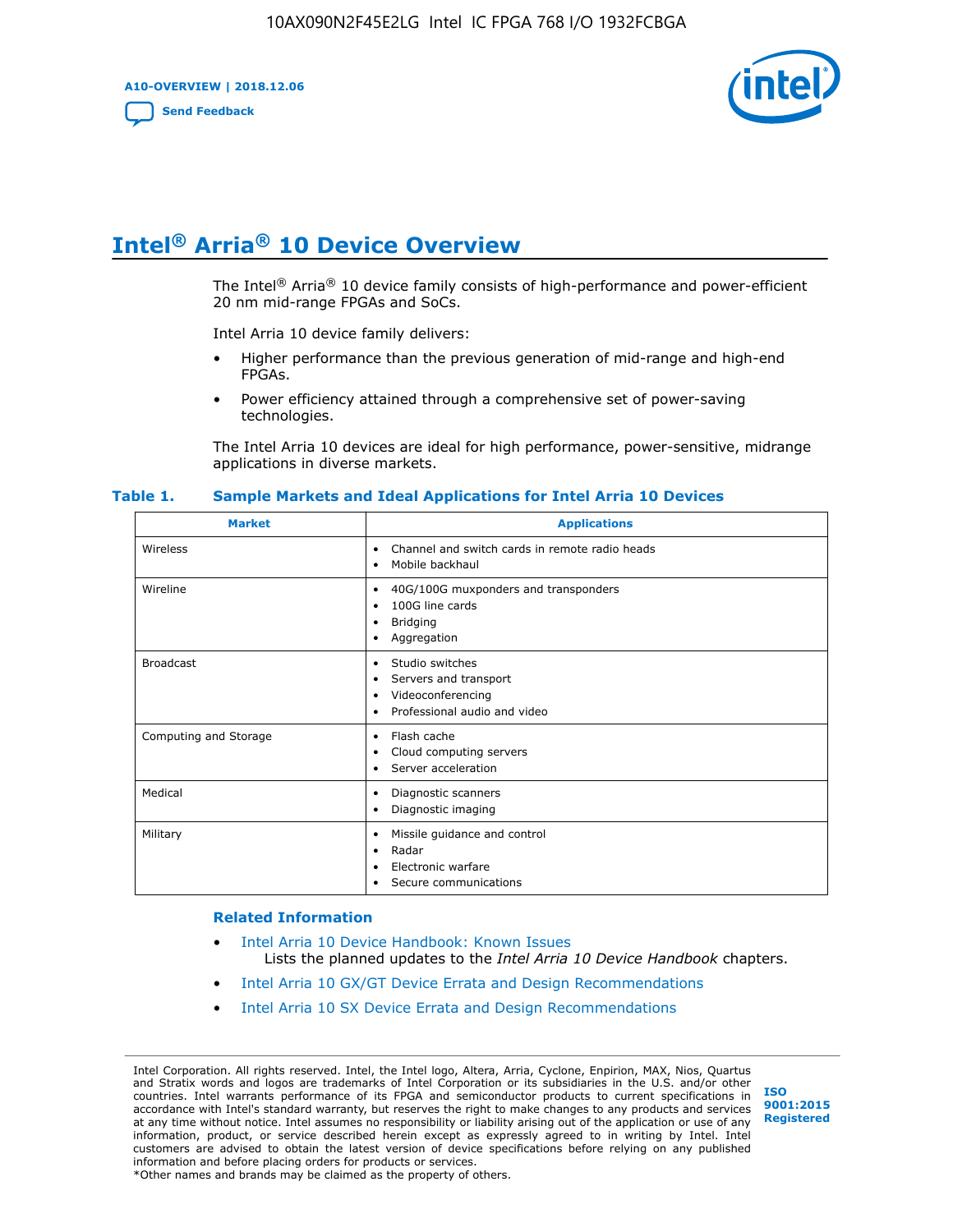

## **Key Advantages of Intel Arria 10 Devices**

## **Table 2. Key Advantages of the Intel Arria 10 Device Family**

| <b>Advantage</b>                                                                                          | <b>Supporting Feature</b>                                                                                                                                                                                                                                                                                                |  |  |  |  |  |
|-----------------------------------------------------------------------------------------------------------|--------------------------------------------------------------------------------------------------------------------------------------------------------------------------------------------------------------------------------------------------------------------------------------------------------------------------|--|--|--|--|--|
| Enhanced core architecture                                                                                | Built on TSMC's 20 nm process technology<br>٠<br>60% higher performance than the previous generation of mid-range FPGAs<br>٠<br>15% higher performance than the fastest previous-generation FPGA<br>٠                                                                                                                    |  |  |  |  |  |
| High-bandwidth integrated<br>transceivers                                                                 | Short-reach rates up to 25.8 Gigabits per second (Gbps)<br>٠<br>Backplane capability up to 12.5 Gbps<br>٠<br>Integrated 10GBASE-KR and 40GBASE-KR4 Forward Error Correction (FEC)<br>٠                                                                                                                                   |  |  |  |  |  |
| Improved logic integration and<br>hard IP blocks                                                          | 8-input adaptive logic module (ALM)<br>٠<br>Up to 65.6 megabits (Mb) of embedded memory<br>٠<br>Variable-precision digital signal processing (DSP) blocks<br>Fractional synthesis phase-locked loops (PLLs)<br>Hard PCI Express Gen3 IP blocks<br>Hard memory controllers and PHY up to 2,400 Megabits per second (Mbps) |  |  |  |  |  |
| Second generation hard<br>processor system (HPS) with<br>integrated ARM* Cortex*-A9*<br>MPCore* processor | Tight integration of a dual-core ARM Cortex-A9 MPCore processor, hard IP, and an<br>٠<br>FPGA in a single Intel Arria 10 system-on-a-chip (SoC)<br>Supports over 128 Gbps peak bandwidth with integrated data coherency between<br>$\bullet$<br>the processor and the FPGA fabric                                        |  |  |  |  |  |
| Advanced power savings                                                                                    | Comprehensive set of advanced power saving features<br>٠<br>Power-optimized MultiTrack routing and core architecture<br>٠<br>Up to 40% lower power compared to previous generation of mid-range FPGAs<br>Up to 60% lower power compared to previous generation of high-end FPGAs                                         |  |  |  |  |  |

## **Summary of Intel Arria 10 Features**

## **Table 3. Summary of Features for Intel Arria 10 Devices**

| <b>Feature</b>                  | <b>Description</b>                                                                                                                                                                                                                                                                                                                                                                                       |
|---------------------------------|----------------------------------------------------------------------------------------------------------------------------------------------------------------------------------------------------------------------------------------------------------------------------------------------------------------------------------------------------------------------------------------------------------|
| Technology                      | TSMC's 20-nm SoC process technology<br>٠<br>Allows operation at a lower $V_{\text{CC}}$ level of 0.82 V instead of the 0.9 V standard $V_{\text{CC}}$ core voltage                                                                                                                                                                                                                                       |
| Packaging                       | 1.0 mm ball-pitch Fineline BGA packaging<br>0.8 mm ball-pitch Ultra Fineline BGA packaging<br>Multiple devices with identical package footprints for seamless migration between different<br><b>FPGA</b> densities<br>Devices with compatible package footprints allow migration to next generation high-end<br>Stratix $\mathcal{R}$ 10 devices<br>RoHS, leaded $(1)$ , and lead-free (Pb-free) options |
| High-performance<br>FPGA fabric | Enhanced 8-input ALM with four registers<br>٠<br>Improved multi-track routing architecture to reduce congestion and improve compilation time<br>Hierarchical core clocking architecture<br>Fine-grained partial reconfiguration                                                                                                                                                                          |
| Internal memory<br>blocks       | M20K-20-Kb memory blocks with hard error correction code (ECC)<br>Memory logic array block (MLAB)-640-bit memory                                                                                                                                                                                                                                                                                         |
|                                 | continued                                                                                                                                                                                                                                                                                                                                                                                                |



<sup>(1)</sup> Contact Intel for availability.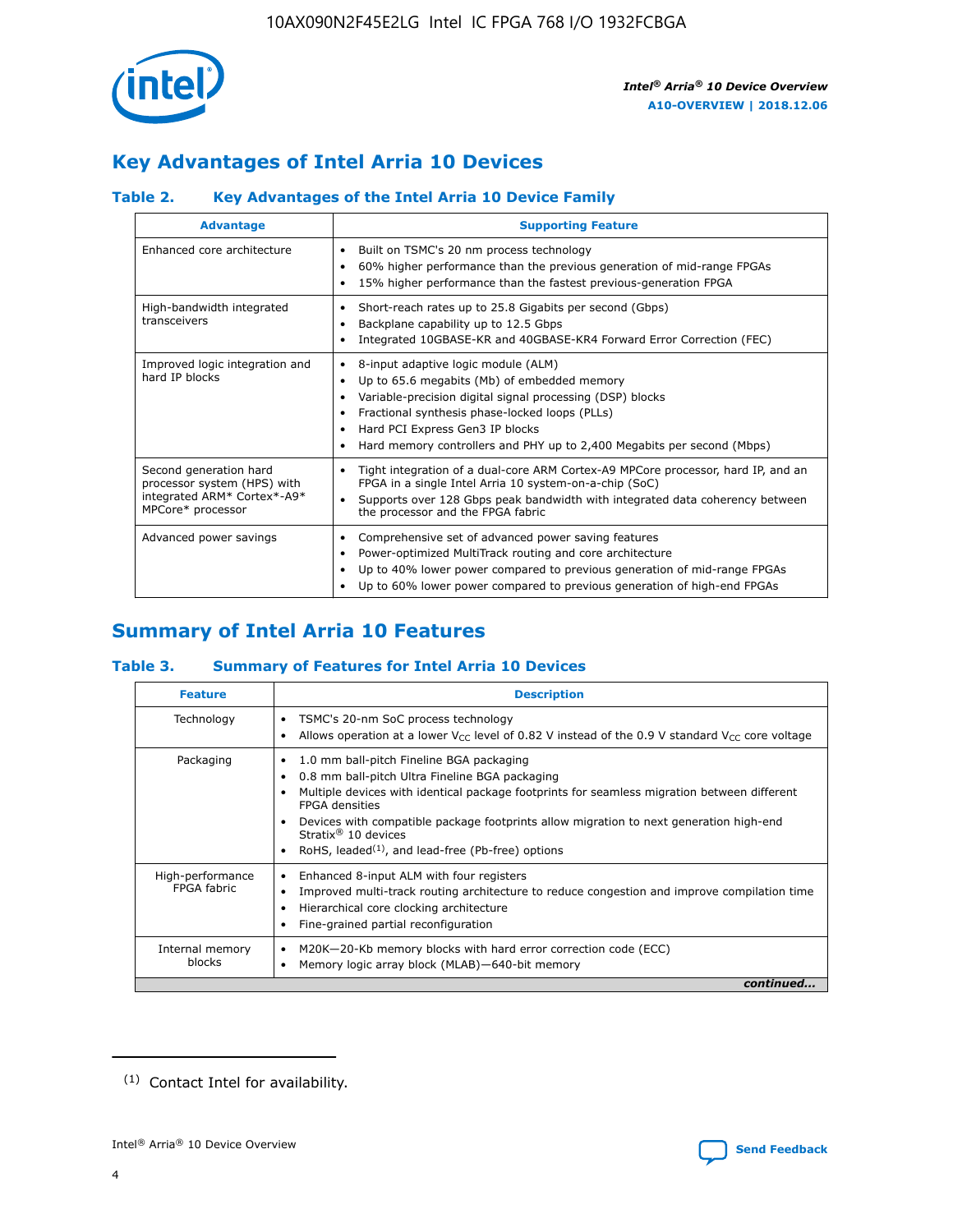$\mathsf{r}$ 



| <b>Feature</b>                         |                                                                                                                | <b>Description</b>                                                                                                                                                                                                                                                                                                                                                                                                                                                                                                                                                                                                                                                                                                                                                                                                                          |
|----------------------------------------|----------------------------------------------------------------------------------------------------------------|---------------------------------------------------------------------------------------------------------------------------------------------------------------------------------------------------------------------------------------------------------------------------------------------------------------------------------------------------------------------------------------------------------------------------------------------------------------------------------------------------------------------------------------------------------------------------------------------------------------------------------------------------------------------------------------------------------------------------------------------------------------------------------------------------------------------------------------------|
| Embedded Hard IP<br>blocks             | Variable-precision DSP                                                                                         | Native support for signal processing precision levels from $18 \times 19$ to<br>$\bullet$<br>54 x 54<br>Native support for 27 x 27 multiplier mode<br>64-bit accumulator and cascade for systolic finite impulse responses<br>(FIRs)<br>Internal coefficient memory banks<br>٠<br>Preadder/subtractor for improved efficiency<br>Additional pipeline register to increase performance and reduce<br>power<br>Supports floating point arithmetic:<br>- Perform multiplication, addition, subtraction, multiply-add,<br>multiply-subtract, and complex multiplication.<br>- Supports multiplication with accumulation capability, cascade<br>summation, and cascade subtraction capability.<br>- Dynamic accumulator reset control.<br>- Support direct vector dot and complex multiplication chaining<br>multiply floating point DSP blocks. |
|                                        | Memory controller                                                                                              | DDR4, DDR3, and DDR3L                                                                                                                                                                                                                                                                                                                                                                                                                                                                                                                                                                                                                                                                                                                                                                                                                       |
|                                        | PCI Express*                                                                                                   | PCI Express (PCIe*) Gen3 (x1, x2, x4, or x8), Gen2 (x1, x2, x4, or x8)<br>and Gen1 (x1, x2, x4, or x8) hard IP with complete protocol stack,<br>endpoint, and root port                                                                                                                                                                                                                                                                                                                                                                                                                                                                                                                                                                                                                                                                     |
|                                        | Transceiver I/O                                                                                                | 10GBASE-KR/40GBASE-KR4 Forward Error Correction (FEC)<br>PCS hard IPs that support:<br>- 10-Gbps Ethernet (10GbE)<br>- PCIe PIPE interface<br>- Interlaken<br>- Gbps Ethernet (GbE)<br>- Common Public Radio Interface (CPRI) with deterministic latency<br>support<br>- Gigabit-capable passive optical network (GPON) with fast lock-<br>time support<br>13.5G JESD204b<br>$\bullet$<br>8B/10B, 64B/66B, 64B/67B encoders and decoders<br>Custom mode support for proprietary protocols                                                                                                                                                                                                                                                                                                                                                   |
| Core clock networks                    | $\bullet$<br>$\bullet$                                                                                         | Up to 800 MHz fabric clocking, depending on the application:<br>- 667 MHz external memory interface clocking with 2,400 Mbps DDR4 interface<br>- 800 MHz LVDS interface clocking with 1,600 Mbps LVDS interface<br>Global, regional, and peripheral clock networks<br>Clock networks that are not used can be gated to reduce dynamic power                                                                                                                                                                                                                                                                                                                                                                                                                                                                                                 |
| Phase-locked loops<br>(PLLs)           | High-resolution fractional synthesis PLLs:<br>$\bullet$<br>Integer PLLs:<br>- Adjacent to general purpose I/Os | - Precision clock synthesis, clock delay compensation, and zero delay buffering (ZDB)<br>- Support integer mode and fractional mode<br>- Fractional mode support with third-order delta-sigma modulation<br>- Support external memory and LVDS interfaces                                                                                                                                                                                                                                                                                                                                                                                                                                                                                                                                                                                   |
| FPGA General-purpose<br>$I/Os$ (GPIOs) | On-chip termination (OCT)<br>$\bullet$                                                                         | 1.6 Gbps LVDS-every pair can be configured as receiver or transmitter<br>1.2 V to 3.0 V single-ended LVTTL/LVCMOS interfacing                                                                                                                                                                                                                                                                                                                                                                                                                                                                                                                                                                                                                                                                                                               |
| <b>External Memory</b><br>Interface    |                                                                                                                | Hard memory controller- DDR4, DDR3, and DDR3L support<br>$-$ DDR4 $-$ speeds up to 1,200 MHz/2,400 Mbps<br>- DDR3-speeds up to 1,067 MHz/2,133 Mbps<br>Soft memory controller—provides support for RLDRAM $3^{(2)}$ , QDR IV $(2^2)$ , and QDR II+<br>continued                                                                                                                                                                                                                                                                                                                                                                                                                                                                                                                                                                             |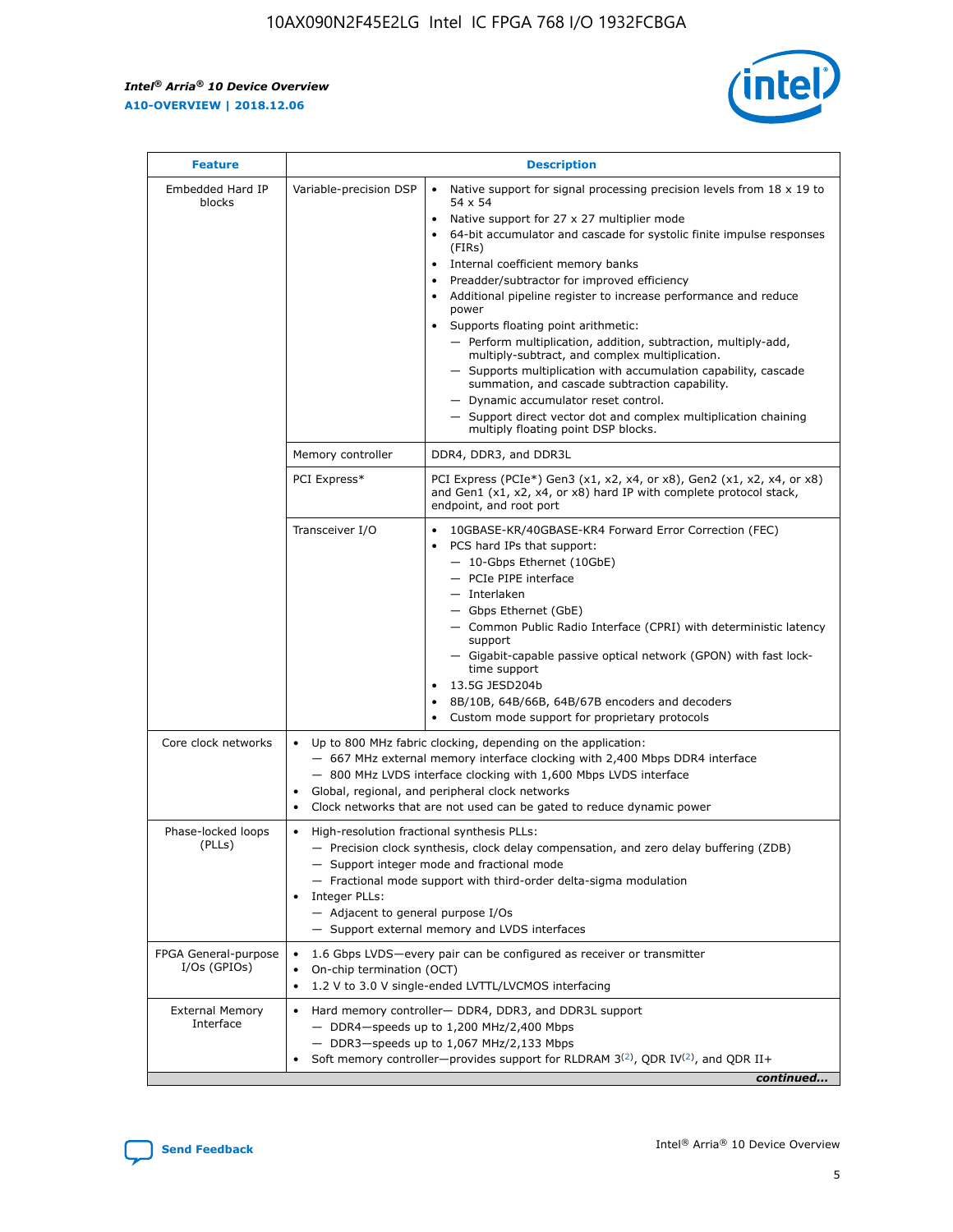

| <b>Feature</b>                                    | <b>Description</b>                                                                                                                                                                                                                                                                                                                                                                                                                                                                                                                                                                                                                         |
|---------------------------------------------------|--------------------------------------------------------------------------------------------------------------------------------------------------------------------------------------------------------------------------------------------------------------------------------------------------------------------------------------------------------------------------------------------------------------------------------------------------------------------------------------------------------------------------------------------------------------------------------------------------------------------------------------------|
| Low-power serial<br>transceivers                  | • Continuous operating range:<br>- Intel Arria 10 GX-1 Gbps to 17.4 Gbps<br>- Intel Arria 10 GT-1 Gbps to 25.8 Gbps<br>Backplane support:<br>$-$ Intel Arria 10 GX-up to 12.5<br>- Intel Arria 10 GT-up to 12.5<br>Extended range down to 125 Mbps with oversampling<br>ATX transmit PLLs with user-configurable fractional synthesis capability<br>Electronic Dispersion Compensation (EDC) support for XFP, SFP+, QSFP, and CFP optical<br>module<br>• Adaptive linear and decision feedback equalization<br>Transmitter pre-emphasis and de-emphasis<br>$\bullet$<br>Dynamic partial reconfiguration of individual transceiver channels |
| <b>HPS</b><br>(Intel Arria 10 SX<br>devices only) | Dual-core ARM Cortex-A9 MPCore processor-1.2 GHz CPU with<br>Processor and system<br>$\bullet$<br>1.5 GHz overdrive capability<br>256 KB on-chip RAM and 64 KB on-chip ROM<br>System peripherals-general-purpose timers, watchdog timers, direct<br>memory access (DMA) controller, FPGA configuration manager, and<br>clock and reset managers<br>Security features-anti-tamper, secure boot, Advanced Encryption<br>$\bullet$<br>Standard (AES) and authentication (SHA)<br>ARM CoreSight* JTAG debug access port, trace port, and on-chip<br>trace storage                                                                              |
|                                                   | <b>External interfaces</b><br>Hard memory interface-Hard memory controller (2,400 Mbps DDR4,<br>$\bullet$<br>and 2,133 Mbps DDR3), Quad serial peripheral interface (QSPI) flash<br>controller, NAND flash controller, direct memory access (DMA)<br>controller, Secure Digital/MultiMediaCard (SD/MMC) controller<br>Communication interface-10/100/1000 Ethernet media access<br>$\bullet$<br>control (MAC), USB On-The-GO (OTG) controllers, I <sup>2</sup> C controllers,<br>UART 16550, serial peripheral interface (SPI), and up to 62<br>HPS GPIO interfaces (48 direct-share I/Os)                                                 |
|                                                   | High-performance ARM AMBA* AXI bus bridges that support<br>Interconnects to core<br>$\bullet$<br>simultaneous read and write<br>HPS-FPGA bridges-include the FPGA-to-HPS, HPS-to-FPGA, and<br>$\bullet$<br>lightweight HPS-to-FPGA bridges that allow the FPGA fabric to issue<br>transactions to slaves in the HPS, and vice versa<br>Configuration bridge that allows HPS configuration manager to<br>configure the core logic via dedicated 32-bit configuration port<br>FPGA-to-HPS SDRAM controller bridge-provides configuration<br>interfaces for the multiport front end (MPFE) of the HPS SDRAM<br>controller                     |
| Configuration                                     | Tamper protection—comprehensive design protection to protect your valuable IP investments<br>Enhanced 256-bit advanced encryption standard (AES) design security with authentication<br>٠<br>Configuration via protocol (CvP) using PCIe Gen1, Gen2, or Gen3<br>continued                                                                                                                                                                                                                                                                                                                                                                  |

<sup>(2)</sup> Intel Arria 10 devices support this external memory interface using hard PHY with soft memory controller.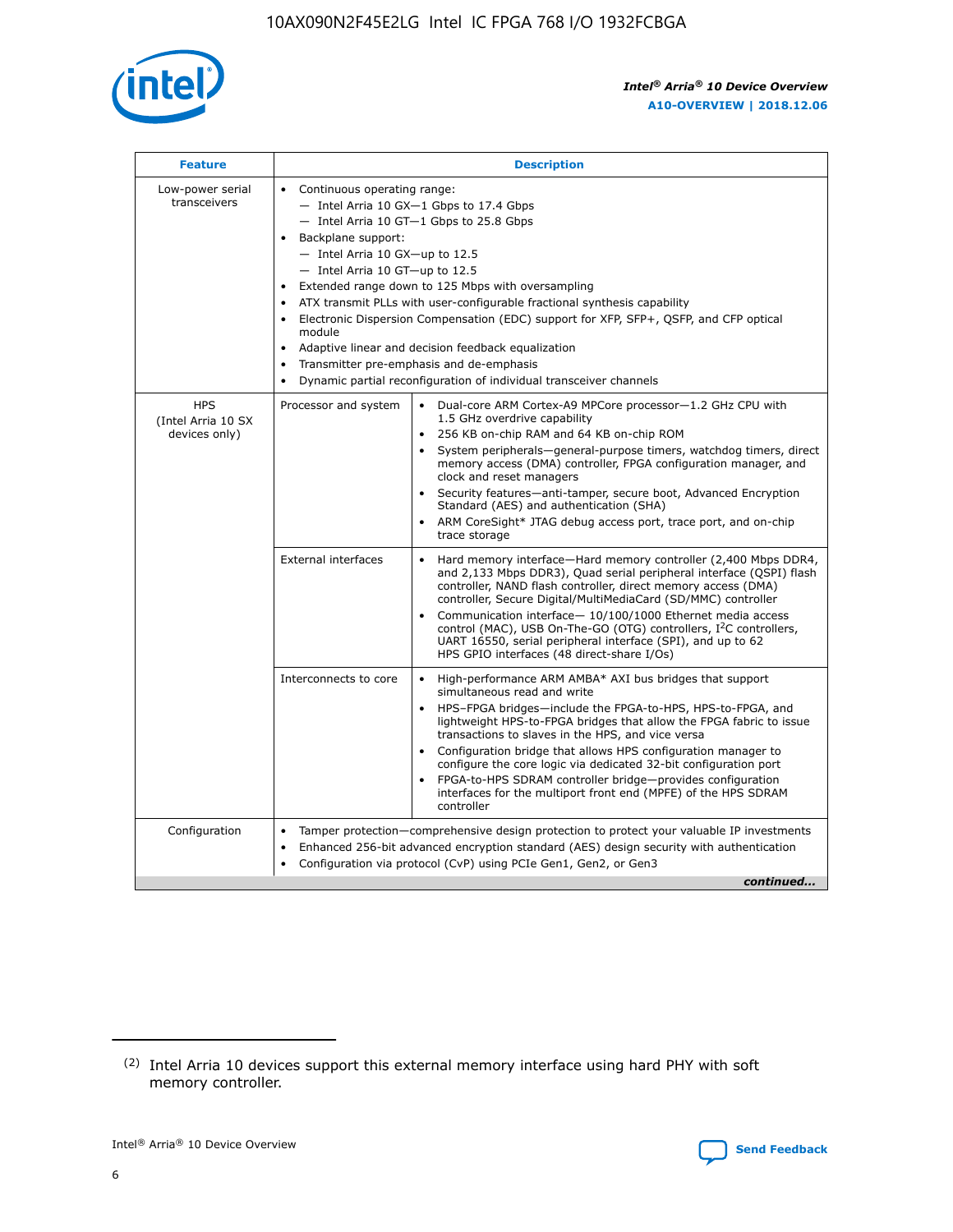

| <b>Feature</b>     | <b>Description</b>                                                                                                                                                                                                            |
|--------------------|-------------------------------------------------------------------------------------------------------------------------------------------------------------------------------------------------------------------------------|
|                    | Dynamic reconfiguration of the transceivers and PLLs<br>Fine-grained partial reconfiguration of the core fabric<br>Active Serial x4 Interface<br>$\bullet$                                                                    |
| Power management   | SmartVID<br>Low static power device options<br>Programmable Power Technology<br>Intel Quartus <sup>®</sup> Prime integrated power analysis                                                                                    |
| Software and tools | Intel Quartus Prime design suite<br>Transceiver toolkit<br>$\bullet$<br>Platform Designer system integration tool<br>DSP Builder for Intel FPGAs<br>OpenCL <sup>™</sup> support<br>Intel SoC FPGA Embedded Design Suite (EDS) |

## **Related Information**

#### [Intel Arria 10 Transceiver PHY Overview](https://www.intel.com/content/www/us/en/programmable/documentation/nik1398707230472.html#nik1398706768037) Provides details on Intel Arria 10 transceivers.

## **Intel Arria 10 Device Variants and Packages**

## **Table 4. Device Variants for the Intel Arria 10 Device Family**

| <b>Variant</b>    | <b>Description</b>                                                                                                                                                                                                     |
|-------------------|------------------------------------------------------------------------------------------------------------------------------------------------------------------------------------------------------------------------|
| Intel Arria 10 GX | FPGA featuring 17.4 Gbps transceivers for short reach applications with 12.5 backplane driving<br>capability.                                                                                                          |
| Intel Arria 10 GT | FPGA featuring:<br>17.4 Gbps transceivers for short reach applications with 12.5 backplane driving capability.<br>25.8 Gbps transceivers for supporting CAUI-4 and CEI-25G applications with CFP2 and CFP4<br>modules. |
| Intel Arria 10 SX | SoC integrating ARM-based HPS and FPGA featuring 17.4 Gbps transceivers for short reach<br>applications with 12.5 backplane driving capability.                                                                        |

## **Intel Arria 10 GX**

This section provides the available options, maximum resource counts, and package plan for the Intel Arria 10 GX devices.

The information in this section is correct at the time of publication. For the latest information and to get more details, refer to the Intel FPGA Product Selector.

## **Related Information**

#### [Intel FPGA Product Selector](http://www.altera.com/products/selector/psg-selector.html) Provides the latest information on Intel products.

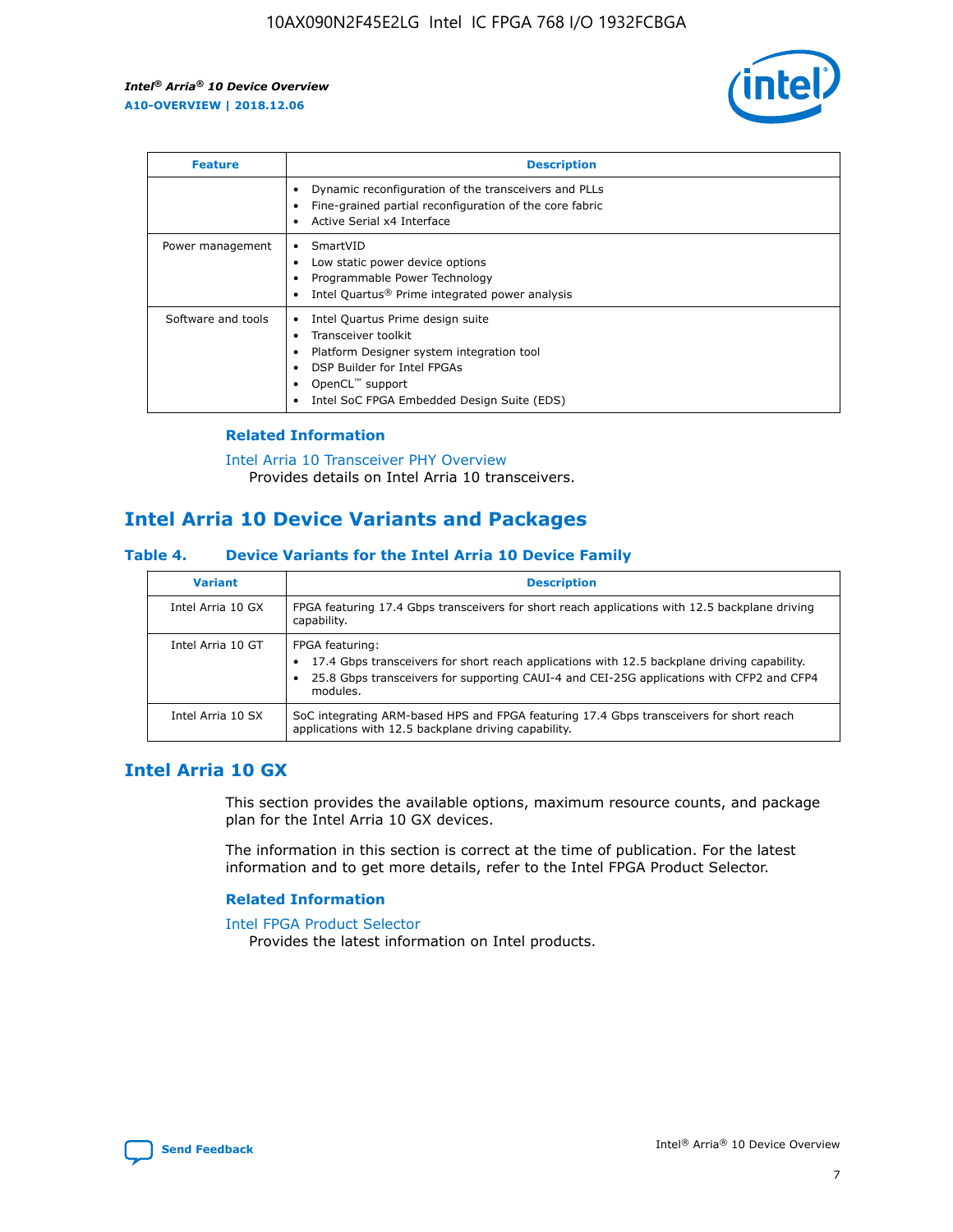

## **Available Options**





#### **Related Information**

[Transceiver Performance for Intel Arria 10 GX/SX Devices](https://www.intel.com/content/www/us/en/programmable/documentation/mcn1413182292568.html#mcn1413213965502) Provides more information about the transceiver speed grade.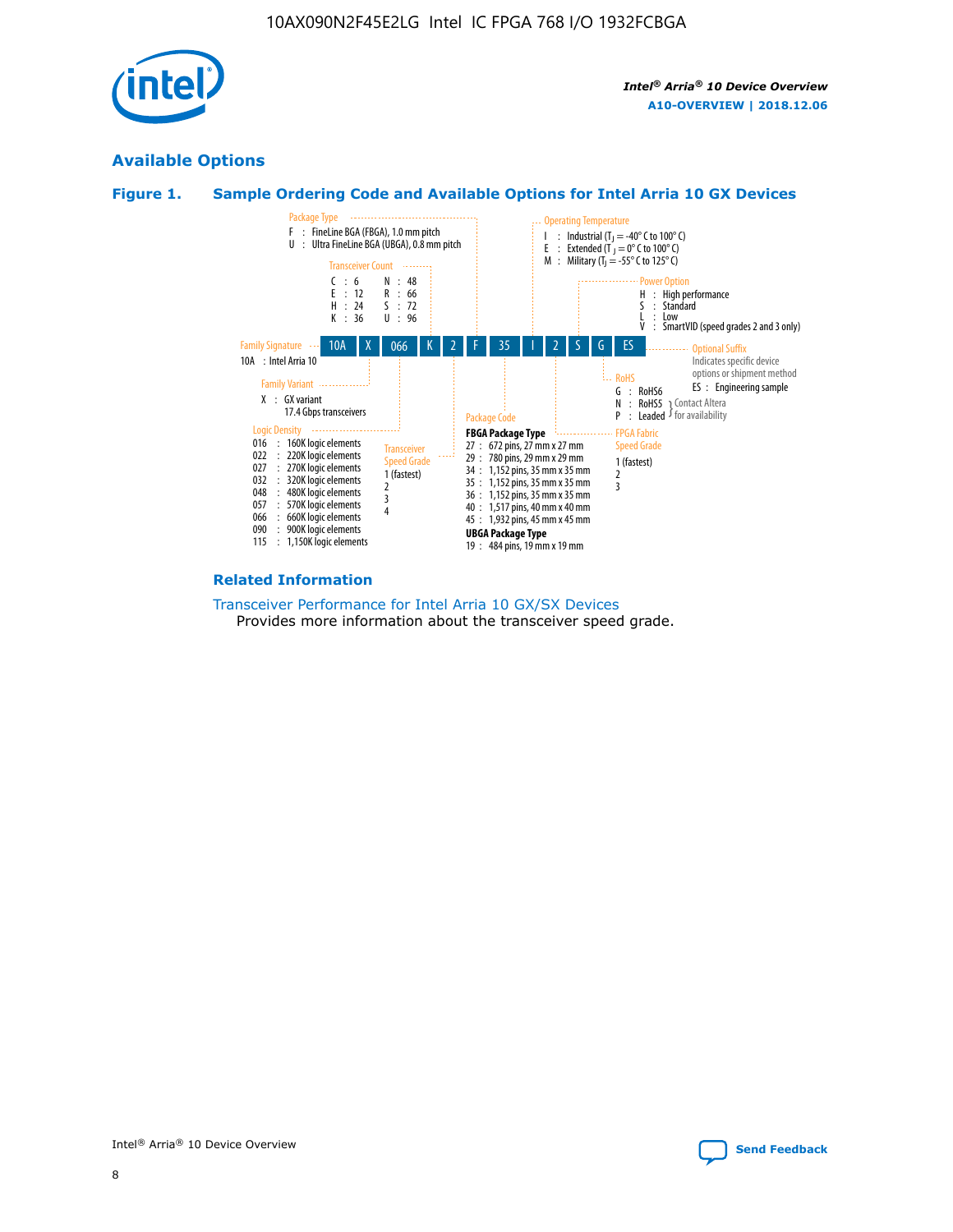

## **Maximum Resources**

#### **Table 5. Maximum Resource Counts for Intel Arria 10 GX Devices (GX 160, GX 220, GX 270, GX 320, and GX 480)**

| <b>Resource</b>              |                         | <b>Product Line</b> |                                |                  |                |                |  |  |  |
|------------------------------|-------------------------|---------------------|--------------------------------|------------------|----------------|----------------|--|--|--|
|                              |                         | <b>GX 160</b>       | <b>GX 220</b><br><b>GX 270</b> |                  | <b>GX 320</b>  | <b>GX 480</b>  |  |  |  |
| Logic Elements (LE) (K)      |                         | 160                 | 220                            | 270              | 320            | 480            |  |  |  |
| <b>ALM</b>                   |                         | 61,510              | 80,330                         | 101,620          | 119,900        | 183,590        |  |  |  |
| Register                     |                         | 246,040             | 321,320                        | 406,480          |                | 734,360        |  |  |  |
| Memory (Kb)                  | M <sub>20</sub> K       | 8,800               | 11,740                         | 15,000<br>17,820 |                | 28,620         |  |  |  |
| <b>MLAB</b>                  |                         | 1,050               | 1,690<br>2,452                 |                  | 2,727          | 4,164          |  |  |  |
| Variable-precision DSP Block |                         | 156                 | 192<br>830<br>985              |                  |                | 1,368          |  |  |  |
| 18 x 19 Multiplier           |                         | 312                 | 384                            | 1,970<br>1,660   |                | 2,736          |  |  |  |
| PLL                          | Fractional<br>Synthesis | 6                   | 6                              | 8                | 8              | 12             |  |  |  |
|                              | I/O                     | 6                   | 6                              | 8                | 8              | 12             |  |  |  |
| 17.4 Gbps Transceiver        |                         | 12                  | 12                             | 24               | 24             | 36             |  |  |  |
| GPIO <sup>(3)</sup>          |                         | 288                 | 288<br>384<br>384              |                  |                | 492            |  |  |  |
| LVDS Pair $(4)$              |                         | 120                 | 120                            | 168              | 168            | 222            |  |  |  |
| PCIe Hard IP Block           |                         | $\mathbf{1}$        | 1                              | $\overline{2}$   | $\overline{2}$ | $\overline{2}$ |  |  |  |
| Hard Memory Controller       |                         | 6                   | 6                              | 8                | 8              | 12             |  |  |  |

<sup>(4)</sup> Each LVDS I/O pair can be used as differential input or output.



<sup>(3)</sup> The number of GPIOs does not include transceiver I/Os. In the Intel Quartus Prime software, the number of user I/Os includes transceiver I/Os.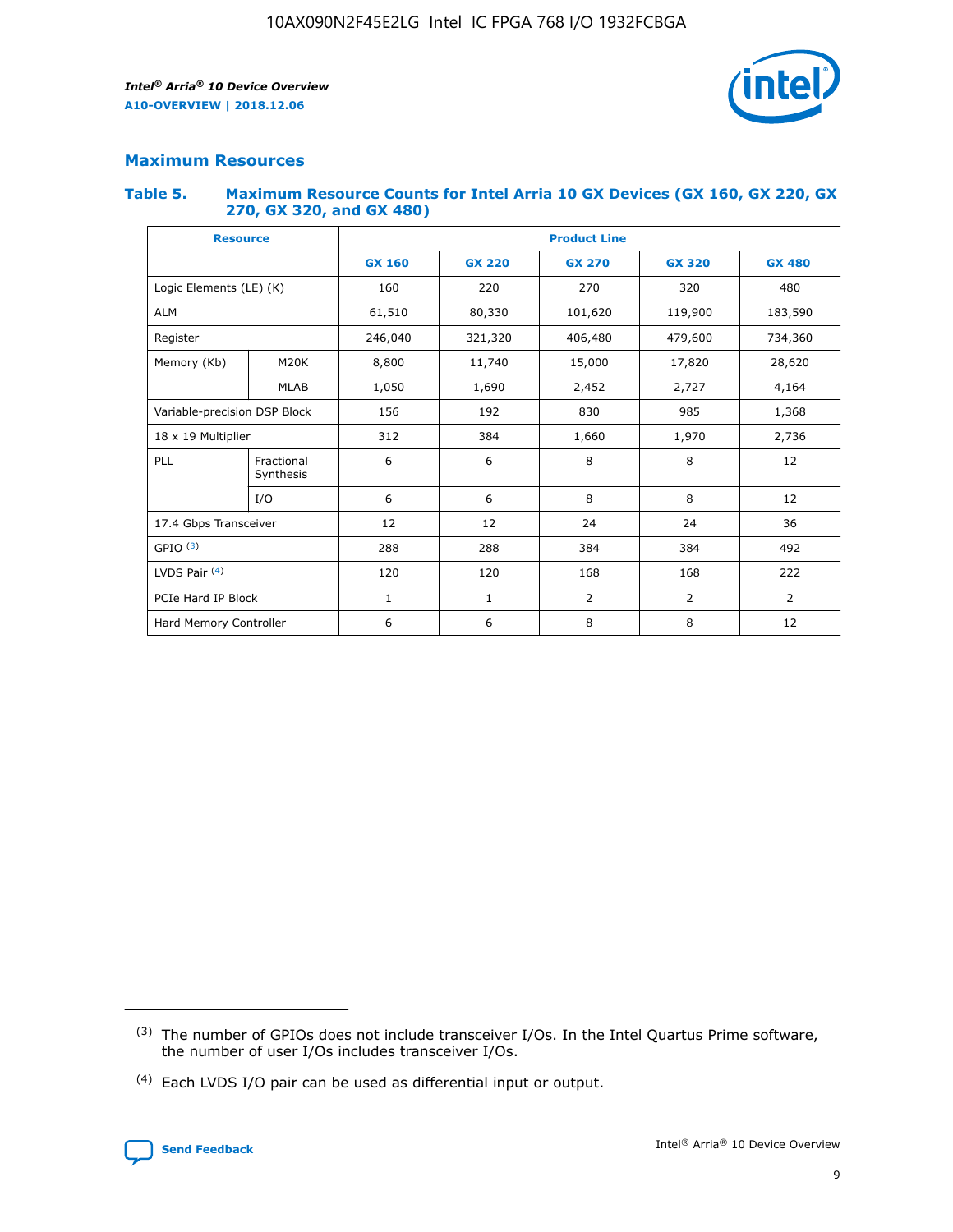

## **Table 6. Maximum Resource Counts for Intel Arria 10 GX Devices (GX 570, GX 660, GX 900, and GX 1150)**

|                              | <b>Resource</b>         | <b>Product Line</b> |                |                |                |  |  |  |
|------------------------------|-------------------------|---------------------|----------------|----------------|----------------|--|--|--|
|                              |                         | <b>GX 570</b>       | <b>GX 660</b>  | <b>GX 900</b>  | <b>GX 1150</b> |  |  |  |
| Logic Elements (LE) (K)      |                         | 570                 | 660            | 900            | 1,150          |  |  |  |
| <b>ALM</b>                   |                         | 217,080             | 251,680        | 339,620        | 427,200        |  |  |  |
| Register                     |                         | 868,320             | 1,006,720      | 1,358,480      | 1,708,800      |  |  |  |
| Memory (Kb)                  | <b>M20K</b>             | 36,000              | 42,620         | 48,460         | 54,260         |  |  |  |
|                              | <b>MLAB</b>             | 5,096               | 5,788          | 9,386          | 12,984         |  |  |  |
| Variable-precision DSP Block |                         | 1,523               | 1,687          | 1,518          | 1,518          |  |  |  |
| 18 x 19 Multiplier           |                         | 3,046               | 3,374          | 3,036          | 3,036          |  |  |  |
| PLL                          | Fractional<br>Synthesis | 16                  | 16             | 32             | 32             |  |  |  |
|                              | I/O                     | 16                  | 16             | 16             | 16             |  |  |  |
| 17.4 Gbps Transceiver        |                         | 48                  | 48             | 96             | 96             |  |  |  |
| GPIO <sup>(3)</sup>          |                         | 696                 | 696            | 768            | 768            |  |  |  |
| LVDS Pair $(4)$              |                         | 324                 | 324            | 384            | 384            |  |  |  |
| PCIe Hard IP Block           |                         | 2                   | $\overline{2}$ | $\overline{4}$ | $\overline{4}$ |  |  |  |
| Hard Memory Controller       |                         | 16                  | 16             | 16             | 16             |  |  |  |

## **Package Plan**

## **Table 7. Package Plan for Intel Arria 10 GX Devices (U19, F27, and F29)**

Refer to I/O and High Speed I/O in Intel Arria 10 Devices chapter for the number of 3 V I/O, LVDS I/O, and LVDS channels in each device package.

| <b>Product Line</b> | U <sub>19</sub><br>$(19 \text{ mm} \times 19 \text{ mm})$<br>484-pin UBGA) |          |             |         | <b>F27</b><br>(27 mm × 27 mm,<br>672-pin FBGA) |             | <b>F29</b><br>(29 mm × 29 mm,<br>780-pin FBGA) |          |             |  |
|---------------------|----------------------------------------------------------------------------|----------|-------------|---------|------------------------------------------------|-------------|------------------------------------------------|----------|-------------|--|
|                     | 3 V I/O                                                                    | LVDS I/O | <b>XCVR</b> | 3 V I/O | <b>LVDS I/O</b>                                | <b>XCVR</b> | 3 V I/O                                        | LVDS I/O | <b>XCVR</b> |  |
| GX 160              | 48                                                                         | 192      | 6           | 48      | 192                                            | 12          | 48                                             | 240      | 12          |  |
| GX 220              | 48                                                                         | 192      | 6           | 48      | 192                                            | 12          | 48                                             | 240      | 12          |  |
| GX 270              |                                                                            |          |             | 48      | 192                                            | 12          | 48                                             | 312      | 12          |  |
| GX 320              |                                                                            |          |             | 48      | 192                                            | 12          | 48                                             | 312      | 12          |  |
| GX 480              |                                                                            |          |             |         |                                                |             | 48                                             | 312      | 12          |  |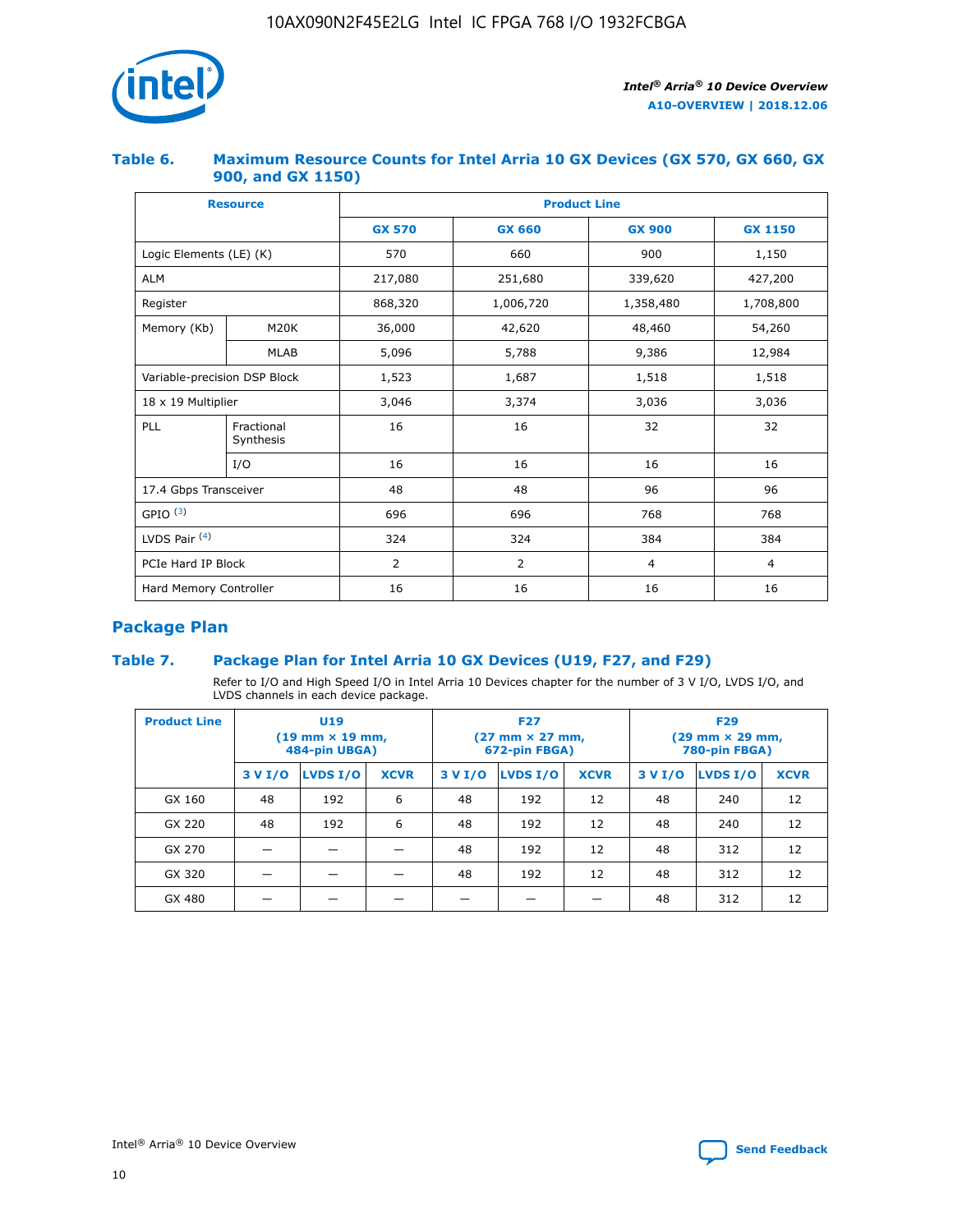

#### **Table 8. Package Plan for Intel Arria 10 GX Devices (F34, F35, NF40, and KF40)**

Refer to I/O and High Speed I/O in Intel Arria 10 Devices chapter for the number of 3 V I/O, LVDS I/O, and LVDS channels in each device package.

| <b>Product Line</b> | <b>F34</b><br>$(35 \text{ mm} \times 35 \text{ mm})$<br>1152-pin FBGA) |                    | <b>F35</b><br>$(35 \text{ mm} \times 35 \text{ mm})$<br><b>1152-pin FBGA)</b> |           | <b>KF40</b><br>$(40$ mm $\times$ 40 mm,<br>1517-pin FBGA) |             |           | <b>NF40</b><br>$(40$ mm $\times$ 40 mm,<br><b>1517-pin FBGA)</b> |             |            |                    |             |
|---------------------|------------------------------------------------------------------------|--------------------|-------------------------------------------------------------------------------|-----------|-----------------------------------------------------------|-------------|-----------|------------------------------------------------------------------|-------------|------------|--------------------|-------------|
|                     | 3V<br>I/O                                                              | <b>LVDS</b><br>I/O | <b>XCVR</b>                                                                   | 3V<br>I/O | <b>LVDS</b><br>I/O                                        | <b>XCVR</b> | 3V<br>I/O | <b>LVDS</b><br>I/O                                               | <b>XCVR</b> | 3 V<br>I/O | <b>LVDS</b><br>I/O | <b>XCVR</b> |
| GX 270              | 48                                                                     | 336                | 24                                                                            | 48        | 336                                                       | 24          |           |                                                                  |             |            |                    |             |
| GX 320              | 48                                                                     | 336                | 24                                                                            | 48        | 336                                                       | 24          |           |                                                                  |             |            |                    |             |
| GX 480              | 48                                                                     | 444                | 24                                                                            | 48        | 348                                                       | 36          |           |                                                                  |             |            |                    |             |
| GX 570              | 48                                                                     | 444                | 24                                                                            | 48        | 348                                                       | 36          | 96        | 600                                                              | 36          | 48         | 540                | 48          |
| GX 660              | 48                                                                     | 444                | 24                                                                            | 48        | 348                                                       | 36          | 96        | 600                                                              | 36          | 48         | 540                | 48          |
| GX 900              |                                                                        | 504                | 24                                                                            | -         |                                                           |             |           |                                                                  |             |            | 600                | 48          |
| GX 1150             |                                                                        | 504                | 24                                                                            |           |                                                           |             |           |                                                                  |             |            | 600                | 48          |

#### **Table 9. Package Plan for Intel Arria 10 GX Devices (RF40, NF45, SF45, and UF45)**

Refer to I/O and High Speed I/O in Intel Arria 10 Devices chapter for the number of 3 V I/O, LVDS I/O, and LVDS channels in each device package.

| <b>Product Line</b> | <b>RF40</b><br>$(40$ mm $\times$ 40 mm,<br>1517-pin FBGA) |                    |             | <b>NF45</b><br>$(45 \text{ mm} \times 45 \text{ mm})$<br><b>1932-pin FBGA)</b> |                    |             | <b>SF45</b><br>$(45 \text{ mm} \times 45 \text{ mm})$<br><b>1932-pin FBGA)</b> |                    |             | <b>UF45</b><br>$(45 \text{ mm} \times 45 \text{ mm})$<br><b>1932-pin FBGA)</b> |                    |             |
|---------------------|-----------------------------------------------------------|--------------------|-------------|--------------------------------------------------------------------------------|--------------------|-------------|--------------------------------------------------------------------------------|--------------------|-------------|--------------------------------------------------------------------------------|--------------------|-------------|
|                     | 3V<br>I/O                                                 | <b>LVDS</b><br>I/O | <b>XCVR</b> | 3 V<br>I/O                                                                     | <b>LVDS</b><br>I/O | <b>XCVR</b> | 3 V<br>I/O                                                                     | <b>LVDS</b><br>I/O | <b>XCVR</b> | 3V<br>I/O                                                                      | <b>LVDS</b><br>I/O | <b>XCVR</b> |
| GX 900              |                                                           | 342                | 66          | _                                                                              | 768                | 48          |                                                                                | 624                | 72          |                                                                                | 480                | 96          |
| GX 1150             |                                                           | 342                | 66          | _                                                                              | 768                | 48          |                                                                                | 624                | 72          |                                                                                | 480                | 96          |

## **Related Information**

[I/O and High-Speed Differential I/O Interfaces in Intel Arria 10 Devices chapter, Intel](https://www.intel.com/content/www/us/en/programmable/documentation/sam1403482614086.html#sam1403482030321) [Arria 10 Device Handbook](https://www.intel.com/content/www/us/en/programmable/documentation/sam1403482614086.html#sam1403482030321)

Provides the number of 3 V and LVDS I/Os, and LVDS channels for each Intel Arria 10 device package.

## **Intel Arria 10 GT**

This section provides the available options, maximum resource counts, and package plan for the Intel Arria 10 GT devices.

The information in this section is correct at the time of publication. For the latest information and to get more details, refer to the Intel FPGA Product Selector.

#### **Related Information**

#### [Intel FPGA Product Selector](http://www.altera.com/products/selector/psg-selector.html)

Provides the latest information on Intel products.

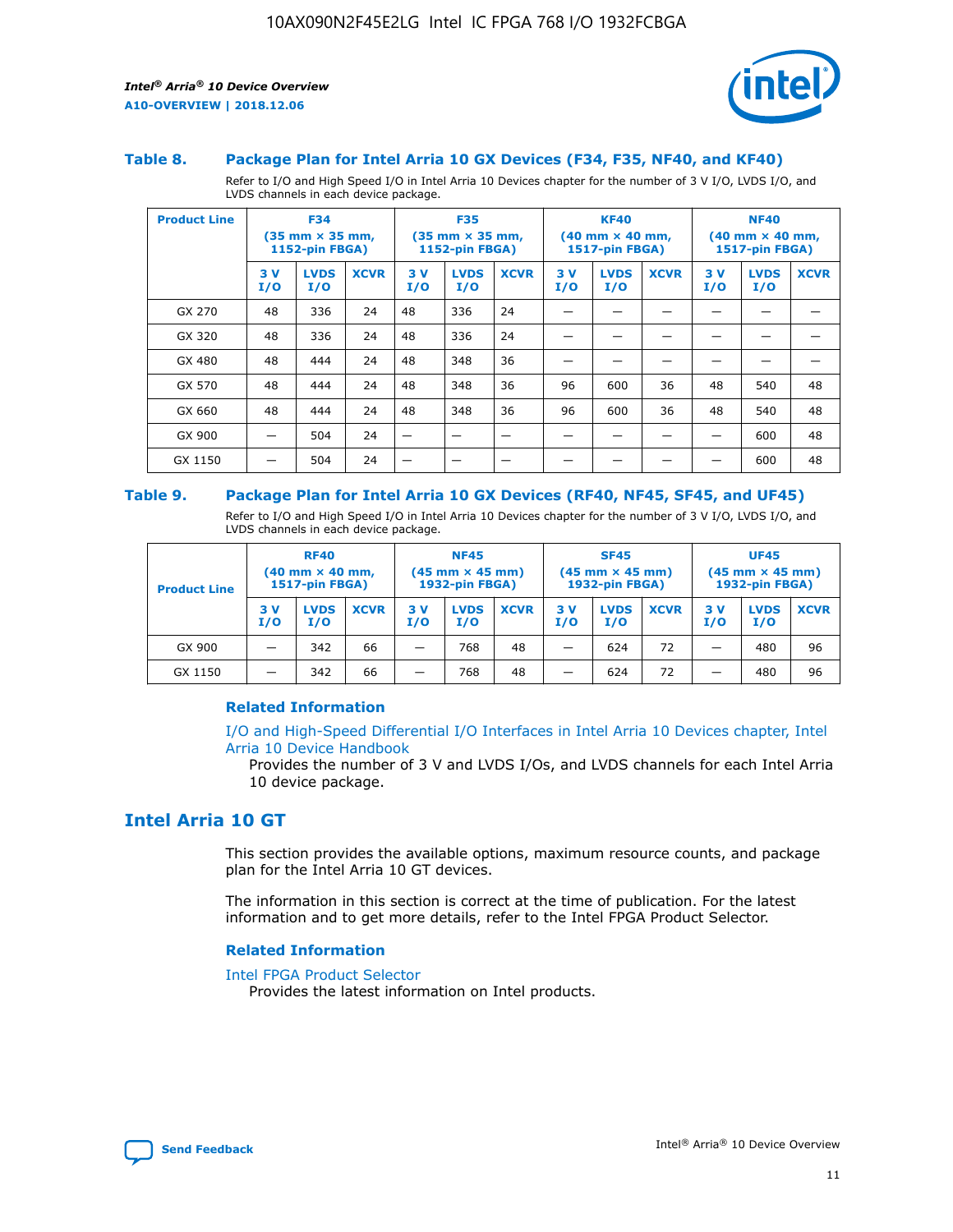

## **Available Options**

## **Figure 2. Sample Ordering Code and Available Options for Intel Arria 10 GT Devices**

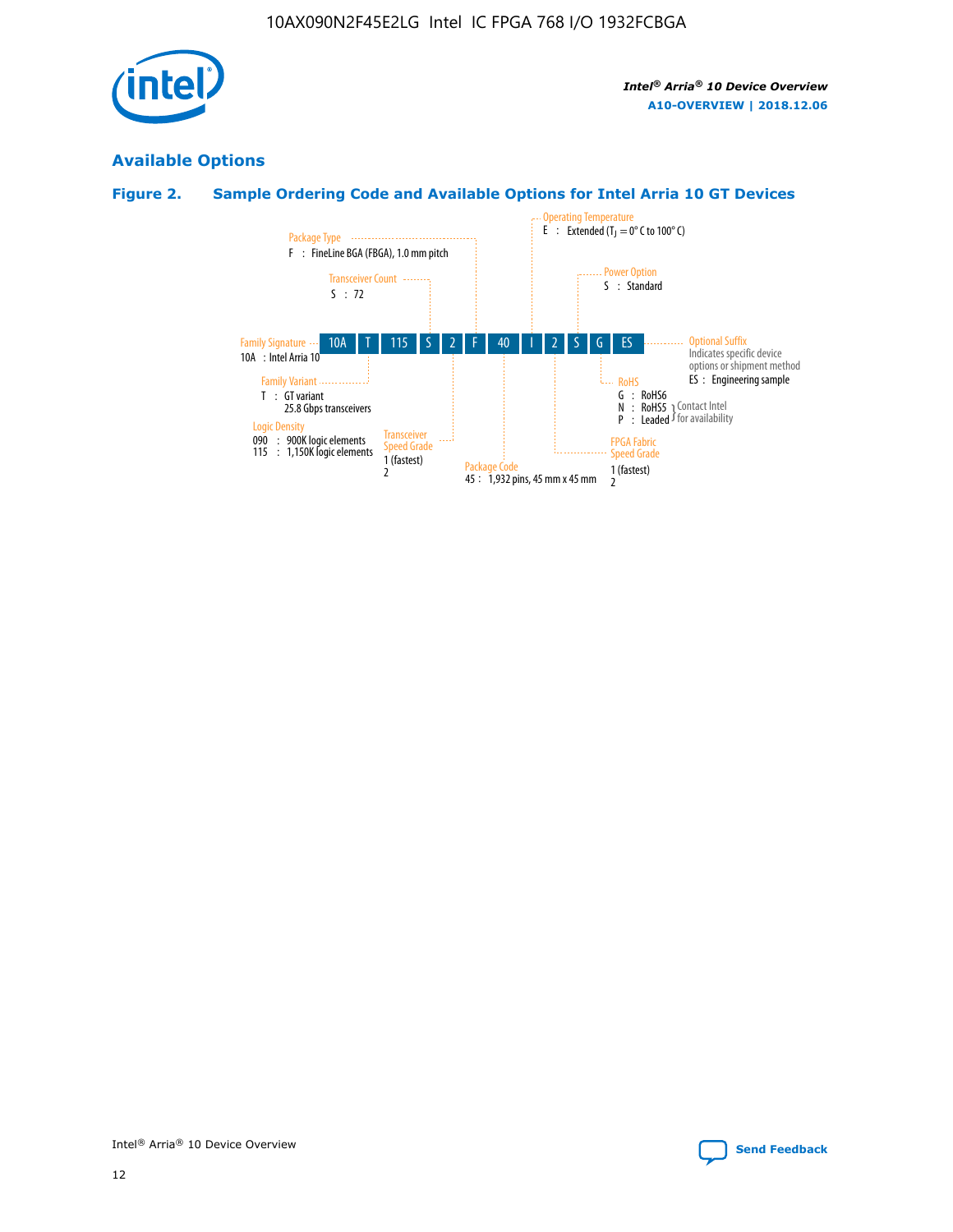

## **Maximum Resources**

#### **Table 10. Maximum Resource Counts for Intel Arria 10 GT Devices**

| <b>Resource</b>              |                      |                | <b>Product Line</b> |  |
|------------------------------|----------------------|----------------|---------------------|--|
|                              |                      | <b>GT 900</b>  | <b>GT 1150</b>      |  |
| Logic Elements (LE) (K)      |                      | 900            | 1,150               |  |
| <b>ALM</b>                   |                      | 339,620        | 427,200             |  |
| Register                     |                      | 1,358,480      | 1,708,800           |  |
| Memory (Kb)                  | M20K                 | 48,460         | 54,260              |  |
|                              | <b>MLAB</b>          | 9,386          | 12,984              |  |
| Variable-precision DSP Block |                      | 1,518          | 1,518               |  |
| 18 x 19 Multiplier           |                      | 3,036          | 3,036               |  |
| <b>PLL</b>                   | Fractional Synthesis | 32             | 32                  |  |
|                              | I/O                  | 16             | 16                  |  |
| Transceiver                  | 17.4 Gbps            | 72(5)          | 72(5)               |  |
|                              | 25.8 Gbps            | 6              | 6                   |  |
| GPIO <sup>(6)</sup>          |                      | 624            | 624                 |  |
| LVDS Pair $(7)$              |                      | 312            | 312                 |  |
| PCIe Hard IP Block           |                      | $\overline{4}$ | $\overline{4}$      |  |
| Hard Memory Controller       |                      | 16             | 16                  |  |

## **Related Information**

#### [Intel Arria 10 GT Channel Usage](https://www.intel.com/content/www/us/en/programmable/documentation/nik1398707230472.html#nik1398707008178)

Configuring GT/GX channels in Intel Arria 10 GT devices.

## **Package Plan**

## **Table 11. Package Plan for Intel Arria 10 GT Devices**

Refer to I/O and High Speed I/O in Intel Arria 10 Devices chapter for the number of 3 V I/O, LVDS I/O, and LVDS channels in each device package.

| <b>Product Line</b> | <b>SF45</b><br>(45 mm × 45 mm, 1932-pin FBGA) |                 |             |  |  |  |
|---------------------|-----------------------------------------------|-----------------|-------------|--|--|--|
|                     | 3 V I/O                                       | <b>LVDS I/O</b> | <b>XCVR</b> |  |  |  |
| GT 900              |                                               | 624             | 72          |  |  |  |
| GT 1150             |                                               | 624             | 72          |  |  |  |

<sup>(7)</sup> Each LVDS I/O pair can be used as differential input or output.



 $(5)$  If all 6 GT channels are in use, 12 of the GX channels are not usable.

<sup>(6)</sup> The number of GPIOs does not include transceiver I/Os. In the Intel Quartus Prime software, the number of user I/Os includes transceiver I/Os.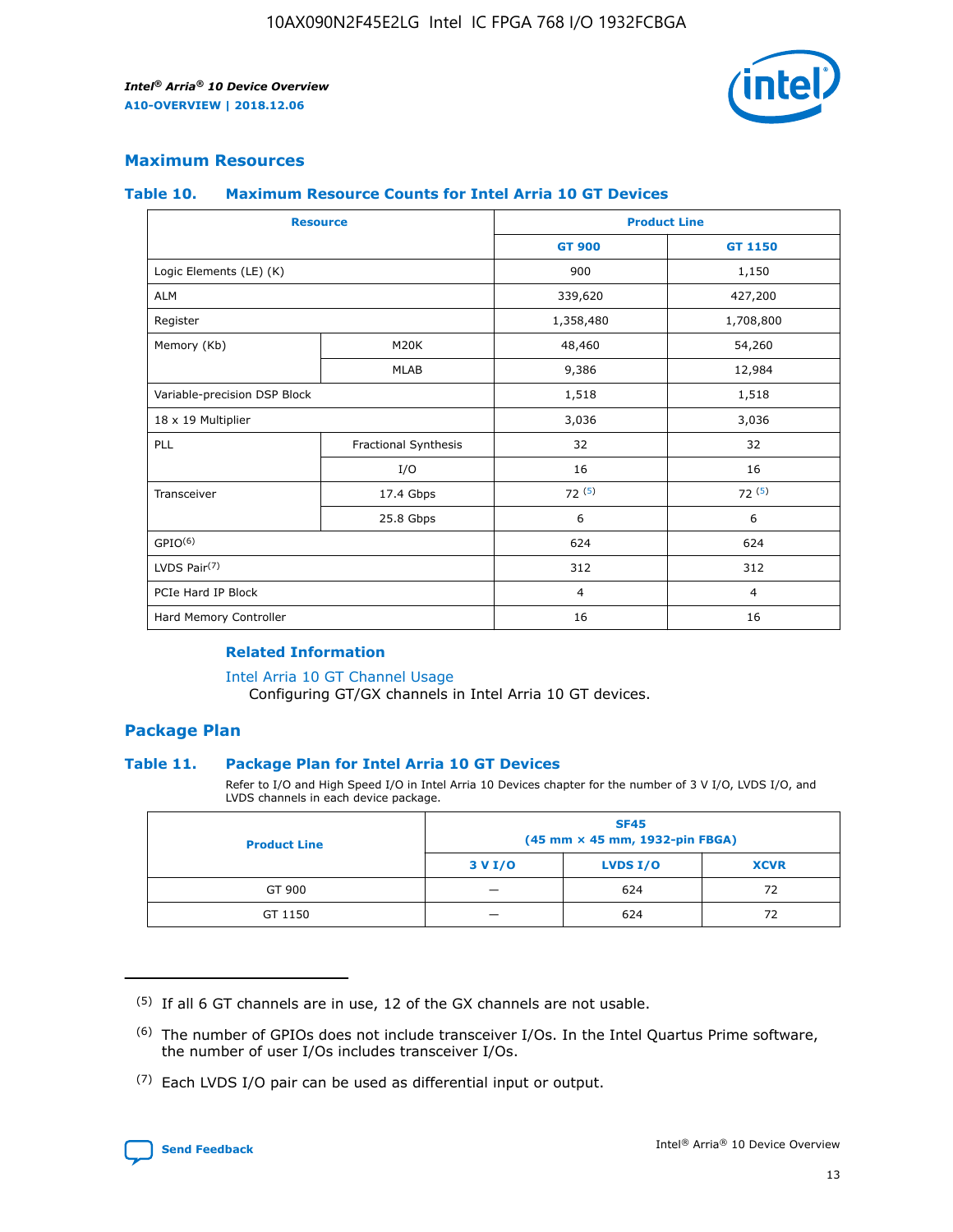

#### **Related Information**

[I/O and High-Speed Differential I/O Interfaces in Intel Arria 10 Devices chapter, Intel](https://www.intel.com/content/www/us/en/programmable/documentation/sam1403482614086.html#sam1403482030321) [Arria 10 Device Handbook](https://www.intel.com/content/www/us/en/programmable/documentation/sam1403482614086.html#sam1403482030321)

Provides the number of 3 V and LVDS I/Os, and LVDS channels for each Intel Arria 10 device package.

## **Intel Arria 10 SX**

This section provides the available options, maximum resource counts, and package plan for the Intel Arria 10 SX devices.

The information in this section is correct at the time of publication. For the latest information and to get more details, refer to the Intel FPGA Product Selector.

#### **Related Information**

[Intel FPGA Product Selector](http://www.altera.com/products/selector/psg-selector.html) Provides the latest information on Intel products.

## **Available Options**

#### **Figure 3. Sample Ordering Code and Available Options for Intel Arria 10 SX Devices**



#### **Related Information**

[Transceiver Performance for Intel Arria 10 GX/SX Devices](https://www.intel.com/content/www/us/en/programmable/documentation/mcn1413182292568.html#mcn1413213965502) Provides more information about the transceiver speed grade.

Intel® Arria® 10 Device Overview **[Send Feedback](mailto:FPGAtechdocfeedback@intel.com?subject=Feedback%20on%20Intel%20Arria%2010%20Device%20Overview%20(A10-OVERVIEW%202018.12.06)&body=We%20appreciate%20your%20feedback.%20In%20your%20comments,%20also%20specify%20the%20page%20number%20or%20paragraph.%20Thank%20you.)**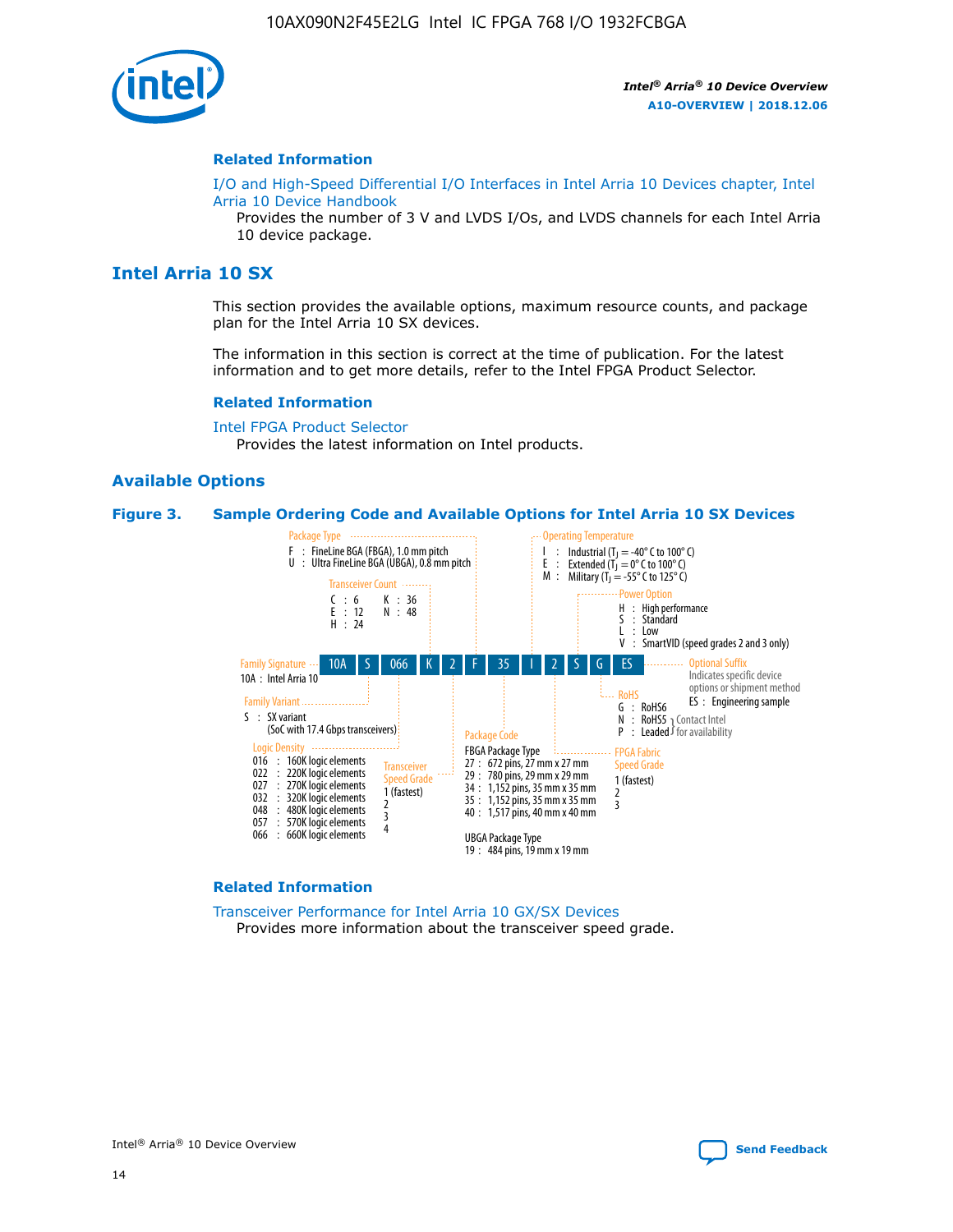

## **Maximum Resources**

## **Table 12. Maximum Resource Counts for Intel Arria 10 SX Devices**

|                                   | <b>Resource</b>         | <b>Product Line</b> |               |                |                |                |                |                |  |  |  |
|-----------------------------------|-------------------------|---------------------|---------------|----------------|----------------|----------------|----------------|----------------|--|--|--|
|                                   |                         | <b>SX 160</b>       | <b>SX 220</b> | <b>SX 270</b>  | <b>SX 320</b>  | <b>SX 480</b>  | <b>SX 570</b>  | <b>SX 660</b>  |  |  |  |
| Logic Elements (LE) (K)           |                         | 160                 | 220           | 270            | 320            | 480            | 570            | 660            |  |  |  |
| <b>ALM</b>                        |                         | 61,510              | 80,330        | 101,620        | 119,900        | 183,590        | 217,080        | 251,680        |  |  |  |
| Register                          |                         | 246,040             | 321,320       | 406,480        | 479,600        | 734,360        | 868,320        | 1,006,720      |  |  |  |
| Memory (Kb)                       | <b>M20K</b>             | 8,800               | 11,740        | 15,000         | 17,820         | 28,620         | 36,000         | 42,620         |  |  |  |
|                                   | <b>MLAB</b>             | 1,050               | 1,690         | 2,452          | 2,727          | 4,164          | 5,096          | 5,788          |  |  |  |
| Variable-precision DSP Block      |                         | 156                 | 192           | 830            | 985            | 1,368          | 1,523          | 1,687          |  |  |  |
| 18 x 19 Multiplier                |                         | 312                 | 384           | 1,660          | 1,970          | 2,736          | 3,046          | 3,374          |  |  |  |
| <b>PLL</b>                        | Fractional<br>Synthesis | 6                   | 6             | 8              | 8              | 12             | 16             | 16             |  |  |  |
|                                   | I/O                     | 6                   | 6             | 8              | 8              | 12             | 16             | 16             |  |  |  |
| 17.4 Gbps Transceiver             |                         | 12                  | 12            | 24             | 24             | 36             | 48             | 48             |  |  |  |
| GPIO <sup>(8)</sup>               |                         | 288                 | 288           | 384            | 384            | 492            | 696            | 696            |  |  |  |
| LVDS Pair $(9)$                   |                         | 120                 | 120           | 168            | 168            | 174            | 324            | 324            |  |  |  |
| PCIe Hard IP Block                |                         | $\mathbf{1}$        | $\mathbf{1}$  | $\overline{2}$ | $\overline{2}$ | $\overline{2}$ | $\overline{2}$ | $\overline{2}$ |  |  |  |
| Hard Memory Controller            |                         | 6                   | 6             | 8              | 8              | 12             | 16             | 16             |  |  |  |
| ARM Cortex-A9 MPCore<br>Processor |                         | Yes                 | Yes           | Yes            | Yes            | Yes            | Yes            | Yes            |  |  |  |

## **Package Plan**

## **Table 13. Package Plan for Intel Arria 10 SX Devices (U19, F27, F29, and F34)**

Refer to I/O and High Speed I/O in Intel Arria 10 Devices chapter for the number of 3 V I/O, LVDS I/O, and LVDS channels in each device package.

| <b>Product Line</b> | <b>U19</b><br>$(19 \text{ mm} \times 19 \text{ mm})$<br>484-pin UBGA) |                    |             | <b>F27</b><br>$(27 \text{ mm} \times 27 \text{ mm})$<br>672-pin FBGA) |                    | <b>F29</b><br>$(29 \text{ mm} \times 29 \text{ mm})$<br>780-pin FBGA) |           |                    | <b>F34</b><br>$(35 \text{ mm} \times 35 \text{ mm})$<br><b>1152-pin FBGA)</b> |           |                    |             |
|---------------------|-----------------------------------------------------------------------|--------------------|-------------|-----------------------------------------------------------------------|--------------------|-----------------------------------------------------------------------|-----------|--------------------|-------------------------------------------------------------------------------|-----------|--------------------|-------------|
|                     | 3V<br>I/O                                                             | <b>LVDS</b><br>I/O | <b>XCVR</b> | 3V<br>I/O                                                             | <b>LVDS</b><br>I/O | <b>XCVR</b>                                                           | 3V<br>I/O | <b>LVDS</b><br>I/O | <b>XCVR</b>                                                                   | 3V<br>I/O | <b>LVDS</b><br>I/O | <b>XCVR</b> |
| SX 160              | 48                                                                    | 144                | 6           | 48                                                                    | 192                | 12                                                                    | 48        | 240                | 12                                                                            | -         |                    |             |
| SX 220              | 48                                                                    | 144                | 6           | 48                                                                    | 192                | 12                                                                    | 48        | 240                | 12                                                                            |           |                    |             |
| SX 270              |                                                                       |                    |             | 48                                                                    | 192                | 12                                                                    | 48        | 312                | 12                                                                            | 48        | 336                | 24          |
| SX 320              |                                                                       |                    |             | 48                                                                    | 192                | 12                                                                    | 48        | 312                | 12                                                                            | 48        | 336                | 24          |
|                     |                                                                       |                    |             |                                                                       |                    |                                                                       |           |                    |                                                                               |           |                    | continued   |

 $(8)$  The number of GPIOs does not include transceiver I/Os. In the Intel Quartus Prime software, the number of user I/Os includes transceiver I/Os.

 $(9)$  Each LVDS I/O pair can be used as differential input or output.

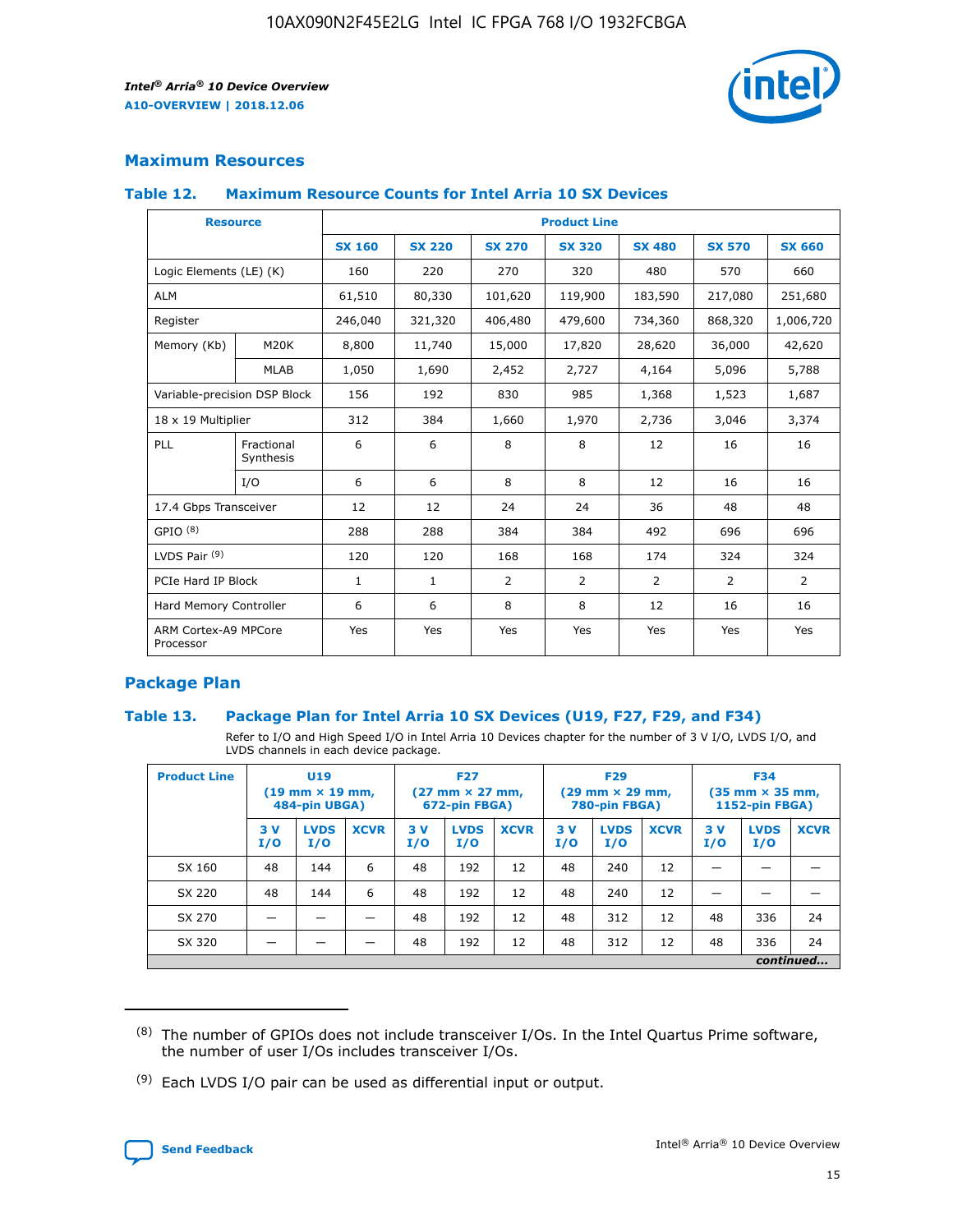

| <b>Product Line</b><br><b>U19</b><br>$(19 \text{ mm} \times 19 \text{ mm})$<br>484-pin UBGA) |            | <b>F27</b><br>$(27 \text{ mm} \times 27 \text{ mm})$<br>672-pin FBGA) |             |           | <b>F29</b><br>$(29 \text{ mm} \times 29 \text{ mm})$<br>780-pin FBGA) |             |           | <b>F34</b><br>$(35$ mm $\times$ 35 mm,<br><b>1152-pin FBGA)</b> |             |           |                    |             |
|----------------------------------------------------------------------------------------------|------------|-----------------------------------------------------------------------|-------------|-----------|-----------------------------------------------------------------------|-------------|-----------|-----------------------------------------------------------------|-------------|-----------|--------------------|-------------|
|                                                                                              | 3 V<br>I/O | <b>LVDS</b><br>I/O                                                    | <b>XCVR</b> | 3V<br>I/O | <b>LVDS</b><br>I/O                                                    | <b>XCVR</b> | 3V<br>I/O | <b>LVDS</b><br>I/O                                              | <b>XCVR</b> | 3V<br>I/O | <b>LVDS</b><br>I/O | <b>XCVR</b> |
| SX 480                                                                                       |            |                                                                       |             |           |                                                                       |             | 48        | 312                                                             | 12          | 48        | 444                | 24          |
| SX 570                                                                                       |            |                                                                       |             |           |                                                                       |             |           |                                                                 |             | 48        | 444                | 24          |
| SX 660                                                                                       |            |                                                                       |             |           |                                                                       |             |           |                                                                 |             | 48        | 444                | 24          |

## **Table 14. Package Plan for Intel Arria 10 SX Devices (F35, KF40, and NF40)**

Refer to I/O and High Speed I/O in Intel Arria 10 Devices chapter for the number of 3 V I/O, LVDS I/O, and LVDS channels in each device package.

| <b>Product Line</b> | <b>F35</b><br>(35 mm × 35 mm,<br><b>1152-pin FBGA)</b> |          |             |                                           | <b>KF40</b><br>(40 mm × 40 mm,<br>1517-pin FBGA) |    | <b>NF40</b><br>$(40 \text{ mm} \times 40 \text{ mm})$<br>1517-pin FBGA) |          |             |  |
|---------------------|--------------------------------------------------------|----------|-------------|-------------------------------------------|--------------------------------------------------|----|-------------------------------------------------------------------------|----------|-------------|--|
|                     | 3 V I/O                                                | LVDS I/O | <b>XCVR</b> | <b>LVDS I/O</b><br>3 V I/O<br><b>XCVR</b> |                                                  |    | 3 V I/O                                                                 | LVDS I/O | <b>XCVR</b> |  |
| SX 270              | 48                                                     | 336      | 24          |                                           |                                                  |    |                                                                         |          |             |  |
| SX 320              | 48                                                     | 336      | 24          |                                           |                                                  |    |                                                                         |          |             |  |
| SX 480              | 48                                                     | 348      | 36          |                                           |                                                  |    |                                                                         |          |             |  |
| SX 570              | 48                                                     | 348      | 36          | 96                                        | 600                                              | 36 | 48                                                                      | 540      | 48          |  |
| SX 660              | 48                                                     | 348      | 36          | 96                                        | 600                                              | 36 | 48                                                                      | 540      | 48          |  |

## **Related Information**

[I/O and High-Speed Differential I/O Interfaces in Intel Arria 10 Devices chapter, Intel](https://www.intel.com/content/www/us/en/programmable/documentation/sam1403482614086.html#sam1403482030321) [Arria 10 Device Handbook](https://www.intel.com/content/www/us/en/programmable/documentation/sam1403482614086.html#sam1403482030321)

Provides the number of 3 V and LVDS I/Os, and LVDS channels for each Intel Arria 10 device package.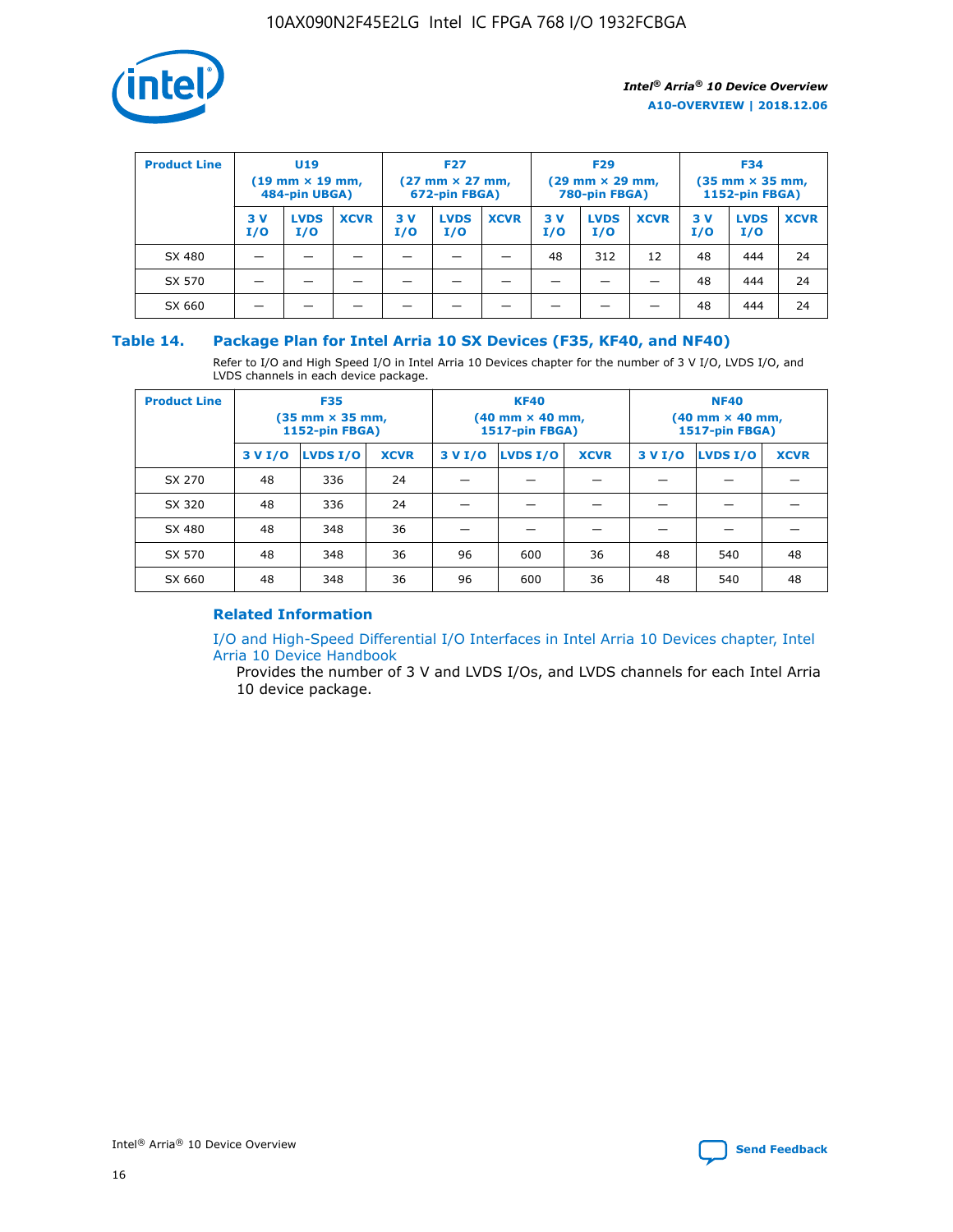

## **I/O Vertical Migration for Intel Arria 10 Devices**

#### **Figure 4. Migration Capability Across Intel Arria 10 Product Lines**

- The arrows indicate the migration paths. The devices included in each vertical migration path are shaded. Devices with fewer resources in the same path have lighter shades.
- To achieve the full I/O migration across product lines in the same migration path, restrict I/Os and transceivers usage to match the product line with the lowest I/O and transceiver counts.
- An LVDS I/O bank in the source device may be mapped to a 3 V I/O bank in the target device. To use memory interface clock frequency higher than 533 MHz, assign external memory interface pins only to banks that are LVDS I/O in both devices.
- There may be nominal 0.15 mm package height difference between some product lines in the same package type.
	- **Variant Product Line Package U19 F27 F29 F34 F35 KF40 NF40 RF40 NF45 SF45 UF45** Intel® Arria® 10 GX GX 160 GX 220 GX 270 GX 320 GX 480 GX 570 GX 660 GX 900 GX 1150 Intel Arria 10 GT GT 900 GT 1150 Intel Arria 10 SX SX 160 SX 220 SX 270 SX 320 SX 480 SX 570 SX 660
- Some migration paths are not shown in the Intel Quartus Prime software **Pin Migration View**.

*Note:* To verify the pin migration compatibility, use the **Pin Migration View** window in the Intel Quartus Prime software Pin Planner.

## **Adaptive Logic Module**

Intel Arria 10 devices use a 20 nm ALM as the basic building block of the logic fabric.

The ALM architecture is the same as the previous generation FPGAs, allowing for efficient implementation of logic functions and easy conversion of IP between the device generations.

The ALM, as shown in following figure, uses an 8-input fracturable look-up table (LUT) with four dedicated registers to help improve timing closure in register-rich designs and achieve an even higher design packing capability than the traditional two-register per LUT architecture.

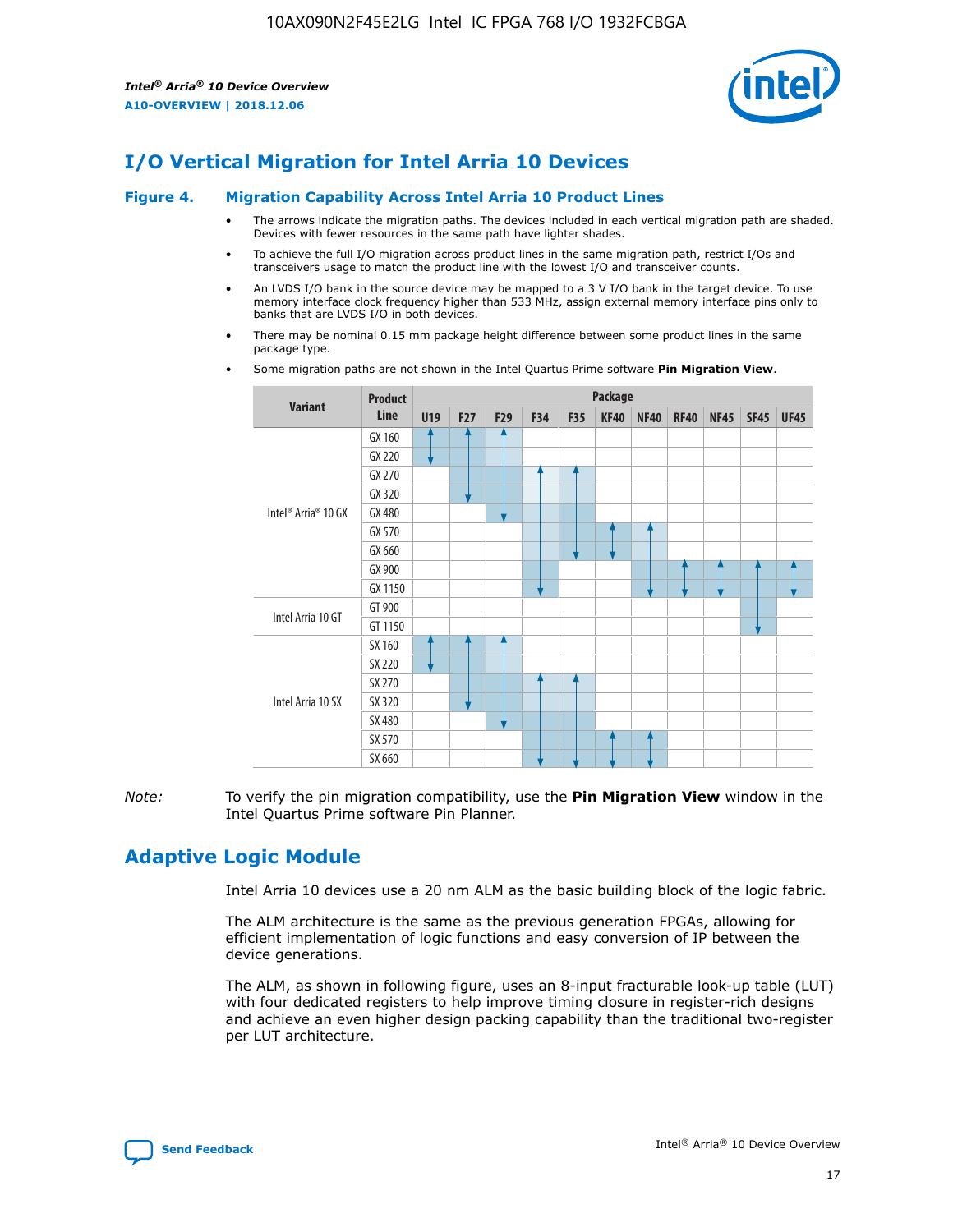

**Figure 5. ALM for Intel Arria 10 Devices**



The Intel Quartus Prime software optimizes your design according to the ALM logic structure and automatically maps legacy designs into the Intel Arria 10 ALM architecture.

## **Variable-Precision DSP Block**

The Intel Arria 10 variable precision DSP blocks support fixed-point arithmetic and floating-point arithmetic.

Features for fixed-point arithmetic:

- High-performance, power-optimized, and fully registered multiplication operations
- 18-bit and 27-bit word lengths
- Two 18 x 19 multipliers or one 27 x 27 multiplier per DSP block
- Built-in addition, subtraction, and 64-bit double accumulation register to combine multiplication results
- Cascading 19-bit or 27-bit when pre-adder is disabled and cascading 18-bit when pre-adder is used to form the tap-delay line for filtering applications
- Cascading 64-bit output bus to propagate output results from one block to the next block without external logic support
- Hard pre-adder supported in 19-bit and 27-bit modes for symmetric filters
- Internal coefficient register bank in both 18-bit and 27-bit modes for filter implementation
- 18-bit and 27-bit systolic finite impulse response (FIR) filters with distributed output adder
- Biased rounding support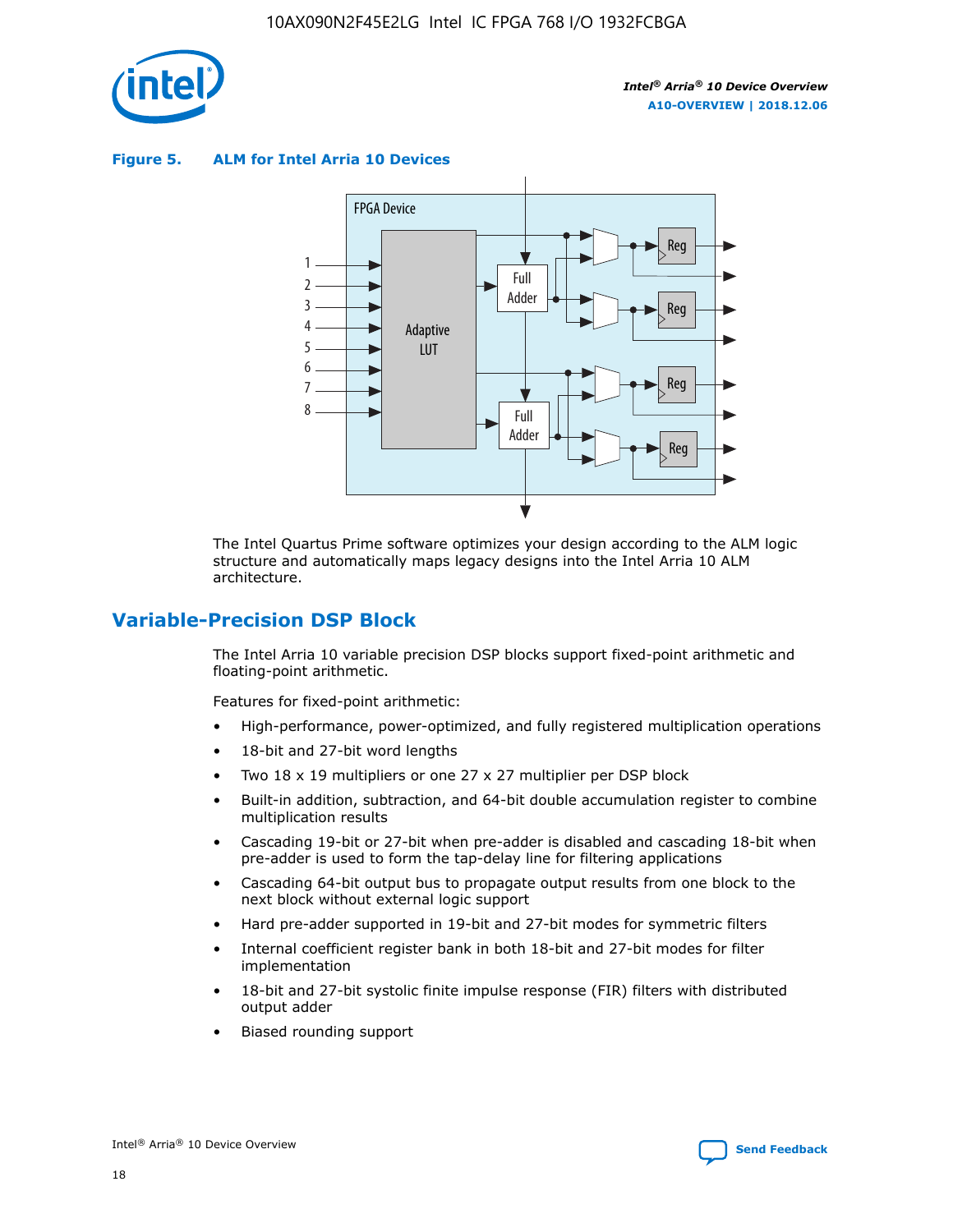

Features for floating-point arithmetic:

- A completely hardened architecture that supports multiplication, addition, subtraction, multiply-add, and multiply-subtract
- Multiplication with accumulation capability and a dynamic accumulator reset control
- Multiplication with cascade summation capability
- Multiplication with cascade subtraction capability
- Complex multiplication
- Direct vector dot product
- Systolic FIR filter

## **Table 15. Variable-Precision DSP Block Configurations for Intel Arria 10 Devices**

| <b>Usage Example</b>                                       | <b>Multiplier Size (Bit)</b>    | <b>DSP Block Resources</b> |
|------------------------------------------------------------|---------------------------------|----------------------------|
| Medium precision fixed point                               | Two 18 x 19                     |                            |
| High precision fixed or Single precision<br>floating point | One 27 x 27                     |                            |
| Fixed point FFTs                                           | One 19 x 36 with external adder |                            |
| Very high precision fixed point                            | One 36 x 36 with external adder |                            |
| Double precision floating point                            | One 54 x 54 with external adder | 4                          |

#### **Table 16. Resources for Fixed-Point Arithmetic in Intel Arria 10 Devices**

The table lists the variable-precision DSP resources by bit precision for each Intel Arria 10 device.

| <b>Variant</b>  | <b>Product Line</b> | <b>Variable-</b><br>precision<br><b>DSP Block</b> | <b>Independent Input and Output</b><br><b>Multiplications Operator</b> |                                     | 18 x 19<br><b>Multiplier</b><br><b>Adder Sum</b> | $18 \times 18$<br><b>Multiplier</b><br><b>Adder</b> |
|-----------------|---------------------|---------------------------------------------------|------------------------------------------------------------------------|-------------------------------------|--------------------------------------------------|-----------------------------------------------------|
|                 |                     |                                                   | 18 x 19<br><b>Multiplier</b>                                           | $27 \times 27$<br><b>Multiplier</b> | <b>Mode</b>                                      | <b>Summed with</b><br>36 bit Input                  |
| AIntel Arria 10 | GX 160              | 156                                               | 312                                                                    | 156                                 | 156                                              | 156                                                 |
| GX              | GX 220              | 192                                               | 384                                                                    | 192                                 | 192                                              | 192                                                 |
|                 | GX 270              | 830                                               | 1,660                                                                  | 830                                 | 830                                              | 830                                                 |
|                 | GX 320              | 984                                               | 1,968                                                                  | 984                                 | 984                                              | 984                                                 |
|                 | GX 480              | 1,368                                             | 2,736                                                                  | 1,368                               | 1,368                                            | 1,368                                               |
|                 | GX 570              | 1,523                                             | 3,046                                                                  | 1,523                               | 1,523                                            | 1,523                                               |
|                 | GX 660              | 1,687                                             | 3,374                                                                  | 1,687                               | 1,687                                            | 1,687                                               |
|                 | GX 900              | 1,518                                             | 3,036                                                                  | 1,518                               | 1,518                                            | 1,518                                               |
|                 | GX 1150             | 1,518                                             | 3,036                                                                  | 1,518                               | 1,518                                            | 1,518                                               |
| Intel Arria 10  | GT 900              | 1,518                                             | 3,036                                                                  | 1,518                               | 1,518                                            | 1,518                                               |
| GT              | GT 1150             | 1,518                                             | 3,036                                                                  | 1,518                               | 1,518                                            | 1,518                                               |
| Intel Arria 10  | SX 160              | 156                                               | 312                                                                    | 156                                 | 156                                              | 156                                                 |
| <b>SX</b>       | SX 220              | 192                                               | 384                                                                    | 192                                 | 192                                              | 192                                                 |
|                 | SX 270              | 830                                               | 1,660                                                                  | 830                                 | 830                                              | 830                                                 |
|                 |                     |                                                   |                                                                        |                                     |                                                  | continued                                           |

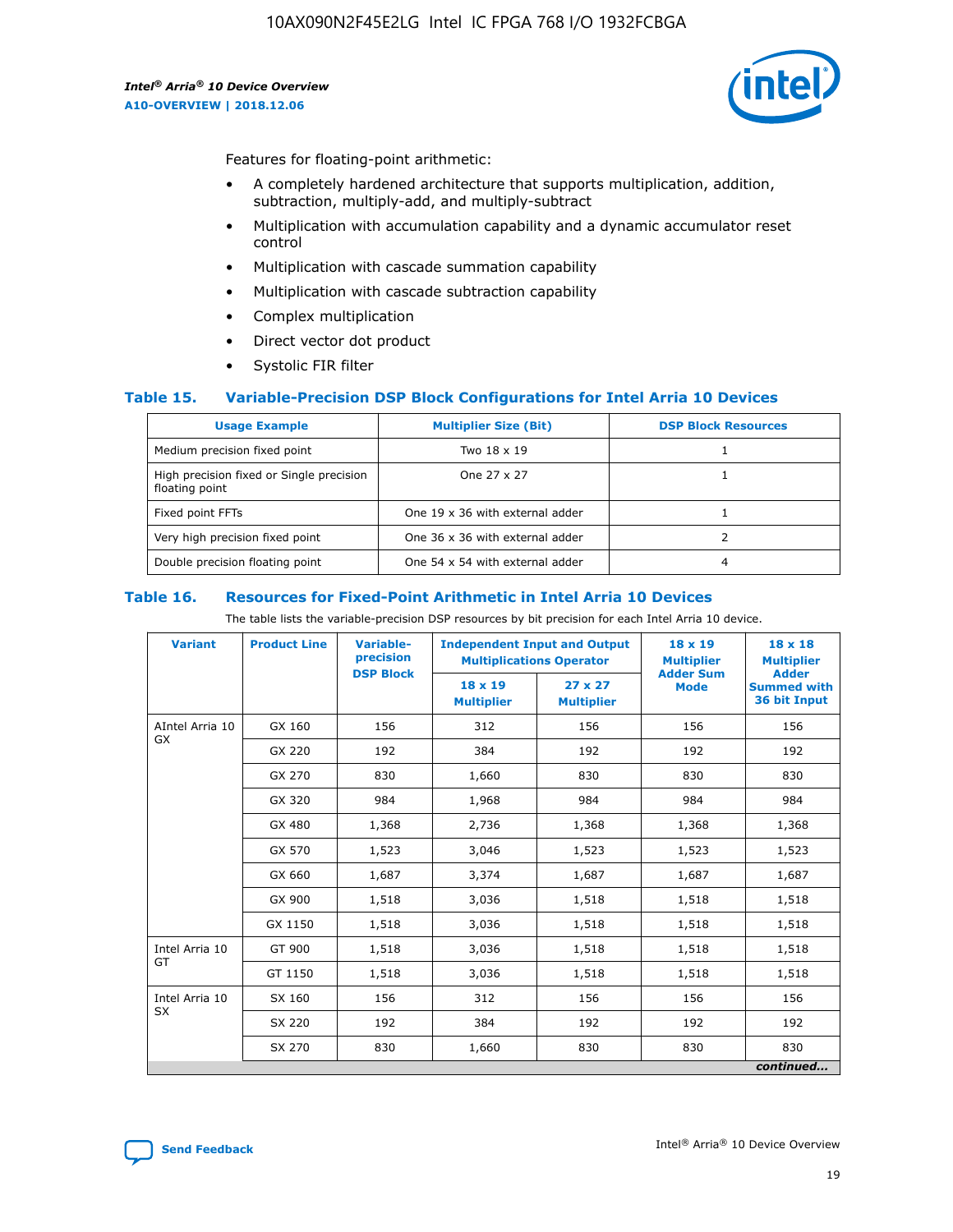

| <b>Variant</b> | <b>Product Line</b> | Variable-<br>precision | <b>Independent Input and Output</b><br><b>Multiplications Operator</b> |                                     | $18 \times 19$<br><b>Multiplier</b> | $18 \times 18$<br><b>Multiplier</b><br><b>Adder</b> |  |
|----------------|---------------------|------------------------|------------------------------------------------------------------------|-------------------------------------|-------------------------------------|-----------------------------------------------------|--|
|                |                     | <b>DSP Block</b>       | $18 \times 19$<br><b>Multiplier</b>                                    | $27 \times 27$<br><b>Multiplier</b> | <b>Adder Sum</b><br><b>Mode</b>     | <b>Summed with</b><br>36 bit Input                  |  |
|                | SX 320              | 984                    | 1,968                                                                  | 984                                 | 984                                 | 984                                                 |  |
|                | SX 480              | 1,368                  | 2,736                                                                  | 1,368                               | 1,368                               | 1,368                                               |  |
|                | SX 570              | 1,523                  | 3,046                                                                  | 1,523                               | 1,523                               | 1,523                                               |  |
|                | SX 660              | 1,687                  | 3,374                                                                  | 1,687                               | 1,687                               | 1,687                                               |  |

## **Table 17. Resources for Floating-Point Arithmetic in Intel Arria 10 Devices**

The table lists the variable-precision DSP resources by bit precision for each Intel Arria 10 device.

| <b>Variant</b> | <b>Product Line</b> | <b>Variable-</b><br>precision<br><b>DSP Block</b> | <b>Single</b><br><b>Precision</b><br><b>Floating-Point</b><br><b>Multiplication</b><br><b>Mode</b> | <b>Single-Precision</b><br><b>Floating-Point</b><br><b>Adder Mode</b> | Single-<br><b>Precision</b><br><b>Floating-Point</b><br><b>Multiply</b><br><b>Accumulate</b><br><b>Mode</b> | <b>Peak</b><br><b>Giga Floating-</b><br><b>Point</b><br><b>Operations</b><br>per Second<br>(GFLOPs) |
|----------------|---------------------|---------------------------------------------------|----------------------------------------------------------------------------------------------------|-----------------------------------------------------------------------|-------------------------------------------------------------------------------------------------------------|-----------------------------------------------------------------------------------------------------|
| Intel Arria 10 | GX 160              | 156                                               | 156                                                                                                | 156                                                                   | 156                                                                                                         | 140                                                                                                 |
| GX             | GX 220              | 192                                               | 192                                                                                                | 192                                                                   | 192                                                                                                         | 173                                                                                                 |
|                | GX 270              | 830                                               | 830                                                                                                | 830                                                                   | 830                                                                                                         | 747                                                                                                 |
|                | GX 320              | 984                                               | 984                                                                                                | 984                                                                   | 984                                                                                                         | 886                                                                                                 |
|                | GX 480              | 1,369                                             | 1,368                                                                                              | 1,368                                                                 | 1,368                                                                                                       | 1,231                                                                                               |
|                | GX 570              | 1,523                                             | 1,523                                                                                              | 1,523                                                                 | 1,523                                                                                                       | 1,371                                                                                               |
|                | GX 660              | 1,687                                             | 1,687                                                                                              | 1,687                                                                 | 1,687                                                                                                       | 1,518                                                                                               |
|                | GX 900              | 1,518                                             | 1,518                                                                                              | 1,518                                                                 | 1,518                                                                                                       | 1,366                                                                                               |
|                | GX 1150             | 1,518                                             | 1,518                                                                                              | 1,518                                                                 | 1,518                                                                                                       | 1,366                                                                                               |
| Intel Arria 10 | GT 900              | 1,518                                             | 1,518                                                                                              | 1,518                                                                 | 1,518                                                                                                       | 1,366                                                                                               |
| GT             | GT 1150             | 1,518                                             | 1,518                                                                                              | 1,518                                                                 | 1,518                                                                                                       | 1,366                                                                                               |
| Intel Arria 10 | SX 160              | 156                                               | 156                                                                                                | 156                                                                   | 156                                                                                                         | 140                                                                                                 |
| <b>SX</b>      | SX 220              | 192                                               | 192                                                                                                | 192                                                                   | 192                                                                                                         | 173                                                                                                 |
|                | SX 270              | 830                                               | 830                                                                                                | 830                                                                   | 830                                                                                                         | 747                                                                                                 |
|                | SX 320              | 984                                               | 984                                                                                                | 984                                                                   | 984                                                                                                         | 886                                                                                                 |
|                | SX 480              | 1,369                                             | 1,368                                                                                              | 1,368                                                                 | 1,368                                                                                                       | 1,231                                                                                               |
|                | SX 570              | 1,523                                             | 1,523                                                                                              | 1,523                                                                 | 1,523                                                                                                       | 1,371                                                                                               |
|                | SX 660              | 1,687                                             | 1,687                                                                                              | 1,687                                                                 | 1,687                                                                                                       | 1,518                                                                                               |

## **Embedded Memory Blocks**

The embedded memory blocks in the devices are flexible and designed to provide an optimal amount of small- and large-sized memory arrays to fit your design requirements.

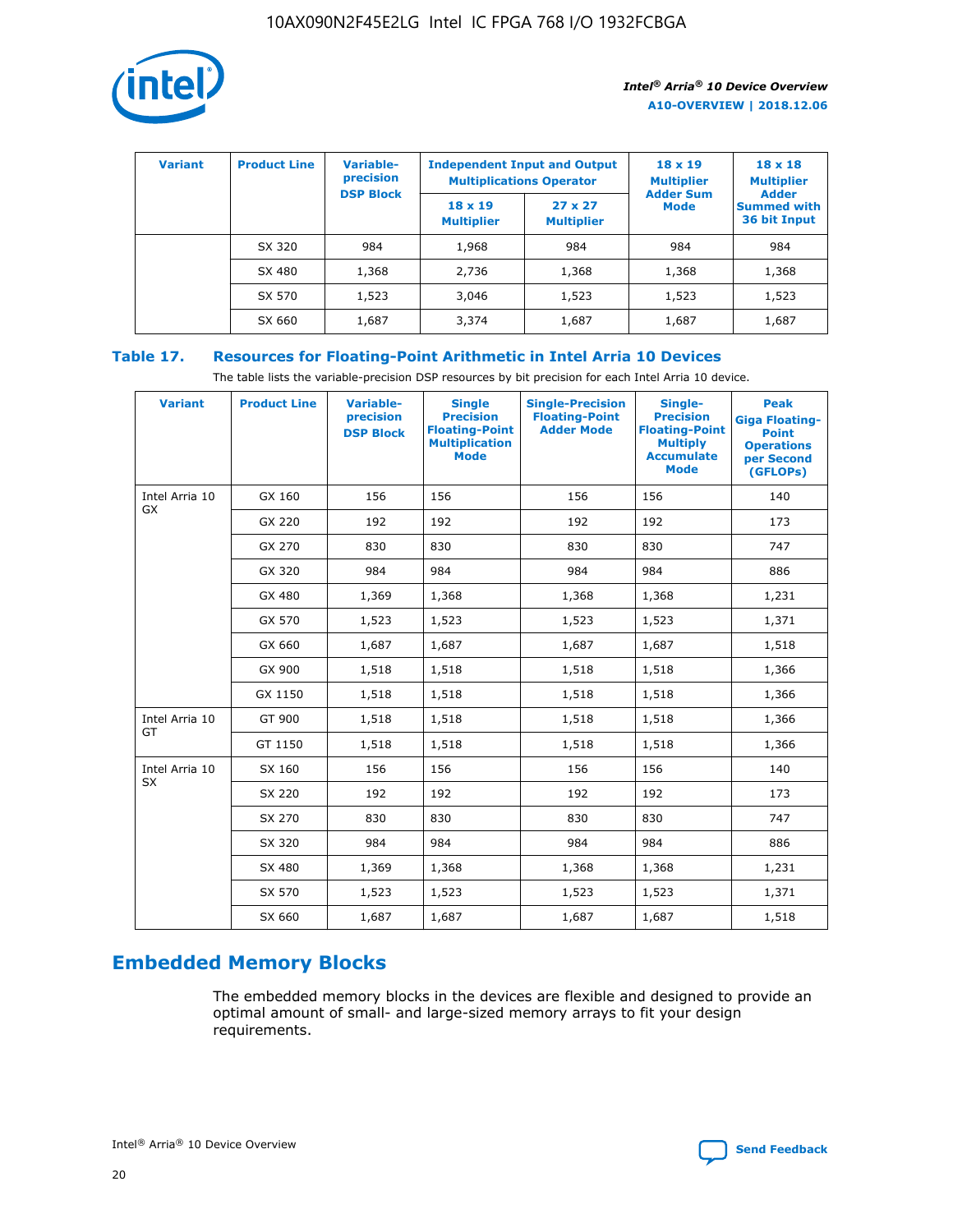

## **Types of Embedded Memory**

The Intel Arria 10 devices contain two types of memory blocks:

- 20 Kb M20K blocks—blocks of dedicated memory resources. The M20K blocks are ideal for larger memory arrays while still providing a large number of independent ports.
- 640 bit memory logic array blocks (MLABs)—enhanced memory blocks that are configured from dual-purpose logic array blocks (LABs). The MLABs are ideal for wide and shallow memory arrays. The MLABs are optimized for implementation of shift registers for digital signal processing (DSP) applications, wide and shallow FIFO buffers, and filter delay lines. Each MLAB is made up of ten adaptive logic modules (ALMs). In the Intel Arria 10 devices, you can configure these ALMs as ten 32 x 2 blocks, giving you one 32 x 20 simple dual-port SRAM block per MLAB.

## **Embedded Memory Capacity in Intel Arria 10 Devices**

|                   | <b>Product</b> |              | <b>M20K</b>         |              | <b>MLAB</b>         | <b>Total RAM Bit</b> |
|-------------------|----------------|--------------|---------------------|--------------|---------------------|----------------------|
| <b>Variant</b>    | Line           | <b>Block</b> | <b>RAM Bit (Kb)</b> | <b>Block</b> | <b>RAM Bit (Kb)</b> | (Kb)                 |
| Intel Arria 10 GX | GX 160         | 440          | 8,800               | 1,680        | 1,050               | 9,850                |
|                   | GX 220         | 587          | 11,740              | 2,703        | 1,690               | 13,430               |
|                   | GX 270         | 750          | 15,000              | 3,922        | 2,452               | 17,452               |
|                   | GX 320         | 891          | 17,820              | 4,363        | 2,727               | 20,547               |
|                   | GX 480         | 1,431        | 28,620              | 6,662        | 4,164               | 32,784               |
|                   | GX 570         | 1,800        | 36,000              | 8,153        | 5,096               | 41,096               |
|                   | GX 660         | 2,131        | 42,620              | 9,260        | 5,788               | 48,408               |
|                   | GX 900         | 2,423        | 48,460              | 15,017       | 9,386               | 57,846               |
|                   | GX 1150        | 2,713        | 54,260              | 20,774       | 12,984              | 67,244               |
| Intel Arria 10 GT | GT 900         | 2,423        | 48,460              | 15,017       | 9,386               | 57,846               |
|                   | GT 1150        | 2,713        | 54,260              | 20,774       | 12,984              | 67,244               |
| Intel Arria 10 SX | SX 160         | 440          | 8,800               | 1,680        | 1,050               | 9,850                |
|                   | SX 220         | 587          | 11,740              | 2,703        | 1,690               | 13,430               |
|                   | SX 270         | 750          | 15,000              | 3,922        | 2,452               | 17,452               |
|                   | SX 320         | 891          | 17,820              | 4,363        | 2,727               | 20,547               |
|                   | SX 480         | 1,431        | 28,620              | 6,662        | 4,164               | 32,784               |
|                   | SX 570         | 1,800        | 36,000              | 8,153        | 5,096               | 41,096               |
|                   | SX 660         | 2,131        | 42,620              | 9,260        | 5,788               | 48,408               |

#### **Table 18. Embedded Memory Capacity and Distribution in Intel Arria 10 Devices**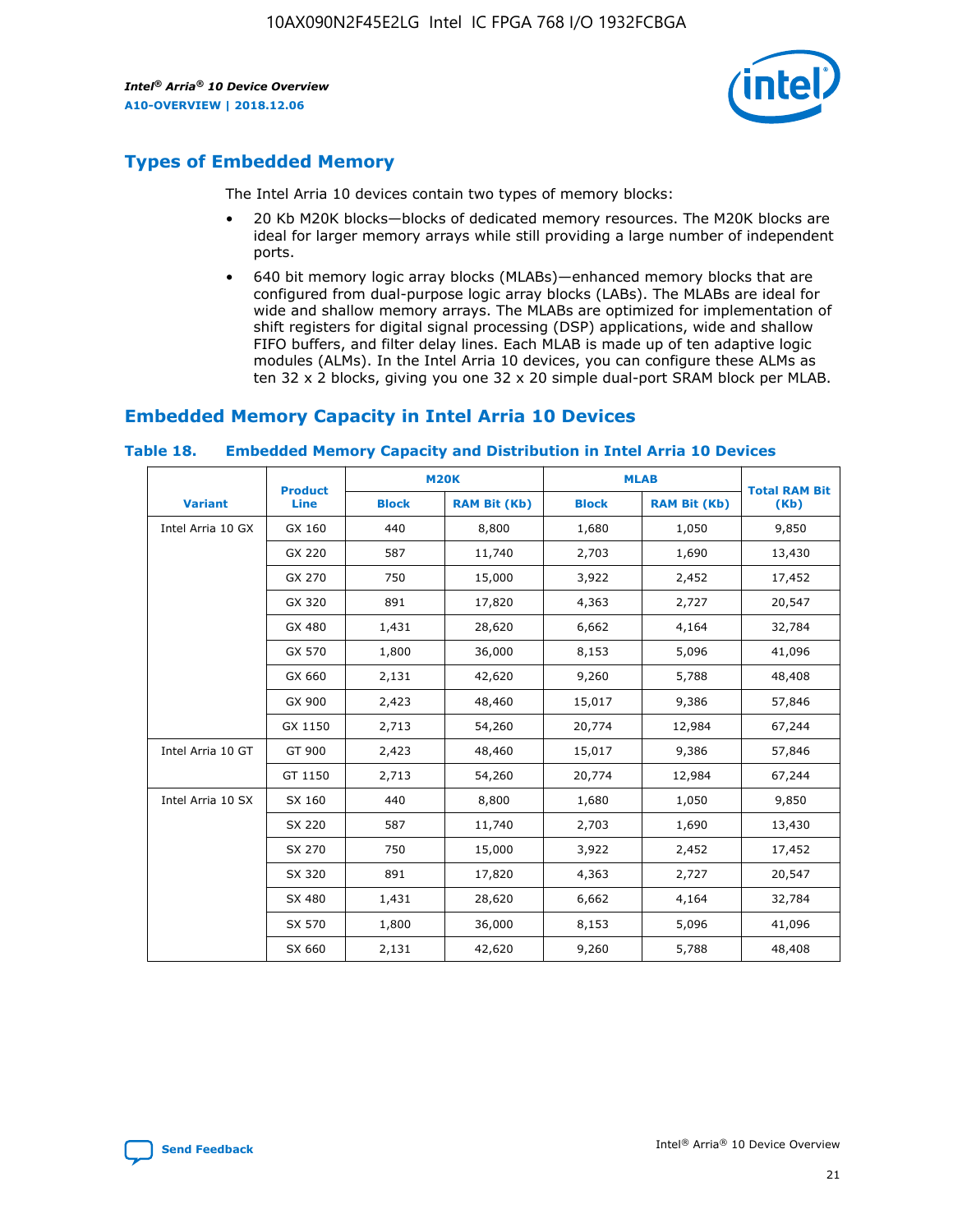

## **Embedded Memory Configurations for Single-port Mode**

#### **Table 19. Single-port Embedded Memory Configurations for Intel Arria 10 Devices**

This table lists the maximum configurations supported for single-port RAM and ROM modes.

| <b>Memory Block</b> | Depth (bits) | <b>Programmable Width</b> |
|---------------------|--------------|---------------------------|
| MLAB                | 32           | x16, x18, or x20          |
|                     | 64(10)       | x8, x9, x10               |
| M20K                | 512          | x40, x32                  |
|                     | 1K           | x20, x16                  |
|                     | 2K           | x10, x8                   |
|                     | 4K           | x5, x4                    |
|                     | 8K           | x2                        |
|                     | 16K          | x1                        |

## **Clock Networks and PLL Clock Sources**

The clock network architecture is based on Intel's global, regional, and peripheral clock structure. This clock structure is supported by dedicated clock input pins, fractional clock synthesis PLLs, and integer I/O PLLs.

## **Clock Networks**

The Intel Arria 10 core clock networks are capable of up to 800 MHz fabric operation across the full industrial temperature range. For the external memory interface, the clock network supports the hard memory controller with speeds up to 2,400 Mbps in a quarter-rate transfer.

To reduce power consumption, the Intel Quartus Prime software identifies all unused sections of the clock network and powers them down.

## **Fractional Synthesis and I/O PLLs**

Intel Arria 10 devices contain up to 32 fractional synthesis PLLs and up to 16 I/O PLLs that are available for both specific and general purpose uses in the core:

- Fractional synthesis PLLs—located in the column adjacent to the transceiver blocks
- I/O PLLs—located in each bank of the 48 I/Os

## **Fractional Synthesis PLLs**

You can use the fractional synthesis PLLs to:

- Reduce the number of oscillators that are required on your board
- Reduce the number of clock pins that are used in the device by synthesizing multiple clock frequencies from a single reference clock source

<sup>(10)</sup> Supported through software emulation and consumes additional MLAB blocks.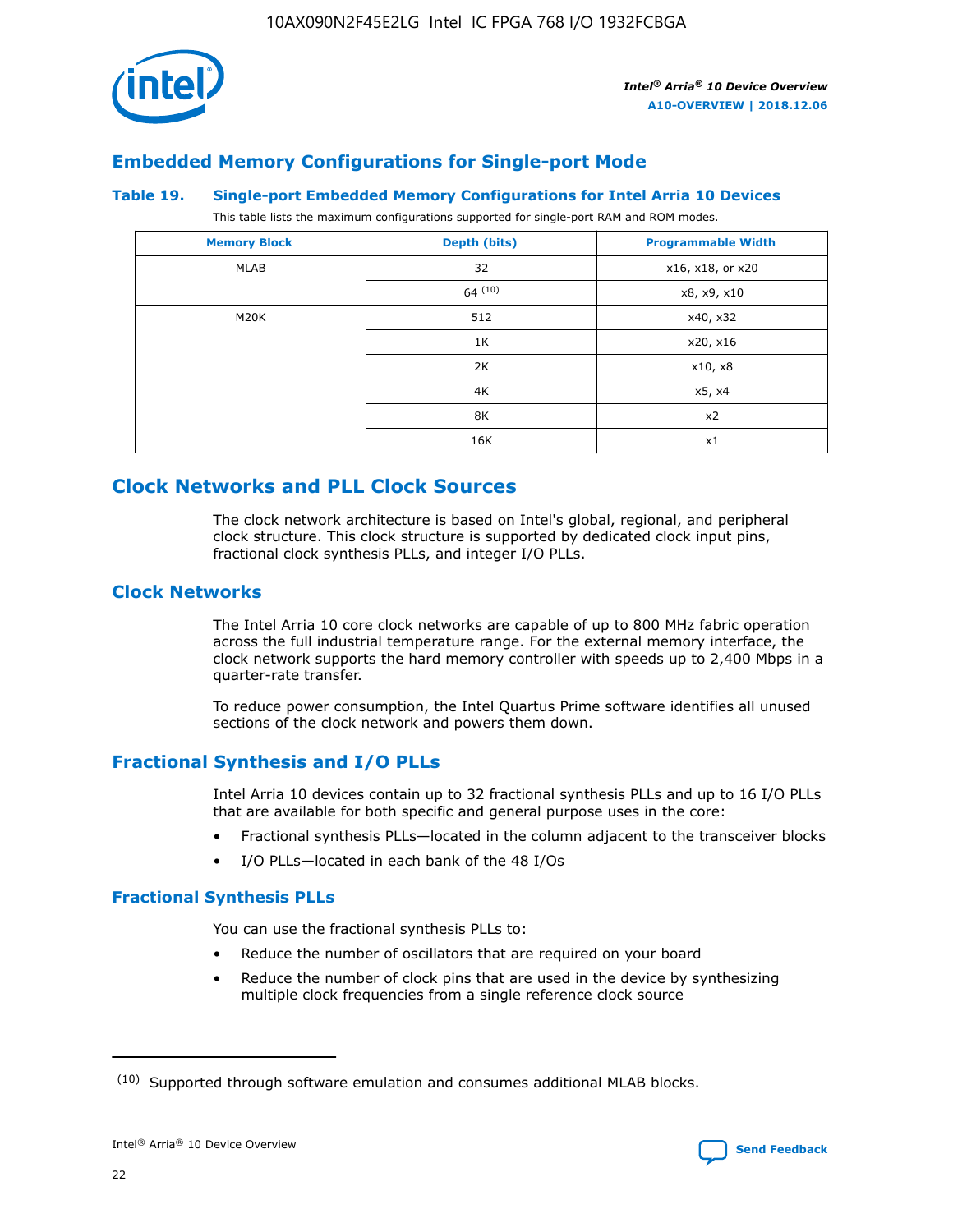10AX090N2F45E2LG Intel IC FPGA 768 I/O 1932FCBGA

*Intel® Arria® 10 Device Overview* **A10-OVERVIEW | 2018.12.06**



The fractional synthesis PLLs support the following features:

- Reference clock frequency synthesis for transceiver CMU and Advanced Transmit (ATX) PLLs
- Clock network delay compensation
- Zero-delay buffering
- Direct transmit clocking for transceivers
- Independently configurable into two modes:
	- Conventional integer mode equivalent to the general purpose PLL
	- Enhanced fractional mode with third order delta-sigma modulation
- PLL cascading

## **I/O PLLs**

The integer mode I/O PLLs are located in each bank of 48 I/Os. You can use the I/O PLLs to simplify the design of external memory and high-speed LVDS interfaces.

In each I/O bank, the I/O PLLs are adjacent to the hard memory controllers and LVDS SERDES. Because these PLLs are tightly coupled with the I/Os that need to use them, it makes it easier to close timing.

You can use the I/O PLLs for general purpose applications in the core such as clock network delay compensation and zero-delay buffering.

Intel Arria 10 devices support PLL-to-PLL cascading.

## **FPGA General Purpose I/O**

Intel Arria 10 devices offer highly configurable GPIOs. Each I/O bank contains 48 general purpose I/Os and a high-efficiency hard memory controller.

The following list describes the features of the GPIOs:

- Consist of 3 V I/Os for high-voltage application and LVDS I/Os for differential signaling
	- Up to two 3 V I/O banks, available in some devices, that support up to 3 V I/O standards
	- LVDS I/O banks that support up to 1.8 V I/O standards
- Support a wide range of single-ended and differential I/O interfaces
- LVDS speeds up to 1.6 Gbps
- Each LVDS pair of pins has differential input and output buffers, allowing you to configure the LVDS direction for each pair.
- Programmable bus hold and weak pull-up
- Programmable differential output voltage  $(V_{OD})$  and programmable pre-emphasis

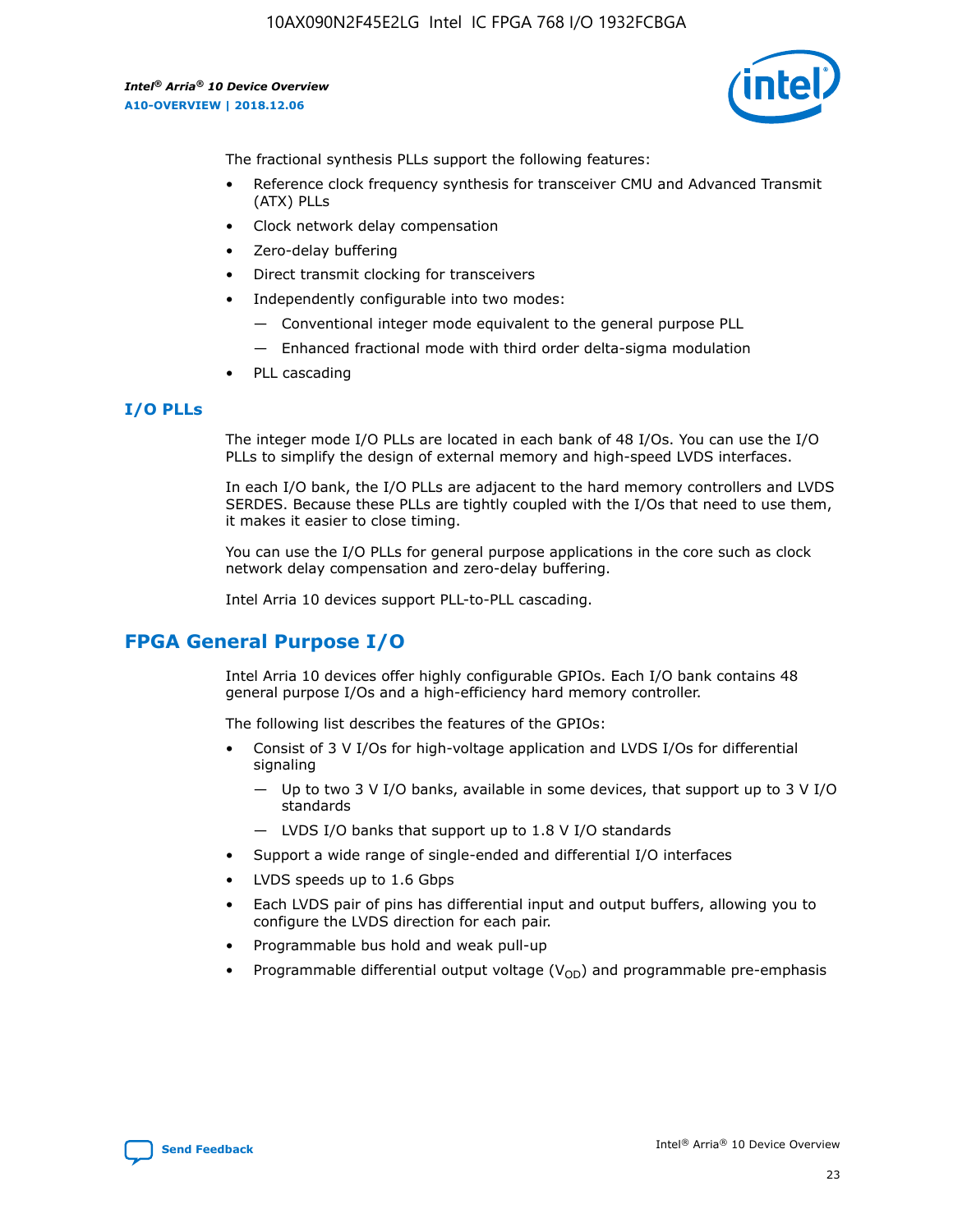

- Series (R<sub>S</sub>) and parallel (R<sub>T</sub>) on-chip termination (OCT) for all I/O banks with OCT calibration to limit the termination impedance variation
- On-chip dynamic termination that has the ability to swap between series and parallel termination, depending on whether there is read or write on a common bus for signal integrity
- Easy timing closure support using the hard read FIFO in the input register path, and delay-locked loop (DLL) delay chain with fine and coarse architecture

## **External Memory Interface**

Intel Arria 10 devices offer massive external memory bandwidth, with up to seven 32 bit DDR4 memory interfaces running at up to 2,400 Mbps. This bandwidth provides additional ease of design, lower power, and resource efficiencies of hardened highperformance memory controllers.

The memory interface within Intel Arria 10 FPGAs and SoCs delivers the highest performance and ease of use. You can configure up to a maximum width of 144 bits when using the hard or soft memory controllers. If required, you can bypass the hard memory controller and use a soft controller implemented in the user logic.

Each I/O contains a hardened DDR read/write path (PHY) capable of performing key memory interface functionality such as read/write leveling, FIFO buffering to lower latency and improve margin, timing calibration, and on-chip termination.

The timing calibration is aided by the inclusion of hard microcontrollers based on Intel's Nios® II technology, specifically tailored to control the calibration of multiple memory interfaces. This calibration allows the Intel Arria 10 device to compensate for any changes in process, voltage, or temperature either within the Intel Arria 10 device itself, or within the external memory device. The advanced calibration algorithms ensure maximum bandwidth and robust timing margin across all operating conditions.

In addition to parallel memory interfaces, Intel Arria 10 devices support serial memory technologies such as the Hybrid Memory Cube (HMC). The HMC is supported by the Intel Arria 10 high-speed serial transceivers which connect up to four HMC links, with each link running at data rates up to 15 Gbps.

## **Related Information**

#### [External Memory Interface Spec Estimator](http://www.altera.com/technology/memory/estimator/mem-emif-index.html)

Provides a parametric tool that allows you to find and compare the performance of the supported external memory interfaces in IntelFPGAs.

## **Memory Standards Supported by Intel Arria 10 Devices**

The I/Os are designed to provide high performance support for existing and emerging external memory standards.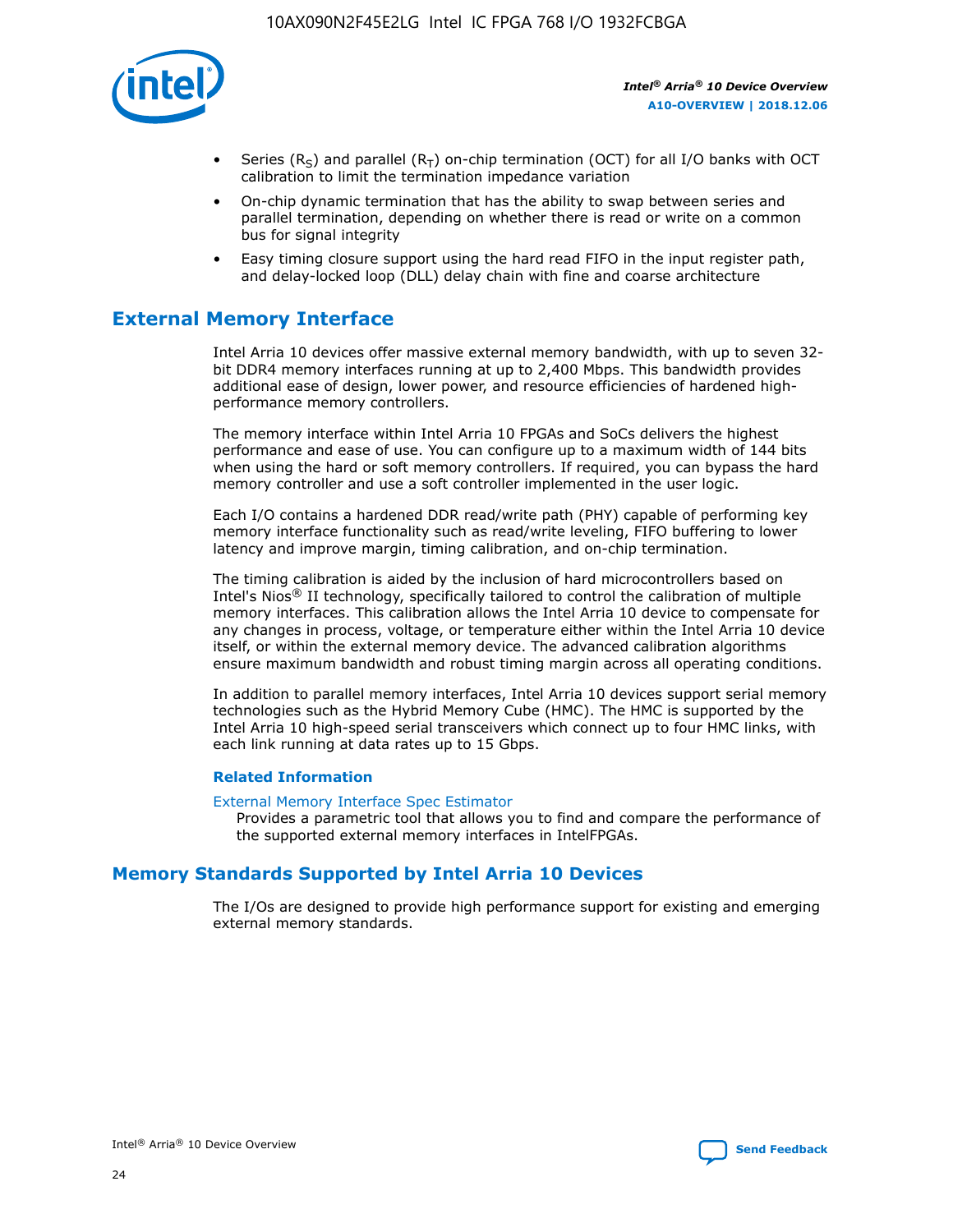

#### **Table 20. Memory Standards Supported by the Hard Memory Controller**

This table lists the overall capability of the hard memory controller. For specific details, refer to the External Memory Interface Spec Estimator and Intel Arria 10 Device Datasheet.

| <b>Memory Standard</b> | <b>Rate Support</b> | <b>Ping Pong PHY Support</b> | <b>Maximum Frequency</b><br>(MHz) |
|------------------------|---------------------|------------------------------|-----------------------------------|
| <b>DDR4 SDRAM</b>      | Quarter rate        | Yes                          | 1,067                             |
|                        |                     |                              | 1,200                             |
| DDR3 SDRAM             | Half rate           | Yes                          | 533                               |
|                        |                     |                              | 667                               |
|                        | Quarter rate        | Yes                          | 1,067                             |
|                        |                     |                              | 1,067                             |
| <b>DDR3L SDRAM</b>     | Half rate           | Yes                          | 533                               |
|                        |                     |                              | 667                               |
|                        | Quarter rate        | Yes                          | 933                               |
|                        |                     |                              | 933                               |
| LPDDR3 SDRAM           | Half rate           |                              | 533                               |
|                        | Quarter rate        |                              | 800                               |

## **Table 21. Memory Standards Supported by the Soft Memory Controller**

| <b>Memory Standard</b>      | <b>Rate Support</b> | <b>Maximum Frequency</b><br>(MHz) |
|-----------------------------|---------------------|-----------------------------------|
| <b>RLDRAM 3 (11)</b>        | Quarter rate        | 1,200                             |
| ODR IV SRAM <sup>(11)</sup> | Quarter rate        | 1,067                             |
| <b>ODR II SRAM</b>          | Full rate           | 333                               |
|                             | Half rate           | 633                               |
| <b>ODR II+ SRAM</b>         | Full rate           | 333                               |
|                             | Half rate           | 633                               |
| <b>ODR II+ Xtreme SRAM</b>  | Full rate           | 333                               |
|                             | Half rate           | 633                               |

#### **Table 22. Memory Standards Supported by the HPS Hard Memory Controller**

The hard processor system (HPS) is available in Intel Arria 10 SoC devices only.

| <b>Memory Standard</b> | <b>Rate Support</b> | <b>Maximum Frequency</b><br>(MHz) |
|------------------------|---------------------|-----------------------------------|
| <b>DDR4 SDRAM</b>      | Half rate           | 1,200                             |
| <b>DDR3 SDRAM</b>      | Half rate           | 1,067                             |
| <b>DDR3L SDRAM</b>     | Half rate           | 933                               |

<sup>(11)</sup> Intel Arria 10 devices support this external memory interface using hard PHY with soft memory controller.

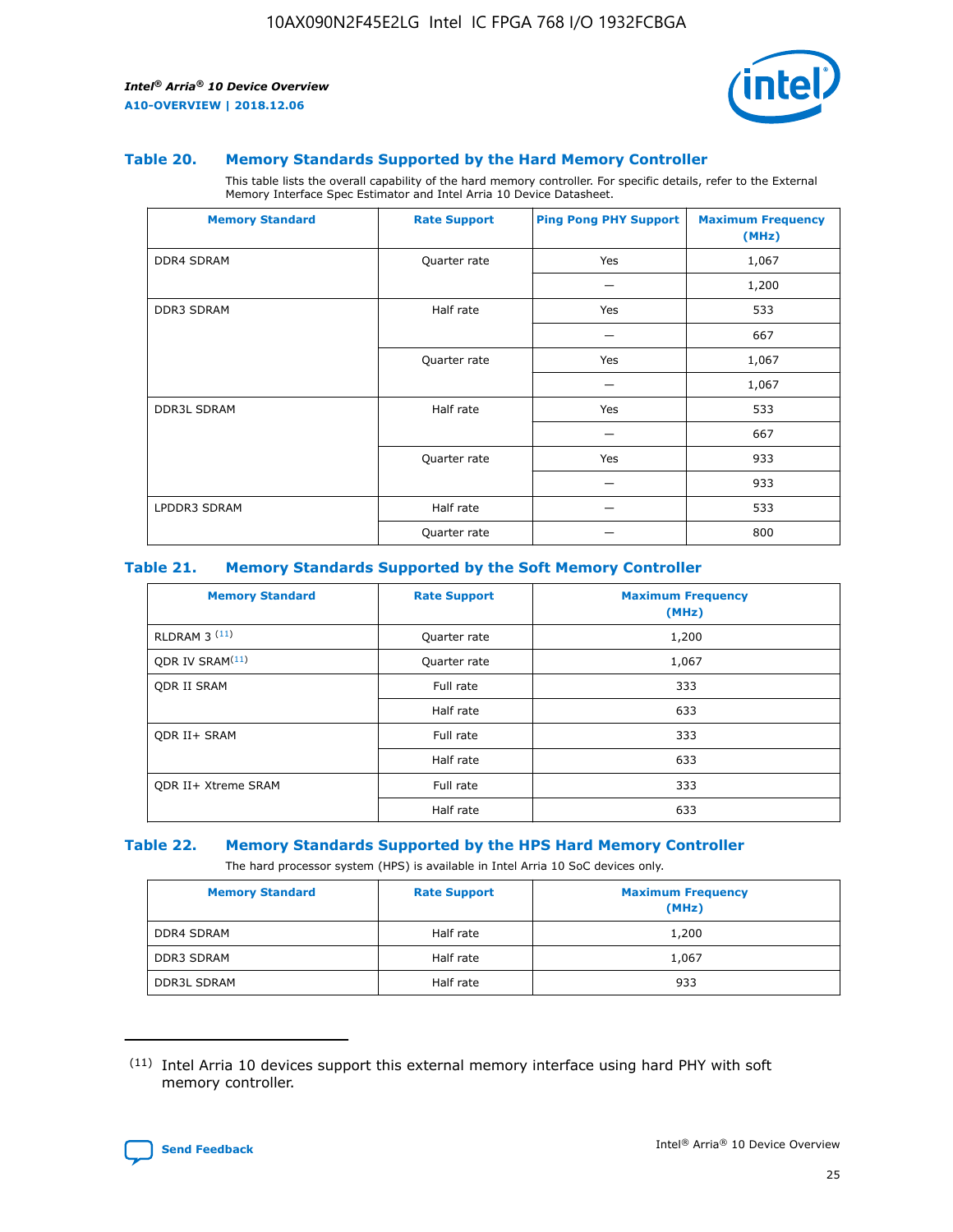

## **Related Information**

#### [Intel Arria 10 Device Datasheet](https://www.intel.com/content/www/us/en/programmable/documentation/mcn1413182292568.html#mcn1413182153340)

Lists the memory interface performance according to memory interface standards, rank or chip select configurations, and Intel Arria 10 device speed grades.

## **PCIe Gen1, Gen2, and Gen3 Hard IP**

Intel Arria 10 devices contain PCIe hard IP that is designed for performance and ease-of-use:

- Includes all layers of the PCIe stack—transaction, data link and physical layers.
- Supports PCIe Gen3, Gen2, and Gen1 Endpoint and Root Port in x1, x2, x4, or x8 lane configuration.
- Operates independently from the core logic—optional configuration via protocol (CvP) allows the PCIe link to power up and complete link training in less than 100 ms while the Intel Arria 10 device completes loading the programming file for the rest of the FPGA.
- Provides added functionality that makes it easier to support emerging features such as Single Root I/O Virtualization (SR-IOV) and optional protocol extensions.
- Provides improved end-to-end datapath protection using ECC.
- Supports FPGA configuration via protocol (CvP) using PCIe at Gen3, Gen2, or Gen1 speed.

#### **Related Information**

PCS Features on page 30

## **Enhanced PCS Hard IP for Interlaken and 10 Gbps Ethernet**

## **Interlaken Support**

The Intel Arria 10 enhanced PCS hard IP provides integrated Interlaken PCS supporting rates up to 25.8 Gbps per lane.

The Interlaken PCS is based on the proven functionality of the PCS developed for Intel's previous generation FPGAs, which demonstrated interoperability with Interlaken ASSP vendors and third-party IP suppliers. The Interlaken PCS is present in every transceiver channel in Intel Arria 10 devices.

## **Related Information**

PCS Features on page 30

## **10 Gbps Ethernet Support**

The Intel Arria 10 enhanced PCS hard IP supports 10GBASE-R PCS compliant with IEEE 802.3 10 Gbps Ethernet (10GbE). The integrated hard IP support for 10GbE and the 10 Gbps transceivers save external PHY cost, board space, and system power.

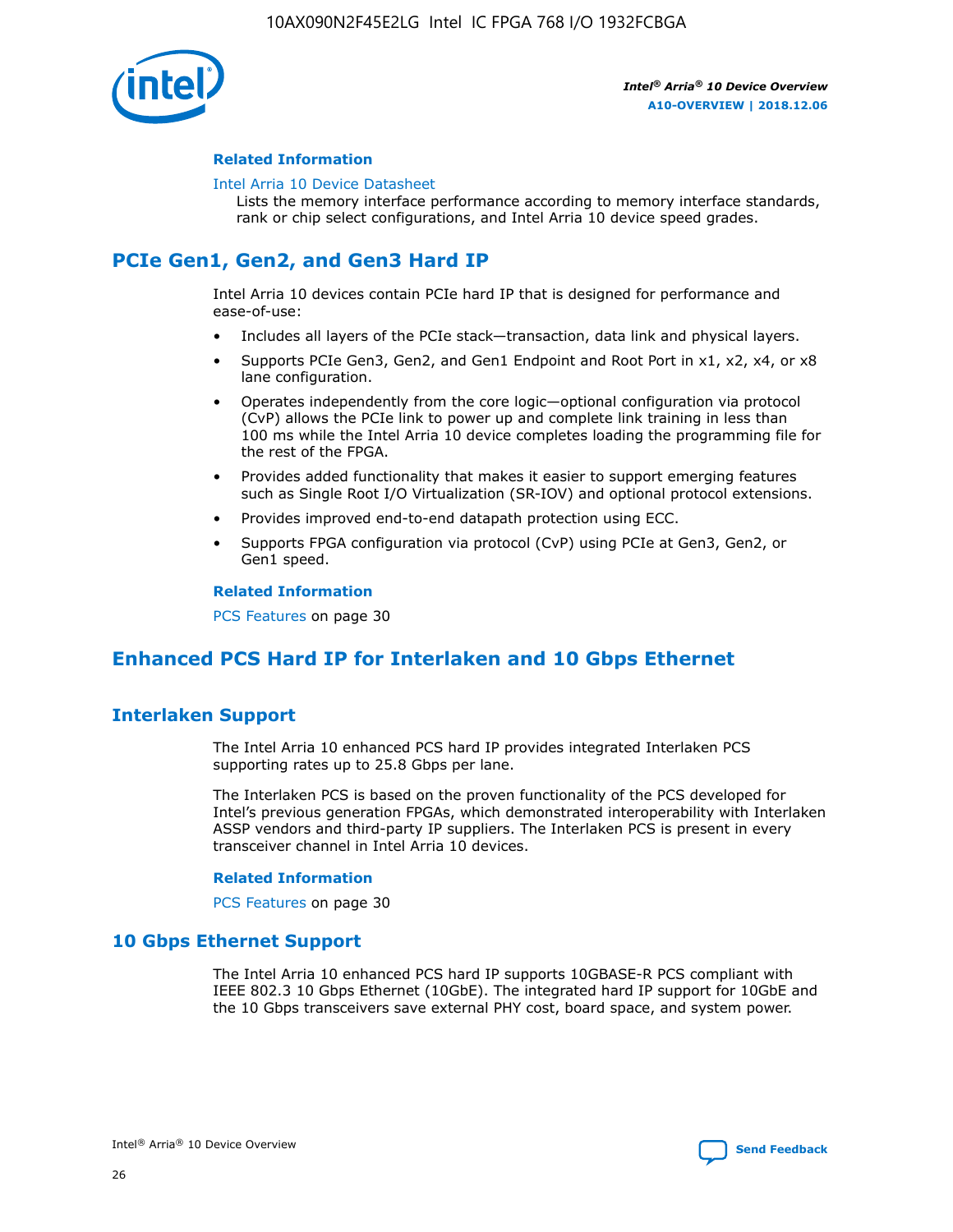

The scalable hard IP supports multiple independent 10GbE ports while using a single PLL for all the 10GBASE-R PCS instantiations, which saves on core logic resources and clock networks:

- Simplifies multiport 10GbE systems compared to XAUI interfaces that require an external XAUI-to-10G PHY.
- Incorporates Electronic Dispersion Compensation (EDC), which enables direct connection to standard 10 Gbps XFP and SFP+ pluggable optical modules.
- Supports backplane Ethernet applications and includes a hard 10GBASE-KR Forward Error Correction (FEC) circuit that you can use for 10 Gbps and 40 Gbps applications.

The 10 Gbps Ethernet PCS hard IP and 10GBASE-KR FEC are present in every transceiver channel.

#### **Related Information**

PCS Features on page 30

## **Low Power Serial Transceivers**

Intel Arria 10 FPGAs and SoCs include lowest power transceivers that deliver high bandwidth, throughput and low latency.

Intel Arria 10 devices deliver the industry's lowest power consumption per transceiver channel:

- 12.5 Gbps transceivers at as low as 242 mW
- 10 Gbps transceivers at as low as 168 mW
- 6 Gbps transceivers at as low as 117 mW

Intel Arria 10 transceivers support various data rates according to application:

- Chip-to-chip and chip-to-module applications—from 1 Gbps up to 25.8 Gbps
- Long reach and backplane applications—from 1 Gbps up to 12.5 with advanced adaptive equalization
- Critical power sensitive applications—from 1 Gbps up to 11.3 Gbps using lower power modes

The combination of 20 nm process technology and architectural advances provide the following benefits:

- Significant reduction in die area and power consumption
- Increase of up to two times in transceiver I/O density compared to previous generation devices while maintaining optimal signal integrity
- Up to 72 total transceiver channels—you can configure up to 6 of these channels to run as fast as 25.8 Gbps
- All channels feature continuous data rate support up to the maximum rated speed

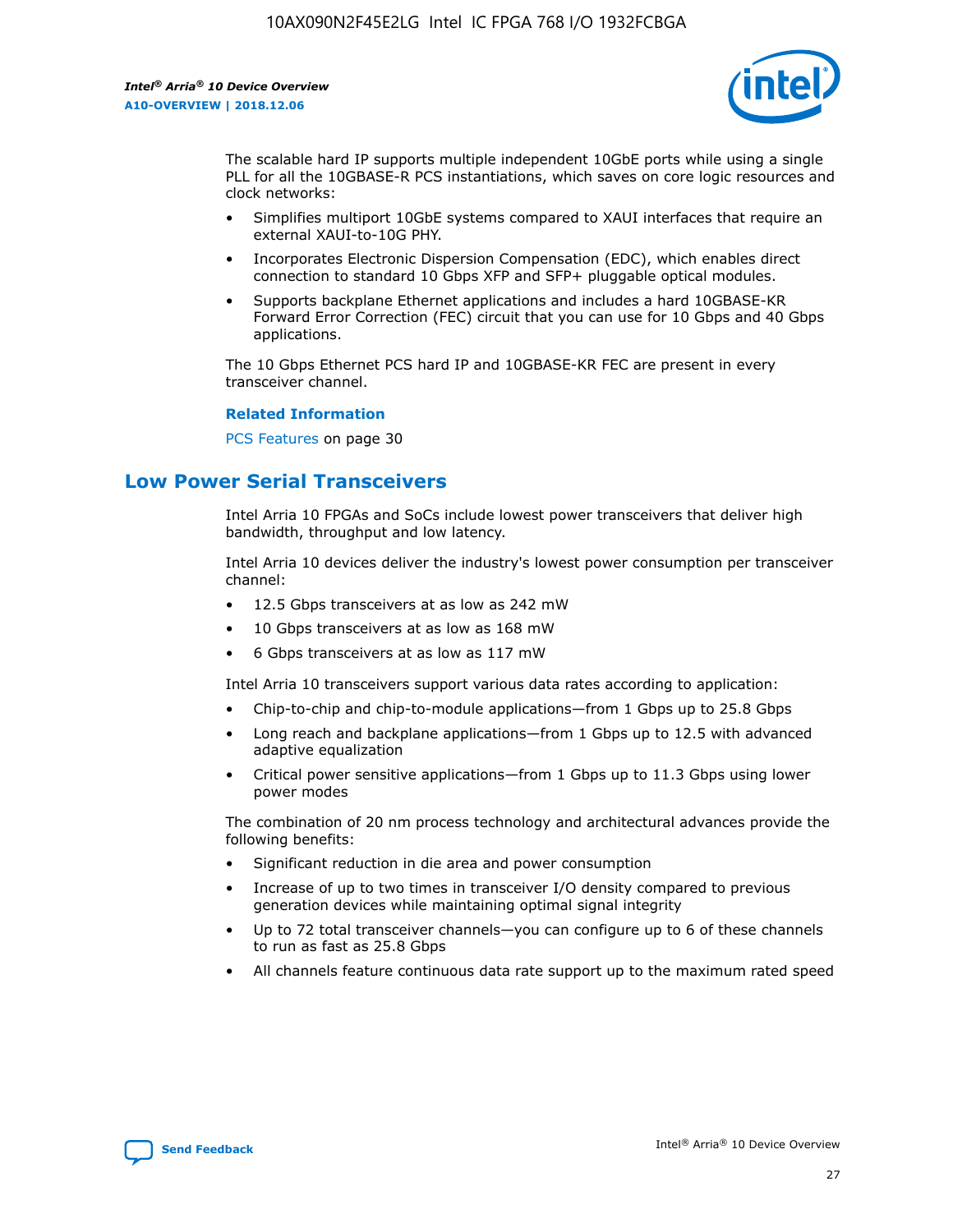



## **Figure 6. Intel Arria 10 Transceiver Block Architecture**

## **Transceiver Channels**

All transceiver channels feature a dedicated Physical Medium Attachment (PMA) and a hardened Physical Coding Sublayer (PCS).

- The PMA provides primary interfacing capabilities to physical channels.
- The PCS typically handles encoding/decoding, word alignment, and other preprocessing functions before transferring data to the FPGA core fabric.

A transceiver channel consists of a PMA and a PCS block. Most transceiver banks have 6 channels. There are some transceiver banks that contain only 3 channels.

A wide variety of bonded and non-bonded data rate configurations is possible using a highly configurable clock distribution network. Up to 80 independent transceiver data rates can be configured.

The following figures are graphical representations of top views of the silicon die, which correspond to reverse views for flip chip packages. Different Intel Arria 10 devices may have different floorplans than the ones shown in the figures.

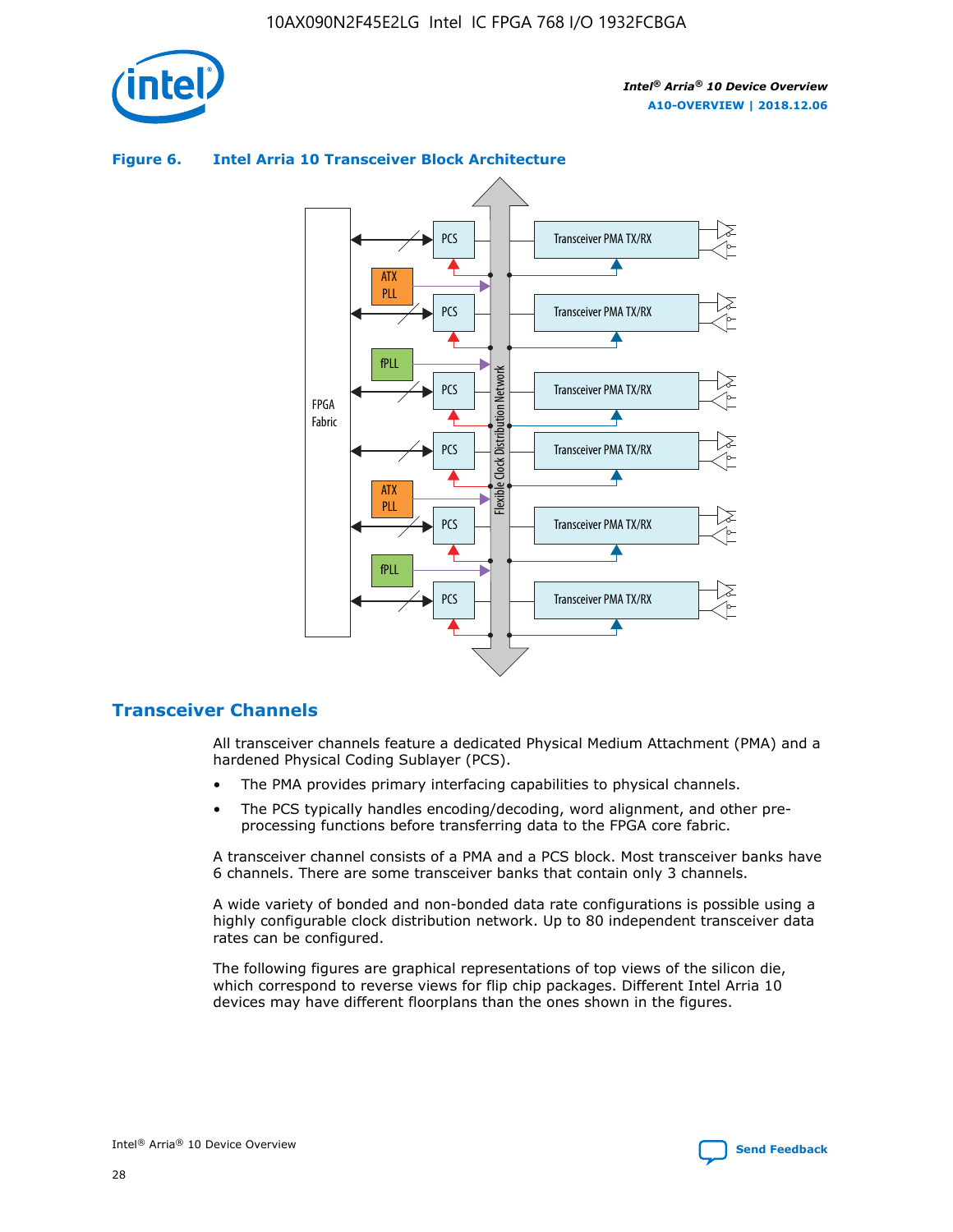

## **Figure 7. Device Chip Overview for Intel Arria 10 GX and GT Devices**



M20K Internal Memory Blocks Core Logic Fabric Transceiver Channels Hard IP Per Transceiver: Standard PCS and Enhanced PCS Hard IPs PCI Express Gen3 Hard IP Fractional PLLs M20K Internal Memory Blocks PCI Express Gen3 Hard IP Variable Precision DSP Blocks I/O PLLs Hard Memory Controllers, General-Purpose I/O Cells, LVDS Hard Processor Subsystem, Dual-Core ARM Cortex A9 M20K Internal Memory Blocks Variable Precision DSP Blocks M20K Internal Memory Blocks Core Logic Fabric I/O PLLs Hard Memory Controllers, General-Purpose I/O Cells, LVDS M20K Internal Memory Blocks Variable Precision DSP Blocks M20K Internal Memory Blocks Transceiver Channels Hard IP Per Transceiver: Standard PCS and Enhanced PCS Hard IPs PCI Express Gen3 Hard IP Fractional PLLs PCI Express Gen3 Hard IP Hard PCS Hard PCS Hard PCS Hard PCS Hard PCS Hard PCS Hard PCS Hard PCS Transceiver PMA Transceiver PMA Transceiver PMA Transceiver PMA Transceiver PMA Transceiver PMA Unused transceiver chann can be used as additional transceiver transmit PLLs Transceiver PMA Transceiver PMA Transceiver Clock Networks ATX (LC) **Transmit** PLL fPLL ATX (LC) Transmi PLL fPLL ATX (LC) **Transmit** PLL

## **PMA Features**

Intel Arria 10 transceivers provide exceptional signal integrity at data rates up to 25.8 Gbps. Clocking options include ultra-low jitter ATX PLLs (LC tank based), clock multiplier unit (CMU) PLLs, and fractional PLLs.

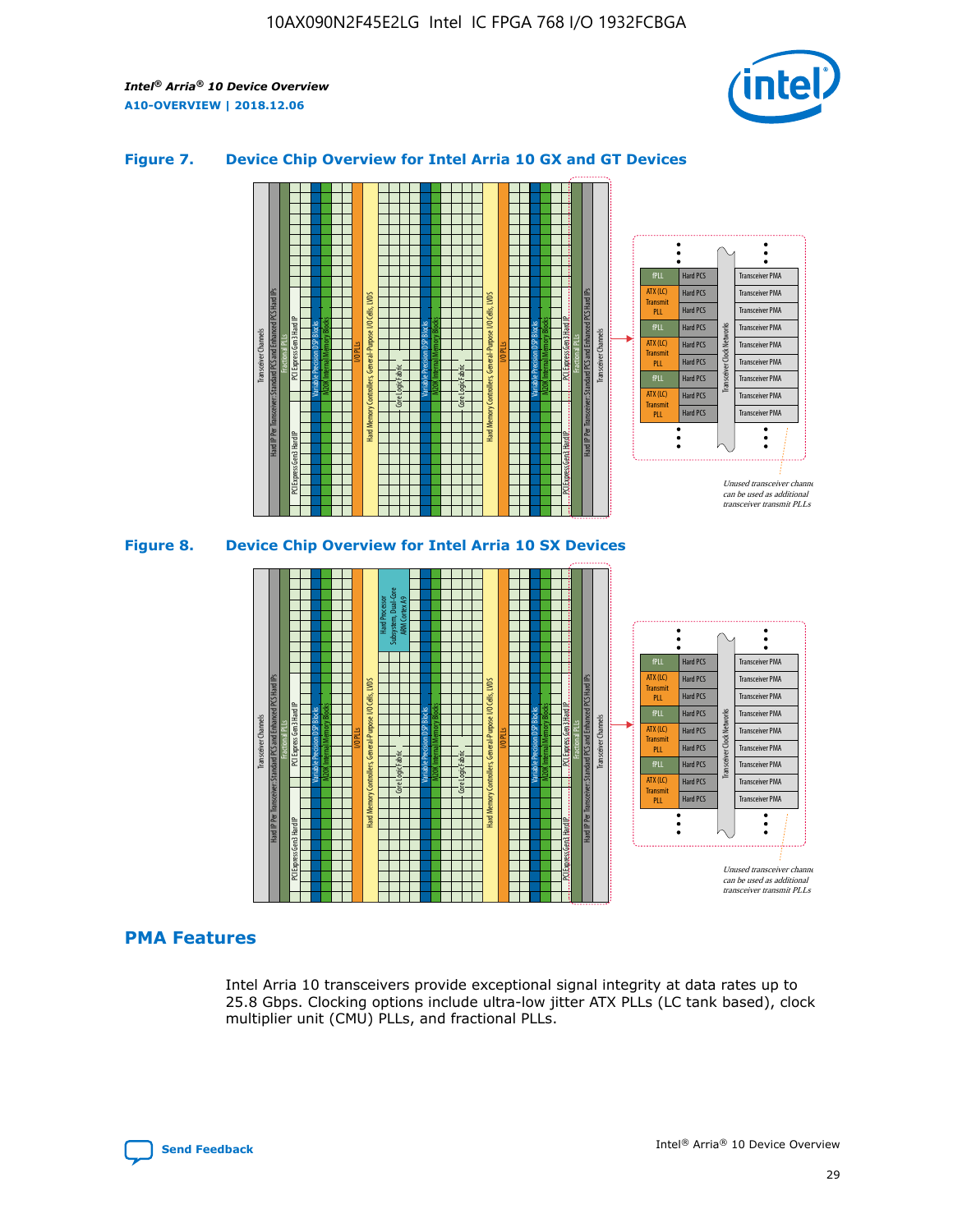

Each transceiver channel contains a channel PLL that can be used as the CMU PLL or clock data recovery (CDR) PLL. In CDR mode, the channel PLL recovers the receiver clock and data in the transceiver channel. Up to 80 independent data rates can be configured on a single Intel Arria 10 device.

## **Table 23. PMA Features of the Transceivers in Intel Arria 10 Devices**

| <b>Feature</b>                                             | <b>Capability</b>                                                                                                                                                                                                             |
|------------------------------------------------------------|-------------------------------------------------------------------------------------------------------------------------------------------------------------------------------------------------------------------------------|
| Chip-to-Chip Data Rates                                    | 1 Gbps to 17.4 Gbps (Intel Arria 10 GX devices)<br>1 Gbps to 25.8 Gbps (Intel Arria 10 GT devices)                                                                                                                            |
| Backplane Support                                          | Drive backplanes at data rates up to 12.5 Gbps                                                                                                                                                                                |
| Optical Module Support                                     | SFP+/SFP, XFP, CXP, QSFP/QSFP28, CFP/CFP2/CFP4                                                                                                                                                                                |
| Cable Driving Support                                      | SFP+ Direct Attach, PCI Express over cable, eSATA                                                                                                                                                                             |
| Transmit Pre-Emphasis                                      | 4-tap transmit pre-emphasis and de-emphasis to compensate for system channel loss                                                                                                                                             |
| Continuous Time Linear<br>Equalizer (CTLE)                 | Dual mode, high-gain, and high-data rate, linear receive equalization to compensate for<br>system channel loss                                                                                                                |
| Decision Feedback Equalizer<br>(DFE)                       | 7-fixed and 4-floating tap DFE to equalize backplane channel loss in the presence of<br>crosstalk and noisy environments                                                                                                      |
| Variable Gain Amplifier                                    | Optimizes the signal amplitude prior to the CDR sampling and operates in fixed and<br>adaptive modes                                                                                                                          |
| Altera Digital Adaptive<br>Parametric Tuning (ADAPT)       | Fully digital adaptation engine to automatically adjust all link equalization parameters-<br>including CTLE, DFE, and variable gain amplifier blocks—that provide optimal link margin<br>without intervention from user logic |
| Precision Signal Integrity<br>Calibration Engine (PreSICE) | Hardened calibration controller to quickly calibrate all transceiver control parameters on<br>power-up, which provides the optimal signal integrity and jitter performance                                                    |
| Advanced Transmit (ATX)<br><b>PLL</b>                      | Low jitter ATX (LC tank based) PLLs with continuous tuning range to cover a wide range of<br>standard and proprietary protocols                                                                                               |
| <b>Fractional PLLs</b>                                     | On-chip fractional frequency synthesizers to replace on-board crystal oscillators and reduce<br>system cost                                                                                                                   |
| Digitally Assisted Analog<br><b>CDR</b>                    | Superior jitter tolerance with fast lock time                                                                                                                                                                                 |
| Dynamic Partial<br>Reconfiguration                         | Allows independent control of the Avalon memory-mapped interface of each transceiver<br>channel for the highest transceiver flexibility                                                                                       |
| Multiple PCS-PMA and PCS-<br>PLD interface widths          | 8-, 10-, 16-, 20-, 32-, 40-, or 64-bit interface widths for flexibility of deserialization width,<br>encoding, and reduced latency                                                                                            |

## **PCS Features**

This table summarizes the Intel Arria 10 transceiver PCS features. You can use the transceiver PCS to support a wide range of protocols ranging from 1 Gbps to 25.8 Gbps.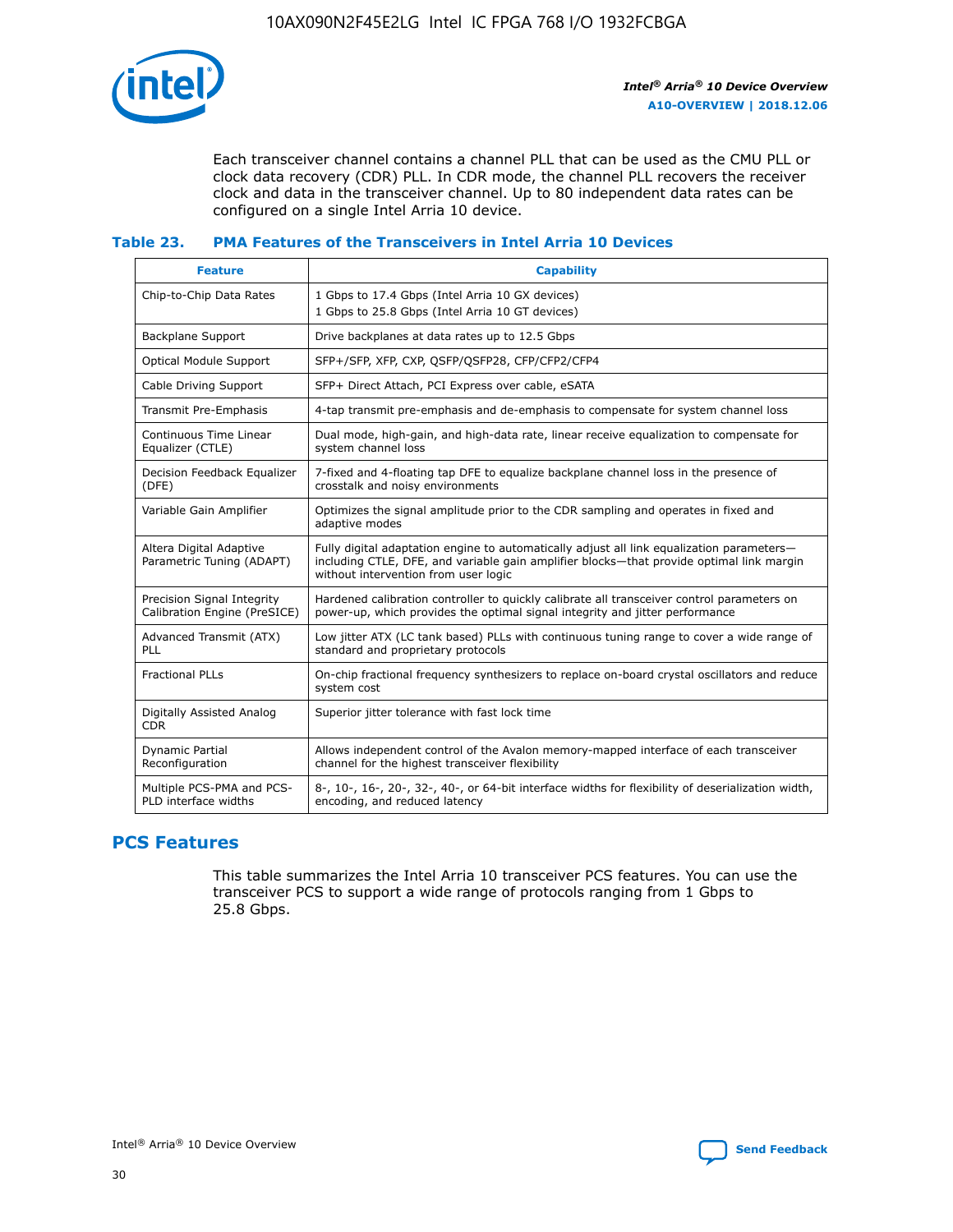

| <b>PCS</b>    | <b>Description</b>                                                                                                                                                                                                                                                                                                                                                                                             |
|---------------|----------------------------------------------------------------------------------------------------------------------------------------------------------------------------------------------------------------------------------------------------------------------------------------------------------------------------------------------------------------------------------------------------------------|
| Standard PCS  | Operates at a data rate up to 12 Gbps<br>Supports protocols such as PCI-Express, CPRI 4.2+, GigE, IEEE 1588 in Hard PCS<br>Implements other protocols using Basic/Custom (Standard PCS) transceiver<br>configuration rules.                                                                                                                                                                                    |
| Enhanced PCS  | Performs functions common to most serial data industry standards, such as word<br>alignment, encoding/decoding, and framing, before data is sent or received off-chip<br>through the PMA<br>• Handles data transfer to and from the FPGA fabric<br>Handles data transfer internally to and from the PMA<br>Provides frequency compensation<br>Performs channel bonding for multi-channel low skew applications |
| PCIe Gen3 PCS | Supports the seamless switching of Data and Clock between the Gen1, Gen2, and Gen3<br>data rates<br>Provides support for PIPE 3.0 features<br>Supports the PIPE interface with the Hard IP enabled, as well as with the Hard IP<br>bypassed                                                                                                                                                                    |

#### **Related Information**

- PCIe Gen1, Gen2, and Gen3 Hard IP on page 26
- Interlaken Support on page 26
- 10 Gbps Ethernet Support on page 26

## **PCS Protocol Support**

This table lists some of the protocols supported by the Intel Arria 10 transceiver PCS. For more information about the blocks in the transmitter and receiver data paths, refer to the related information.

| <b>Protocol</b>                                 | <b>Data Rate</b><br>(Gbps) | <b>Transceiver IP</b>       | <b>PCS Support</b>                      |
|-------------------------------------------------|----------------------------|-----------------------------|-----------------------------------------|
| PCIe Gen3 x1, x2, x4, x8                        | 8.0                        | Native PHY (PIPE)           | Standard PCS and PCIe<br>Gen3 PCS       |
| PCIe Gen2 x1, x2, x4, x8                        | 5.0                        | Native PHY (PIPE)           | <b>Standard PCS</b>                     |
| PCIe Gen1 x1, x2, x4, x8                        | 2.5                        | Native PHY (PIPE)           | Standard PCS                            |
| 1000BASE-X Gigabit Ethernet                     | 1.25                       | Native PHY                  | <b>Standard PCS</b>                     |
| 1000BASE-X Gigabit Ethernet with<br>IEEE 1588v2 | 1.25                       | Native PHY                  | Standard PCS                            |
| 10GBASE-R                                       | 10.3125                    | Native PHY                  | <b>Enhanced PCS</b>                     |
| 10GBASE-R with IEEE 1588v2                      | 10.3125                    | Native PHY                  | <b>Enhanced PCS</b>                     |
| 10GBASE-R with KR FEC                           | 10.3125                    | Native PHY                  | <b>Enhanced PCS</b>                     |
| 10GBASE-KR and 1000BASE-X                       | 10.3125                    | 1G/10GbE and 10GBASE-KR PHY | Standard PCS and<br><b>Enhanced PCS</b> |
| Interlaken (CEI-6G/11G)                         | 3.125 to 17.4              | Native PHY                  | <b>Enhanced PCS</b>                     |
| SFI-S/SFI-5.2                                   | 11.2                       | Native PHY                  | <b>Enhanced PCS</b>                     |
| $10G$ SDI                                       | 10.692                     | Native PHY                  | <b>Enhanced PCS</b>                     |
|                                                 |                            |                             | continued                               |

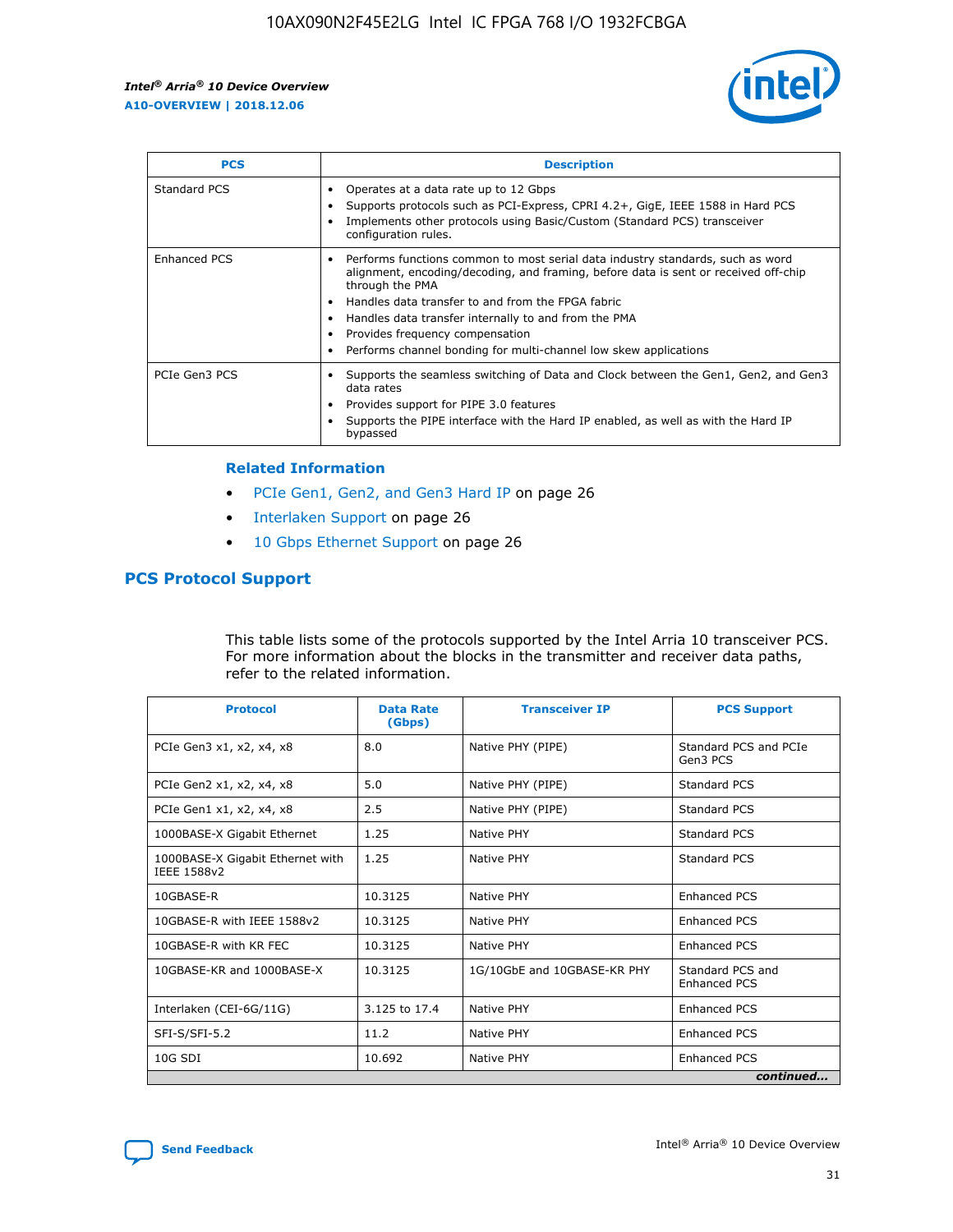

| <b>Protocol</b>      | <b>Data Rate</b><br>(Gbps) | <b>Transceiver IP</b> | <b>PCS Support</b> |
|----------------------|----------------------------|-----------------------|--------------------|
| CPRI 6.0 (64B/66B)   | 0.6144 to<br>10.1376       | Native PHY            | Enhanced PCS       |
| CPRI 4.2 (8B/10B)    | 0.6144 to<br>9.8304        | Native PHY            | Standard PCS       |
| OBSAI RP3 v4.2       | 0.6144 to 6.144            | Native PHY            | Standard PCS       |
| SD-SDI/HD-SDI/3G-SDI | $0.143(12)$ to<br>2.97     | Native PHY            | Standard PCS       |

## **Related Information**

#### [Intel Arria 10 Transceiver PHY User Guide](https://www.intel.com/content/www/us/en/programmable/documentation/nik1398707230472.html#nik1398707091164)

Provides more information about the supported transceiver protocols and PHY IP, the PMA architecture, and the standard, enhanced, and PCIe Gen3 PCS architecture.

## **SoC with Hard Processor System**

Each SoC device combines an FPGA fabric and a hard processor system (HPS) in a single device. This combination delivers the flexibility of programmable logic with the power and cost savings of hard IP in these ways:

- Reduces board space, system power, and bill of materials cost by eliminating a discrete embedded processor
- Allows you to differentiate the end product in both hardware and software, and to support virtually any interface standard
- Extends the product life and revenue through in-field hardware and software updates

 $(12)$  The 0.143 Gbps data rate is supported using oversampling of user logic that you must implement in the FPGA fabric.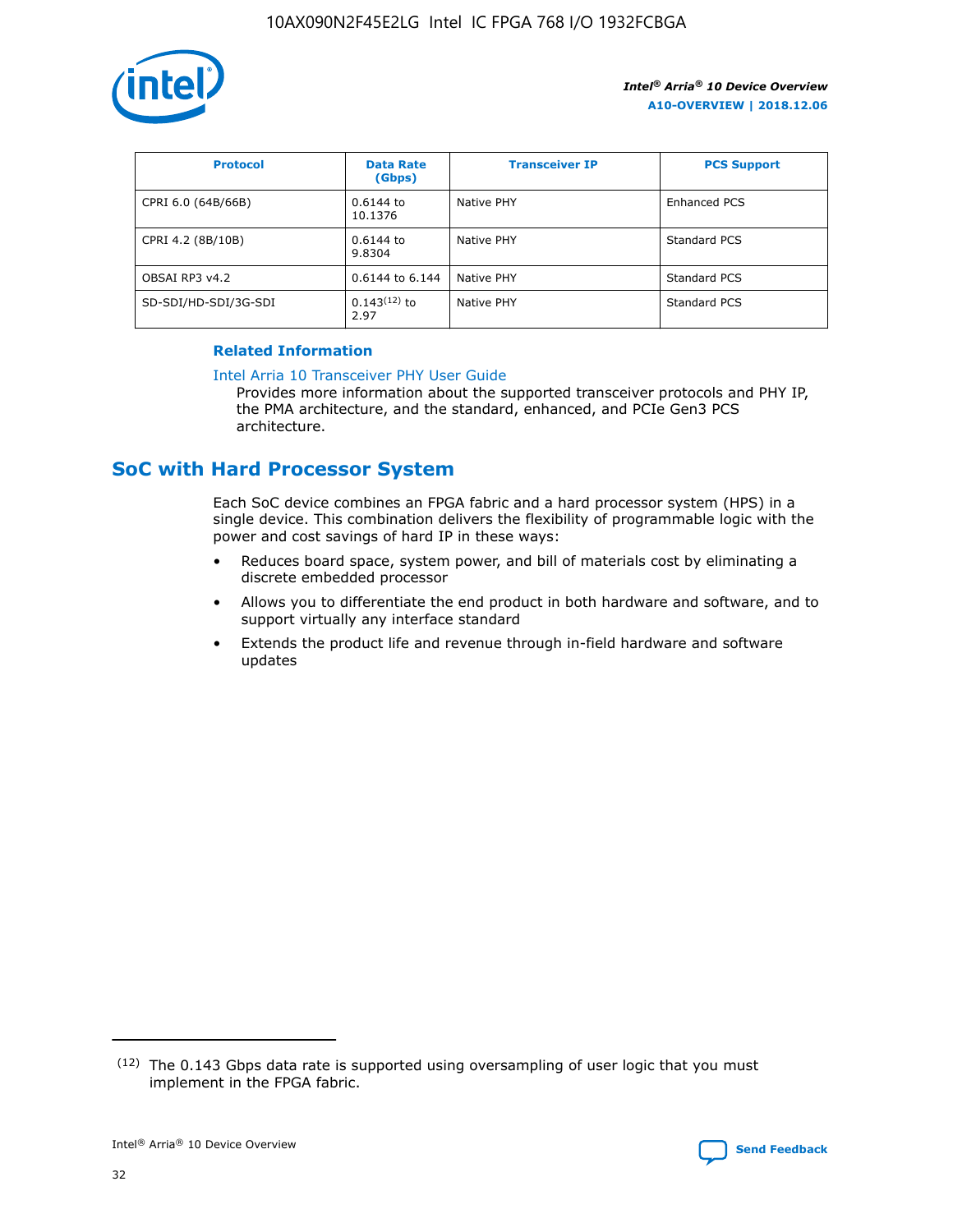

#### **Figure 9. HPS Block Diagram**

This figure shows a block diagram of the HPS with the dual ARM Cortex-A9 MPCore processor.



## **Key Advantages of 20-nm HPS**

The 20-nm HPS strikes a balance between enabling maximum software compatibility with 28-nm SoCs while still improving upon the 28-nm HPS architecture. These improvements address the requirements of the next generation target markets such as wireless and wireline communications, compute and storage equipment, broadcast and military in terms of performance, memory bandwidth, connectivity via backplane and security.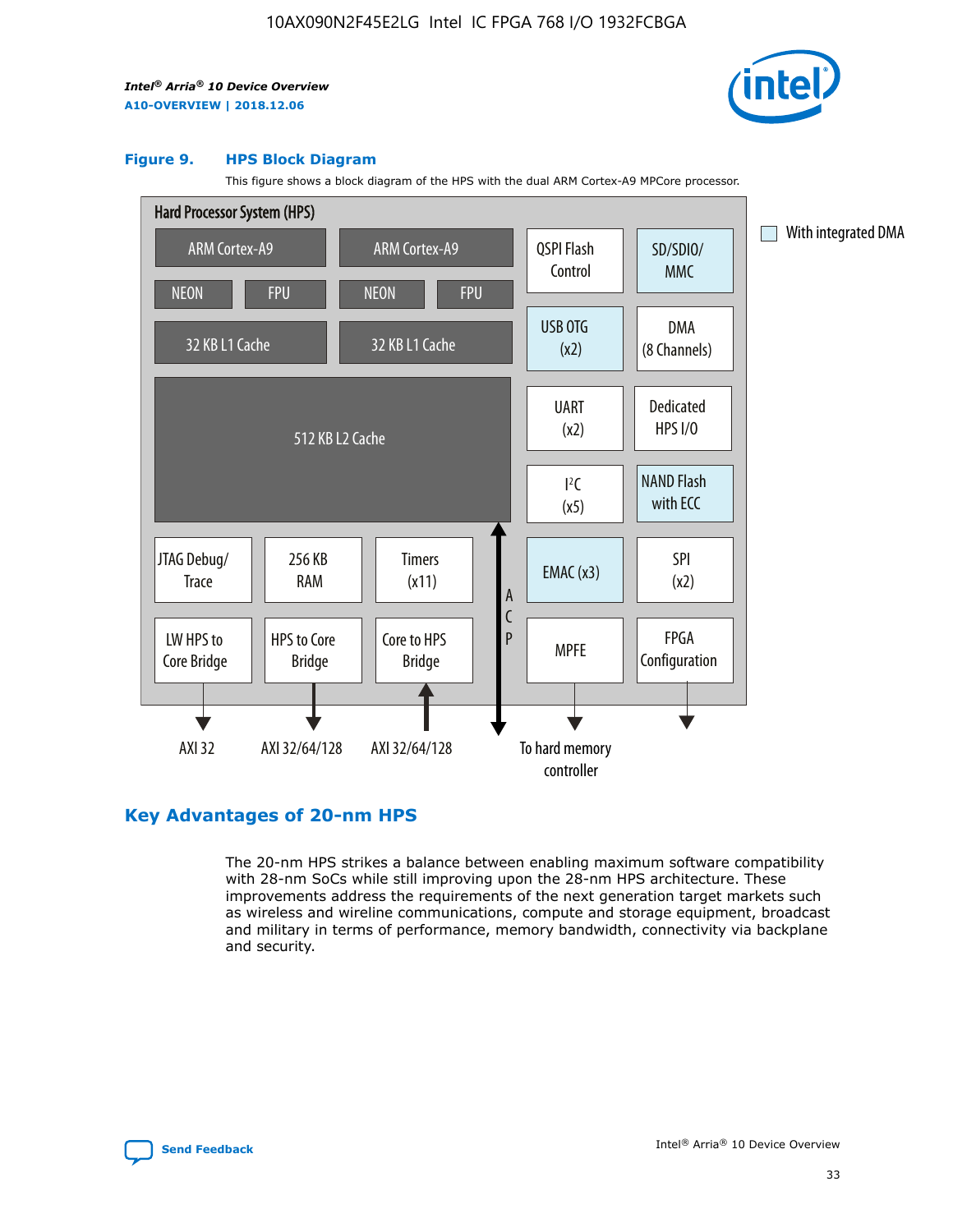

## **Table 24. Improvements in 20 nm HPS**

This table lists the key improvements of the 20 nm HPS compared to the 28 nm HPS.

| Advantages/<br><b>Improvements</b>                          | <b>Description</b>                                                                                                                                                                                                                                                                                                                                                                                                                                                                                                                                                                                                                                                                                                                                                                                                                                                                                                      |
|-------------------------------------------------------------|-------------------------------------------------------------------------------------------------------------------------------------------------------------------------------------------------------------------------------------------------------------------------------------------------------------------------------------------------------------------------------------------------------------------------------------------------------------------------------------------------------------------------------------------------------------------------------------------------------------------------------------------------------------------------------------------------------------------------------------------------------------------------------------------------------------------------------------------------------------------------------------------------------------------------|
| Increased performance and<br>overdrive capability           | While the nominal processor frequency is 1.2 GHz, the 20 nm HPS offers an "overdrive"<br>feature which enables a higher processor operating frequency. This requires a higher supply<br>voltage value that is unique to the HPS and may require a separate regulator.                                                                                                                                                                                                                                                                                                                                                                                                                                                                                                                                                                                                                                                   |
| Increased processor memory<br>bandwidth and DDR4<br>support | Up to 64-bit DDR4 memory at 2,400 Mbps support is available for the processor. The hard<br>memory controller for the HPS comprises a multi-port front end that manages connections<br>to a single port memory controller. The multi-port front end allows logic core and the HPS<br>to share ports and thereby the available bandwidth of the memory controller.                                                                                                                                                                                                                                                                                                                                                                                                                                                                                                                                                        |
| Flexible I/O sharing                                        | An advanced I/O pin muxing scheme allows improved sharing of I/O between the HPS and<br>the core logic. The following types of I/O are available for SoC:<br>17 dedicated I/Os-physically located inside the HPS block and are not accessible to<br>logic within the core. The 17 dedicated I/Os are used for HPS clock, resets, and<br>interfacing with boot devices, QSPI, and SD/MMC.<br>48 direct shared I/O-located closest to the HPS block and are ideal for high speed HPS<br>peripherals such as EMAC, USB, and others. There is one bank of 48 I/Os that supports<br>direct sharing where the 48 I/Os can be shared 12 I/Os at a time.<br>Standard (shared) I/O-all standard I/Os can be shared by the HPS peripherals and any<br>logic within the core. For designs where more than 48 I/Os are reguired to fully use all<br>the peripherals in the HPS, these I/Os can be connected through the core logic. |
| <b>EMAC</b> core                                            | Three EMAC cores are available in the HPS. The EMAC cores enable an application to<br>support two redundant Ethernet connections; for example, backplane, or two EMAC cores<br>for managing IEEE 1588 time stamp information while allowing a third EMAC core for debug<br>and configuration. All three EMACs can potentially share the same time stamps, simplifying<br>the 1588 time stamping implementation. A new serial time stamp interface allows core<br>logic to access and read the time stamp values. The integrated EMAC controllers can be<br>connected to external Ethernet PHY through the provided MDIO or I <sup>2</sup> C interface.                                                                                                                                                                                                                                                                  |
| On-chip memory                                              | The on-chip memory is updated to 256 KB support and can support larger data sets and<br>real time algorithms.                                                                                                                                                                                                                                                                                                                                                                                                                                                                                                                                                                                                                                                                                                                                                                                                           |
| <b>ECC</b> enhancements                                     | Improvements in L2 Cache ECC management allow identification of errors down to the<br>address level. ECC enhancements also enable improved error injection and status reporting<br>via the introduction of new memory mapped access to syndrome and data signals.                                                                                                                                                                                                                                                                                                                                                                                                                                                                                                                                                                                                                                                       |
| HPS to FPGA Interconnect<br>Backbone                        | Although the HPS and the Logic Core can operate independently, they are tightly coupled<br>via a high-bandwidth system interconnect built from high-performance ARM AMBA AXI bus<br>bridges. IP bus masters in the FPGA fabric have access to HPS bus slaves via the FPGA-to-<br>HPS interconnect. Similarly, HPS bus masters have access to bus slaves in the core fabric<br>via the HPS-to-FPGA bridge. Both bridges are AMBA AXI-3 compliant and support<br>simultaneous read and write transactions. Up to three masters within the core fabric can<br>share the HPS SDRAM controller with the processor. Additionally, the processor can be used<br>to configure the core fabric under program control via a dedicated 32-bit configuration port.                                                                                                                                                                  |
| FPGA configuration and HPS<br>booting                       | The FPGA fabric and HPS in the SoCs are powered independently. You can reduce the clock<br>frequencies or gate the clocks to reduce dynamic power.<br>You can configure the FPGA fabric and boot the HPS independently, in any order, providing<br>you with more design flexibility.                                                                                                                                                                                                                                                                                                                                                                                                                                                                                                                                                                                                                                    |
| Security                                                    | New security features have been introduced for anti-tamper management, secure boot,<br>encryption (AES), and authentication (SHA).                                                                                                                                                                                                                                                                                                                                                                                                                                                                                                                                                                                                                                                                                                                                                                                      |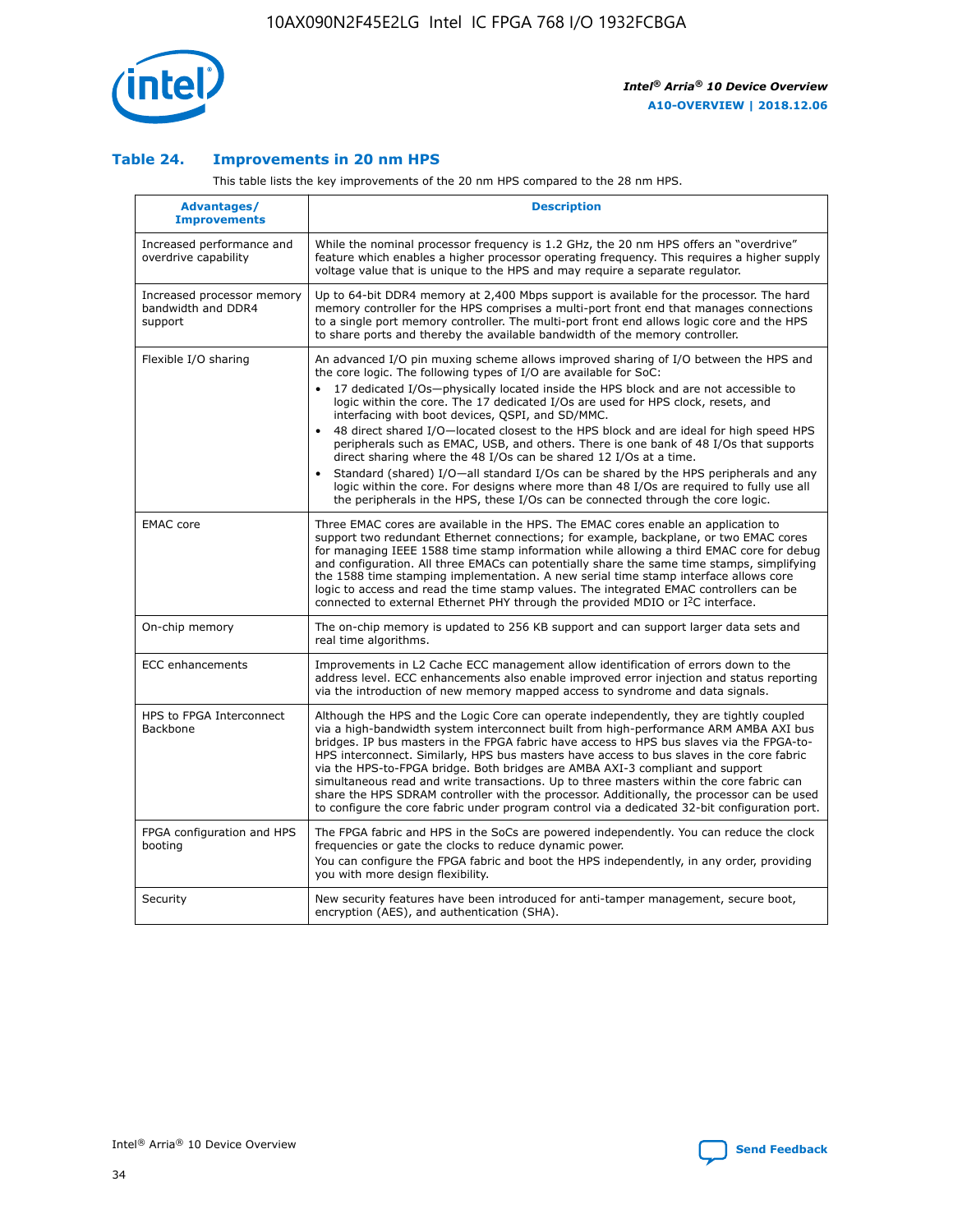

## **Features of the HPS**

The HPS has the following features:

- 1.2-GHz, dual-core ARM Cortex-A9 MPCore processor with up to 1.5-GHz via overdrive
	- ARMv7-A architecture that runs 32-bit ARM instructions, 16-bit and 32-bit Thumb instructions, and 8-bit Java byte codes in Jazelle style
	- Superscalar, variable length, out-of-order pipeline with dynamic branch prediction
	- Instruction Efficiency 2.5 MIPS/MHz, which provides total performance of 7500 MIPS at 1.5 GHz
- Each processor core includes:
	- 32 KB of L1 instruction cache, 32 KB of L1 data cache
	- Single- and double-precision floating-point unit and NEON media engine
	- CoreSight debug and trace technology
	- Snoop Control Unit (SCU) and Acceleration Coherency Port (ACP)
- 512 KB of shared L2 cache
- 256 KB of scratch RAM
- Hard memory controller with support for DDR3, DDR4 and optional error correction code (ECC) support
- Multiport Front End (MPFE) Scheduler interface to the hard memory controller
- 8-channel direct memory access (DMA) controller
- QSPI flash controller with SIO, DIO, QIO SPI Flash support
- NAND flash controller (ONFI 1.0 or later) with DMA and ECC support, updated to support 8 and 16-bit Flash devices and new command DMA to offload CPU for fast power down recovery
- Updated SD/SDIO/MMC controller to eMMC 4.5 with DMA with CE-ATA digital command support
- 3 10/100/1000 Ethernet media access control (MAC) with DMA
- 2 USB On-the-Go (OTG) controllers with DMA
- $\bullet$  5 I<sup>2</sup>C controllers (3 can be used by EMAC for MIO to external PHY)
- 2 UART 16550 Compatible controllers
- 4 serial peripheral interfaces (SPI) (2 Master, 2 Slaves)
- 62 programmable general-purpose I/Os, which includes 48 direct share I/Os that allows the HPS peripherals to connect directly to the FPGA I/Os
- 7 general-purpose timers
- 4 watchdog timers
- Anti-tamper, Secure Boot, Encryption (AES) and Authentication (SHA)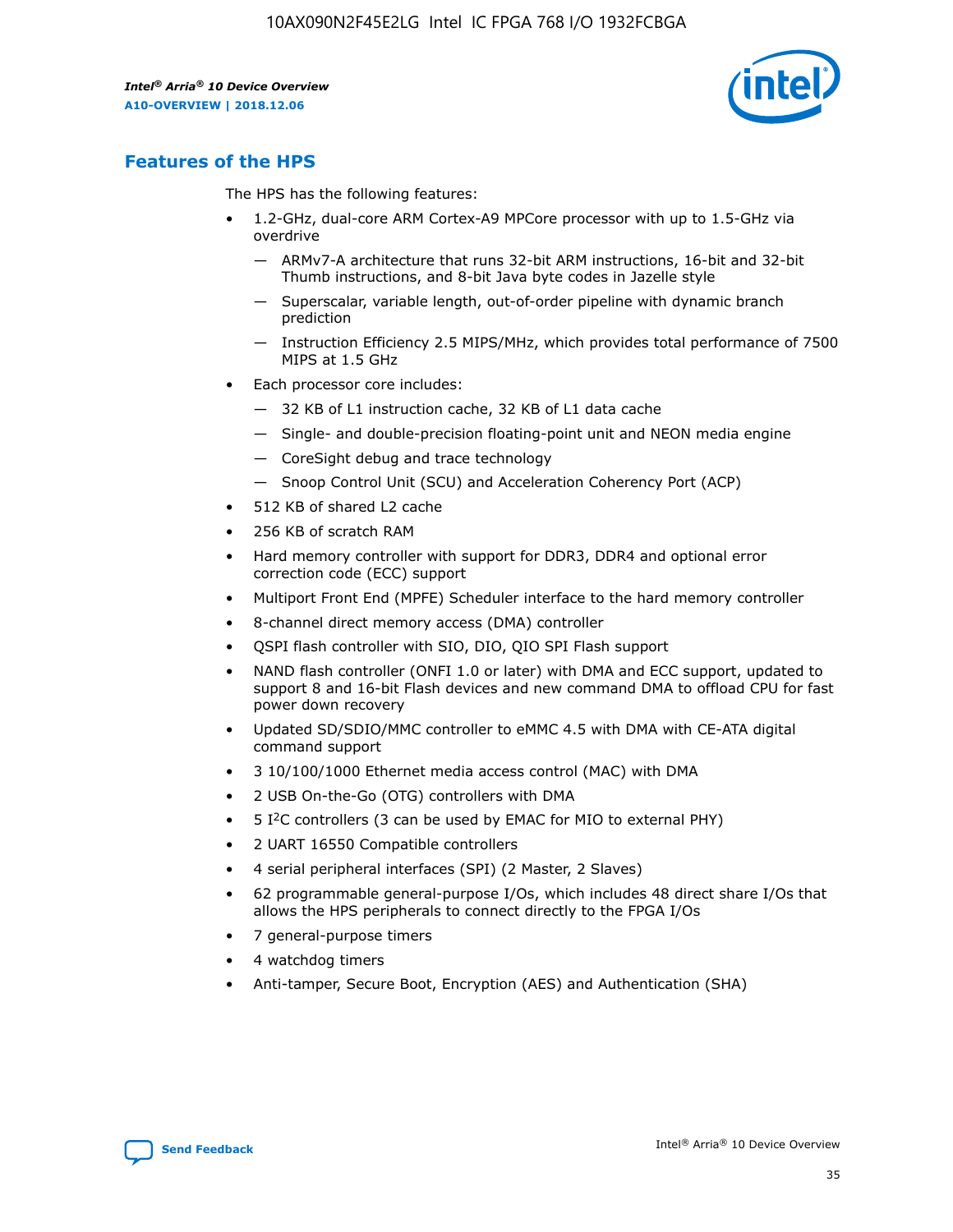

## **System Peripherals and Debug Access Port**

Each Ethernet MAC, USB OTG, NAND flash controller, and SD/MMC controller module has an integrated DMA controller. For modules without an integrated DMA controller, an additional DMA controller module provides up to eight channels of high-bandwidth data transfers. Peripherals that communicate off-chip are multiplexed with other peripherals at the HPS pin level. This allows you to choose which peripherals interface with other devices on your PCB.

The debug access port provides interfaces to industry standard JTAG debug probes and supports ARM CoreSight debug and core traces to facilitate software development.

## **HPS–FPGA AXI Bridges**

The HPS–FPGA bridges, which support the Advanced Microcontroller Bus Architecture (AMBA) Advanced eXtensible Interface (AXI™) specifications, consist of the following bridges:

- FPGA-to-HPS AMBA AXI bridge—a high-performance bus supporting 32, 64, and 128 bit data widths that allows the FPGA fabric to issue transactions to slaves in the HPS.
- HPS-to-FPGA Avalon/AMBA AXI bridge—a high-performance bus supporting 32, 64, and 128 bit data widths that allows the HPS to issue transactions to slaves in the FPGA fabric.
- Lightweight HPS-to-FPGA AXI bridge—a lower latency 32 bit width bus that allows the HPS to issue transactions to soft peripherals in the FPGA fabric. This bridge is primarily used for control and status register (CSR) accesses to peripherals in the FPGA fabric.

The HPS–FPGA AXI bridges allow masters in the FPGA fabric to communicate with slaves in the HPS logic, and vice versa. For example, the HPS-to-FPGA AXI bridge allows you to share memories instantiated in the FPGA fabric with one or both microprocessors in the HPS, while the FPGA-to-HPS AXI bridge allows logic in the FPGA fabric to access the memory and peripherals in the HPS.

Each HPS–FPGA bridge also provides asynchronous clock crossing for data transferred between the FPGA fabric and the HPS.

## **HPS SDRAM Controller Subsystem**

The HPS SDRAM controller subsystem contains a multiport SDRAM controller and DDR PHY that are shared between the FPGA fabric (through the FPGA-to-HPS SDRAM interface), the level 2 (L2) cache, and the level 3 (L3) system interconnect. The FPGA-to-HPS SDRAM interface supports AMBA AXI and Avalon® Memory-Mapped (Avalon-MM) interface standards, and provides up to six individual ports for access by masters implemented in the FPGA fabric.

The HPS SDRAM controller supports up to 3 masters (command ports), 3x 64-bit read data ports and 3x 64-bit write data ports.

To maximize memory performance, the SDRAM controller subsystem supports command and data reordering, deficit round-robin arbitration with aging, and high-priority bypass features.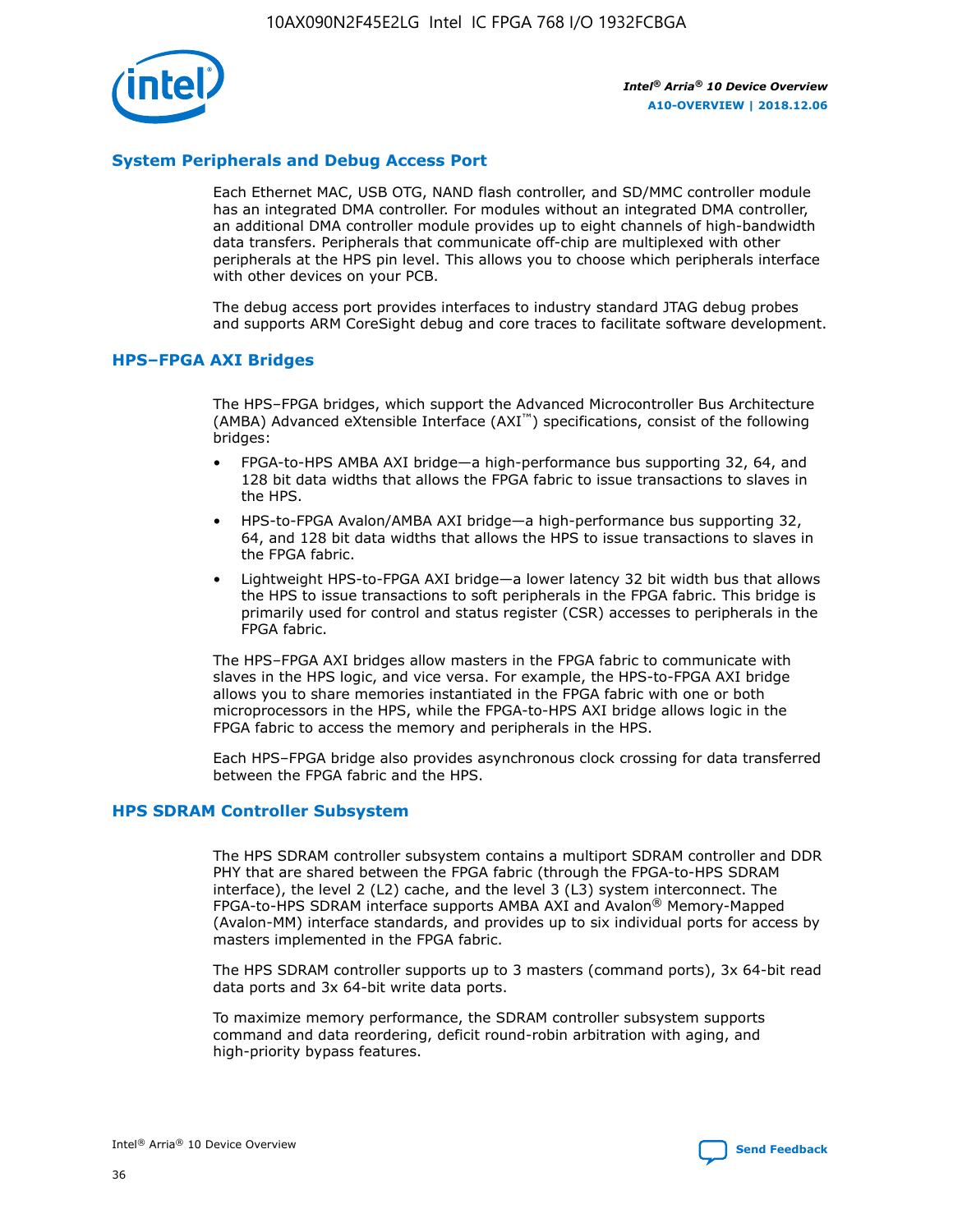

## **FPGA Configuration and HPS Booting**

The FPGA fabric and HPS in the SoC FPGA must be powered at the same time. You can reduce the clock frequencies or gate the clocks to reduce dynamic power.

Once powered, the FPGA fabric and HPS can be configured independently thus providing you with more design flexibility:

- You can boot the HPS independently. After the HPS is running, the HPS can fully or partially reconfigure the FPGA fabric at any time under software control. The HPS can also configure other FPGAs on the board through the FPGA configuration controller.
- Configure the FPGA fabric first, and then boot the HPS from memory accessible to the FPGA fabric.

## **Hardware and Software Development**

For hardware development, you can configure the HPS and connect your soft logic in the FPGA fabric to the HPS interfaces using the Platform Designer system integration tool in the Intel Quartus Prime software.

For software development, the ARM-based SoC FPGA devices inherit the rich software development ecosystem available for the ARM Cortex-A9 MPCore processor. The software development process for Intel SoC FPGAs follows the same steps as those for other SoC devices from other manufacturers. Support for Linux\*, VxWorks\*, and other operating systems are available for the SoC FPGAs. For more information on the operating systems support availability, contact the Intel FPGA sales team.

You can begin device-specific firmware and software development on the Intel SoC FPGA Virtual Target. The Virtual Target is a fast PC-based functional simulation of a target development system—a model of a complete development board. The Virtual Target enables the development of device-specific production software that can run unmodified on actual hardware.

## **Dynamic and Partial Reconfiguration**

The Intel Arria 10 devices support dynamic and partial reconfiguration. You can use dynamic and partial reconfiguration simultaneously to enable seamless reconfiguration of both the device core and transceivers.

## **Dynamic Reconfiguration**

You can reconfigure the PMA and PCS blocks while the device continues to operate. This feature allows you to change the data rates, protocol, and analog settings of a channel in a transceiver bank without affecting on-going data transfer in other transceiver banks. This feature is ideal for applications that require dynamic multiprotocol or multirate support.

## **Partial Reconfiguration**

Using partial reconfiguration, you can reconfigure some parts of the device while keeping the device in operation.

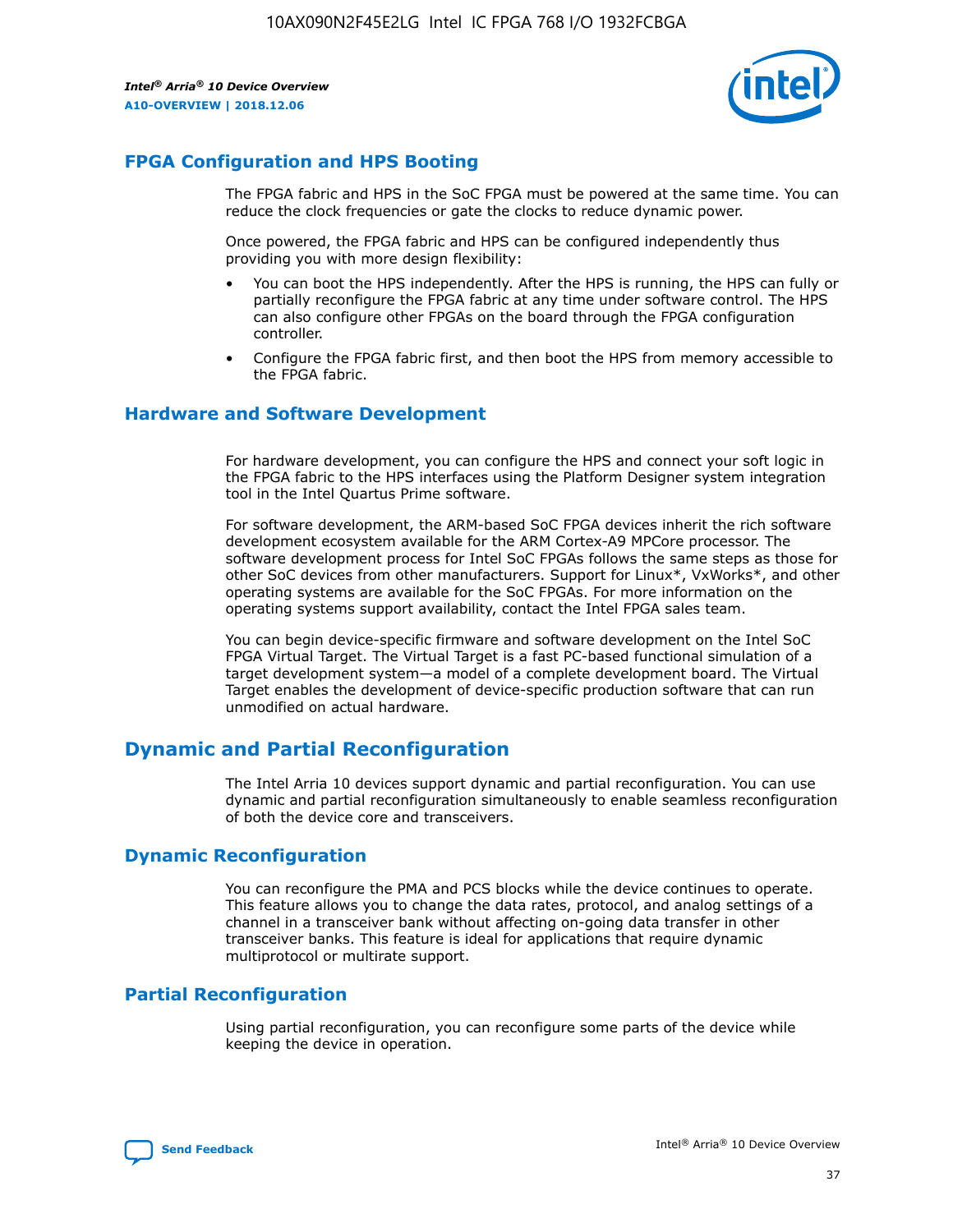

Instead of placing all device functions in the FPGA fabric, you can store some functions that do not run simultaneously in external memory and load them only when required. This capability increases the effective logic density of the device, and lowers cost and power consumption.

In the Intel solution, you do not have to worry about intricate device architecture to perform a partial reconfiguration. The partial reconfiguration capability is built into the Intel Quartus Prime design software, making such time-intensive task simple.

Intel Arria 10 devices support partial reconfiguration in the following configuration options:

- Using an internal host:
	- All supported configuration modes where the FPGA has access to external memory devices such as serial and parallel flash memory.
	- Configuration via Protocol [CvP (PCIe)]
- Using an external host—passive serial (PS), fast passive parallel (FPP) x8, FPP x16, and FPP x32 I/O interface.

## **Enhanced Configuration and Configuration via Protocol**

## **Table 25. Configuration Schemes and Features of Intel Arria 10 Devices**

Intel Arria 10 devices support 1.8 V programming voltage and several configuration schemes.

| <b>Scheme</b>                                                          | <b>Data</b><br><b>Width</b> | <b>Max Clock</b><br>Rate<br>(MHz) | <b>Max Data</b><br>Rate<br>(Mbps)<br>(13) | <b>Decompression</b> | <b>Design</b><br>Security <sup>(1</sup><br>4) | <b>Partial</b><br>Reconfiguration<br>(15) | <b>Remote</b><br><b>System</b><br><b>Update</b> |
|------------------------------------------------------------------------|-----------------------------|-----------------------------------|-------------------------------------------|----------------------|-----------------------------------------------|-------------------------------------------|-------------------------------------------------|
| <b>JTAG</b>                                                            | 1 bit                       | 33                                | 33                                        |                      |                                               | Yes <sup>(16)</sup>                       |                                                 |
| Active Serial (AS)<br>through the<br>EPCO-L<br>configuration<br>device | 1 bit,<br>4 bits            | 100                               | 400                                       | Yes                  | Yes                                           | $Y_{PS}(16)$                              | Yes                                             |
| Passive serial (PS)<br>through CPLD or<br>external<br>microcontroller  | 1 bit                       | 100                               | 100                                       | Yes                  | Yes                                           | Yes(16)                                   | Parallel<br>Flash<br>Loader<br>(PFL) IP<br>core |
|                                                                        |                             |                                   |                                           |                      |                                               |                                           | continued                                       |

<sup>(13)</sup> Enabling either compression or design security features affects the maximum data rate. Refer to the Intel Arria 10 Device Datasheet for more information.

<sup>(14)</sup> Encryption and compression cannot be used simultaneously.

 $<sup>(15)</sup>$  Partial reconfiguration is an advanced feature of the device family. If you are interested in</sup> using partial reconfiguration, contact Intel for support.

 $(16)$  Partial configuration can be performed only when it is configured as internal host.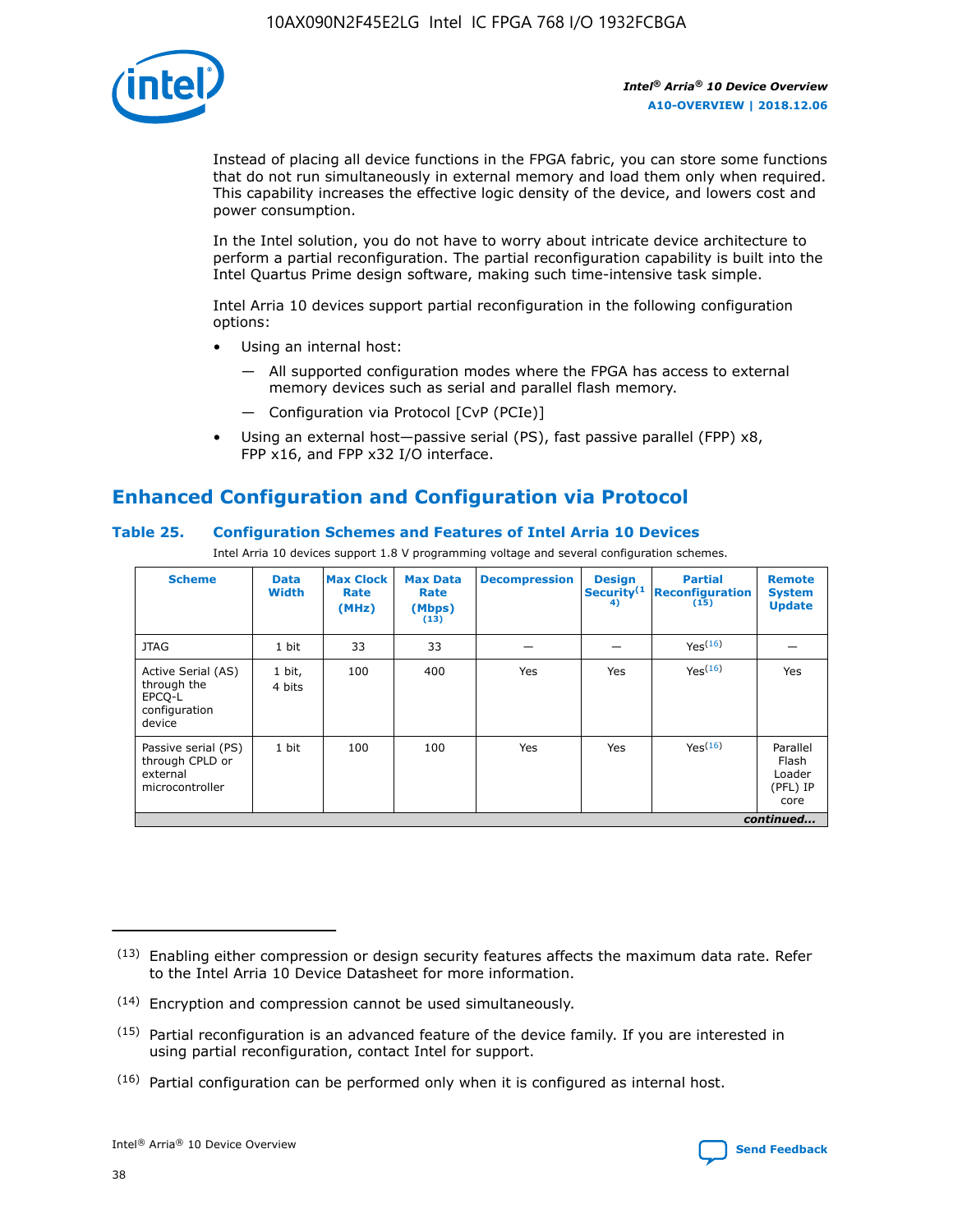

| <b>Scheme</b>                                    | <b>Data</b><br><b>Width</b> | <b>Max Clock</b><br>Rate<br>(MHz) | <b>Max Data</b><br>Rate<br>(Mbps)<br>(13) | <b>Decompression</b> | <b>Design</b><br>Security <sup>(1</sup><br>4) | <b>Partial</b><br><b>Reconfiguration</b><br>(15) | <b>Remote</b><br><b>System</b><br><b>Update</b> |
|--------------------------------------------------|-----------------------------|-----------------------------------|-------------------------------------------|----------------------|-----------------------------------------------|--------------------------------------------------|-------------------------------------------------|
| Fast passive                                     | 8 bits                      | 100                               | 3200                                      | Yes                  | Yes                                           | Yes(17)                                          | PFL IP                                          |
| parallel (FPP)<br>through CPLD or                | 16 bits                     |                                   |                                           | Yes                  | Yes                                           |                                                  | core                                            |
| external<br>microcontroller                      | 32 bits                     |                                   |                                           | Yes                  | Yes                                           |                                                  |                                                 |
| Configuration via                                | 16 bits                     | 100                               | 3200                                      | Yes                  | Yes                                           | Yes <sup>(17)</sup>                              |                                                 |
| <b>HPS</b>                                       | 32 bits                     |                                   |                                           | Yes                  | Yes                                           |                                                  |                                                 |
| Configuration via<br>Protocol [CvP<br>$(PCIe^*)$ | x1, x2,<br>x4, x8<br>lanes  |                                   | 8000                                      | Yes                  | Yes                                           | Yes(16)                                          |                                                 |

You can configure Intel Arria 10 devices through PCIe using Configuration via Protocol (CvP). The Intel Arria 10 CvP implementation conforms to the PCIe 100 ms power-up-to-active time requirement.

#### **Related Information**

[Configuration via Protocol \(CvP\) Implementation in Intel FPGAs User Guide](https://www.intel.com/content/www/us/en/programmable/documentation/dsu1441819344145.html#dsu1442269728522) Provides more information about the CvP configuration scheme.

## **SEU Error Detection and Correction**

Intel Arria 10 devices offer robust and easy-to-use single-event upset (SEU) error detection and correction circuitry.

The detection and correction circuitry includes protection for Configuration RAM (CRAM) programming bits and user memories. The CRAM is protected by a continuously running CRC error detection circuit with integrated ECC that automatically corrects one or two errors and detects higher order multi-bit errors. When more than two errors occur, correction is available through reloading of the core programming file, providing a complete design refresh while the FPGA continues to operate.

The physical layout of the Intel Arria 10 CRAM array is optimized to make the majority of multi-bit upsets appear as independent single-bit or double-bit errors which are automatically corrected by the integrated CRAM ECC circuitry. In addition to the CRAM protection, the M20K memory blocks also include integrated ECC circuitry and are layout-optimized for error detection and correction. The MLAB does not have ECC.

(14) Encryption and compression cannot be used simultaneously.

<sup>(17)</sup> Supported at a maximum clock rate of 100 MHz.



 $(13)$  Enabling either compression or design security features affects the maximum data rate. Refer to the Intel Arria 10 Device Datasheet for more information.

 $(15)$  Partial reconfiguration is an advanced feature of the device family. If you are interested in using partial reconfiguration, contact Intel for support.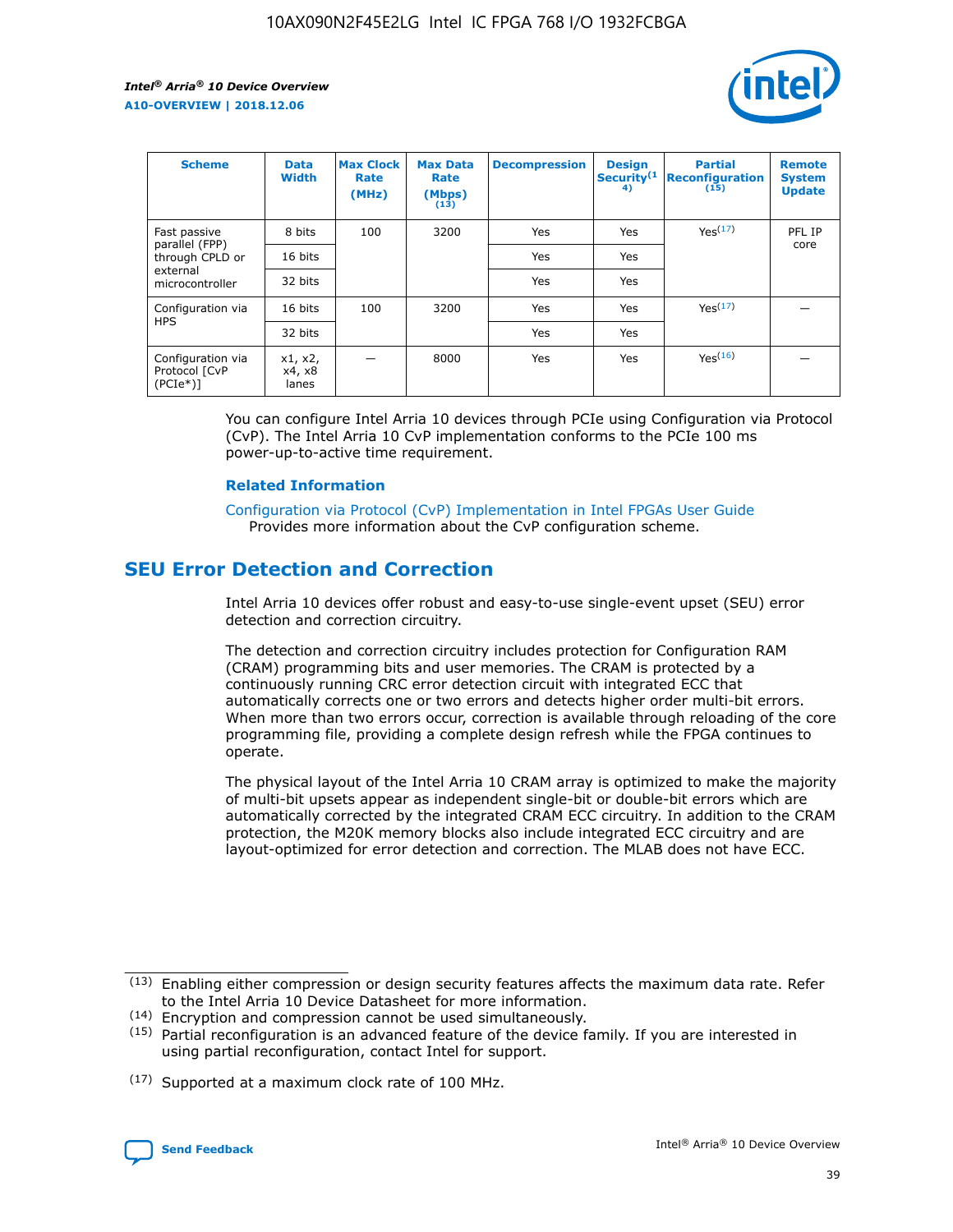

## **Power Management**

Intel Arria 10 devices leverage the advanced 20 nm process technology, a low 0.9 V core power supply, an enhanced core architecture, and several optional power reduction techniques to reduce total power consumption by as much as 40% compared to Arria V devices and as much as 60% compared to Stratix V devices.

The optional power reduction techniques in Intel Arria 10 devices include:

- **SmartVID**—a code is programmed into each device during manufacturing that allows a smart regulator to operate the device at lower core  $V_{CC}$  while maintaining performance
- **Programmable Power Technology**—non-critical timing paths are identified by the Intel Quartus Prime software and the logic in these paths is biased for low power instead of high performance
- **Low Static Power Options**—devices are available with either standard static power or low static power while maintaining performance

Furthermore, Intel Arria 10 devices feature Intel's industry-leading low power transceivers and include a number of hard IP blocks that not only reduce logic resources but also deliver substantial power savings compared to soft implementations. In general, hard IP blocks consume up to 90% less power than the equivalent soft logic implementations.

## **Incremental Compilation**

The Intel Quartus Prime software incremental compilation feature reduces compilation time and helps preserve performance to ease timing closure. The incremental compilation feature enables the partial reconfiguration flow for Intel Arria 10 devices.

Incremental compilation supports top-down, bottom-up, and team-based design flows. This feature facilitates modular, hierarchical, and team-based design flows where different designers compile their respective design sections in parallel. Furthermore, different designers or IP providers can develop and optimize different blocks of the design independently. These blocks can then be imported into the top level project.

## **Document Revision History for Intel Arria 10 Device Overview**

| <b>Document</b><br><b>Version</b> | <b>Changes</b>                                                                                                                                                                                                                                                              |
|-----------------------------------|-----------------------------------------------------------------------------------------------------------------------------------------------------------------------------------------------------------------------------------------------------------------------------|
| 2018.12.06                        | Added links to Intel Arria 10 device errata documents.<br>Removed automotive temperature option from the Intel Arria 10 GX devices.<br>Removed -3 fabric speed grade from the Intel Arria 10 GT devices.<br>Updated power options for the Intel Arria 10 GX and GT devices. |
| 2018.04.09                        | Updated the lowest $V_{CC}$ from 0.83 V to 0.82 V in the topic listing a summary of the device features.                                                                                                                                                                    |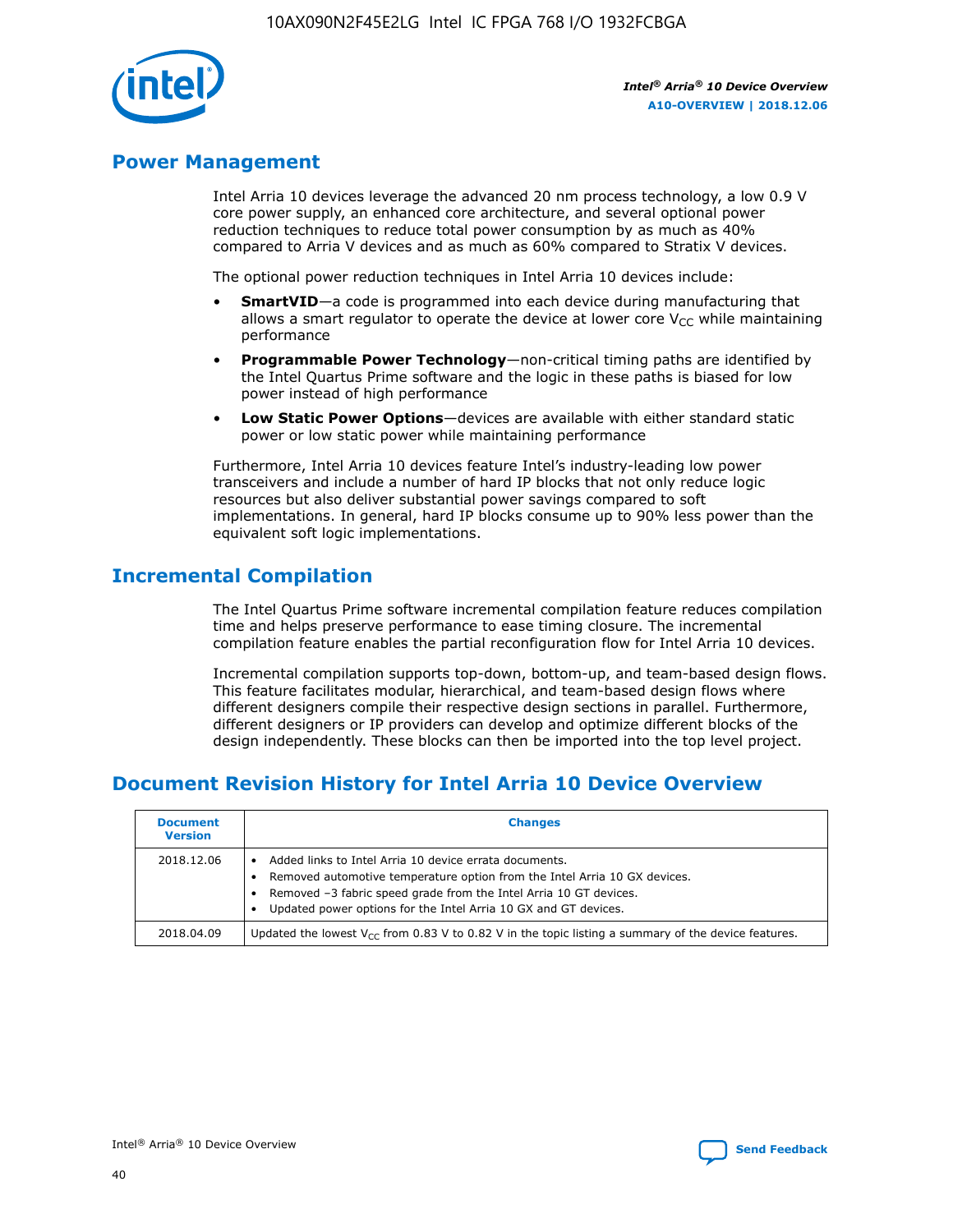

| <b>Date</b>    | <b>Version</b> | <b>Changes</b>                                                                                                                                                                                                                                                                                                                                                                                                                                                                                                                                                                                                                                                                                                                                                                                                                                                                                                                                               |
|----------------|----------------|--------------------------------------------------------------------------------------------------------------------------------------------------------------------------------------------------------------------------------------------------------------------------------------------------------------------------------------------------------------------------------------------------------------------------------------------------------------------------------------------------------------------------------------------------------------------------------------------------------------------------------------------------------------------------------------------------------------------------------------------------------------------------------------------------------------------------------------------------------------------------------------------------------------------------------------------------------------|
| January 2018   | 2018.01.17     | Updated the maximum data rate for HPS (Intel Arria 10 SX devices<br>external memory interface DDR3 controller from 2,166 Mbps to 2,133<br>Mbps.<br>Updated maximum frequency supported for half rate QDRII and QDRII<br>+ SRAM to 633 MHz in Memory Standards Supported by the Soft<br>Memory Controller table.<br>Updated transceiver backplane capability to 12.5 Gbps.<br>Removed transceiver speed grade 5 in Sample Ordering Core and<br>Available Options for Intel Arria 10 GX Devices figure.<br>Removed package code 40, low static power, SmartVID, industrial, and<br>military operating temperature support from Sample Ordering Core and<br>Available Options for Intel Arria 10 GT Devices figure.<br>Updated short reach transceiver rate for Intel Arria 10 GT devices to<br>25.8 Gbps.<br>Removed On-Die Instrumentation - EyeQ and Jitter Margin Tool<br>support from PMA Features of the Transceivers in Intel Arria 10 Devices<br>table. |
| September 2017 | 2017.09.20     | Updated the maximum speed of the DDR4 external memory interface from<br>1,333 MHz/2,666 Mbps to 1,200 MHz/2,400 Mbps.                                                                                                                                                                                                                                                                                                                                                                                                                                                                                                                                                                                                                                                                                                                                                                                                                                        |
| July 2017      | 2017.07.13     | Corrected the automotive temperature range in the figure showing the<br>available options for the Intel Arria 10 GX devices from "-40°C to 100°C"<br>to "-40°C to 125°C".                                                                                                                                                                                                                                                                                                                                                                                                                                                                                                                                                                                                                                                                                                                                                                                    |
| July 2017      | 2017.07.06     | Added automotive temperature option to Intel Arria 10 GX device family.                                                                                                                                                                                                                                                                                                                                                                                                                                                                                                                                                                                                                                                                                                                                                                                                                                                                                      |
| May 2017       | 2017.05.08     | Corrected protocol names with "1588" to "IEEE 1588v2".<br>$\bullet$<br>Updated the vertical migration table to remove vertical migration<br>$\bullet$<br>between Intel Arria 10 GX and Intel Arria 10 SX device variants.<br>Removed all "Preliminary" marks.<br>$\bullet$                                                                                                                                                                                                                                                                                                                                                                                                                                                                                                                                                                                                                                                                                   |
| March 2017     | 2017.03.15     | Removed the topic about migration from Intel Arria 10 to Intel Stratix<br>$\bullet$<br>10 devices.<br>Rebranded as Intel.<br>$\bullet$                                                                                                                                                                                                                                                                                                                                                                                                                                                                                                                                                                                                                                                                                                                                                                                                                       |
| October 2016   | 2016.10.31     | Removed package F36 from Intel Arria 10 GX devices.<br>Updated Intel Arria 10 GT sample ordering code and maximum GX<br>$\bullet$<br>transceiver count. Intel Arria 10 GT devices are available only in the<br>SF45 package option with a maximum of 72 transceivers.                                                                                                                                                                                                                                                                                                                                                                                                                                                                                                                                                                                                                                                                                        |
| May 2016       | 2016.05.02     | Updated the FPGA Configuration and HPS Booting topic.<br>$\bullet$<br>Remove V <sub>CC</sub> PowerManager from the Summary of Features, Power<br>Management and Arria 10 Device Variants and packages topics. This<br>feature is no longer supported in Arria 10 devices.<br>Removed LPDDR3 from the Memory Standards Supported by the HPS<br>Hard Memory Controller table in the Memory Standards Supported by<br>Intel Arria 10 Devices topic. This standard is only supported by the<br><b>FPGA</b><br>Removed transceiver speed grade 5 from the Device Variants and<br>Packages topic for Arria 10 GX and SX devices.                                                                                                                                                                                                                                                                                                                                   |
| February 2016  | 2016.02.11     | Changed the maximum Arria 10 GT datarate to 25.8 Gbps and the<br>$\bullet$<br>minimum datarate to 1 Gbps globally.<br>Revised the state for Core clock networks in the Summary of Features<br>$\bullet$<br>topic.<br>Changed the transceiver parameters in the "Summary of Features for<br>$\bullet$<br>Arria 10 Devices" table.<br>Changed the transceiver parameters in the "Maximum Resource Counts<br>for Arria 10 GT Devices" table.<br>Changed the package availability for GT devices in the "Package Plan<br>for Arria 10 GT Devices" table.<br>Changed the package configurations for GT devices in the "Migration"<br>Capability Across Arria 10 Product Lines" figure.<br>continued                                                                                                                                                                                                                                                               |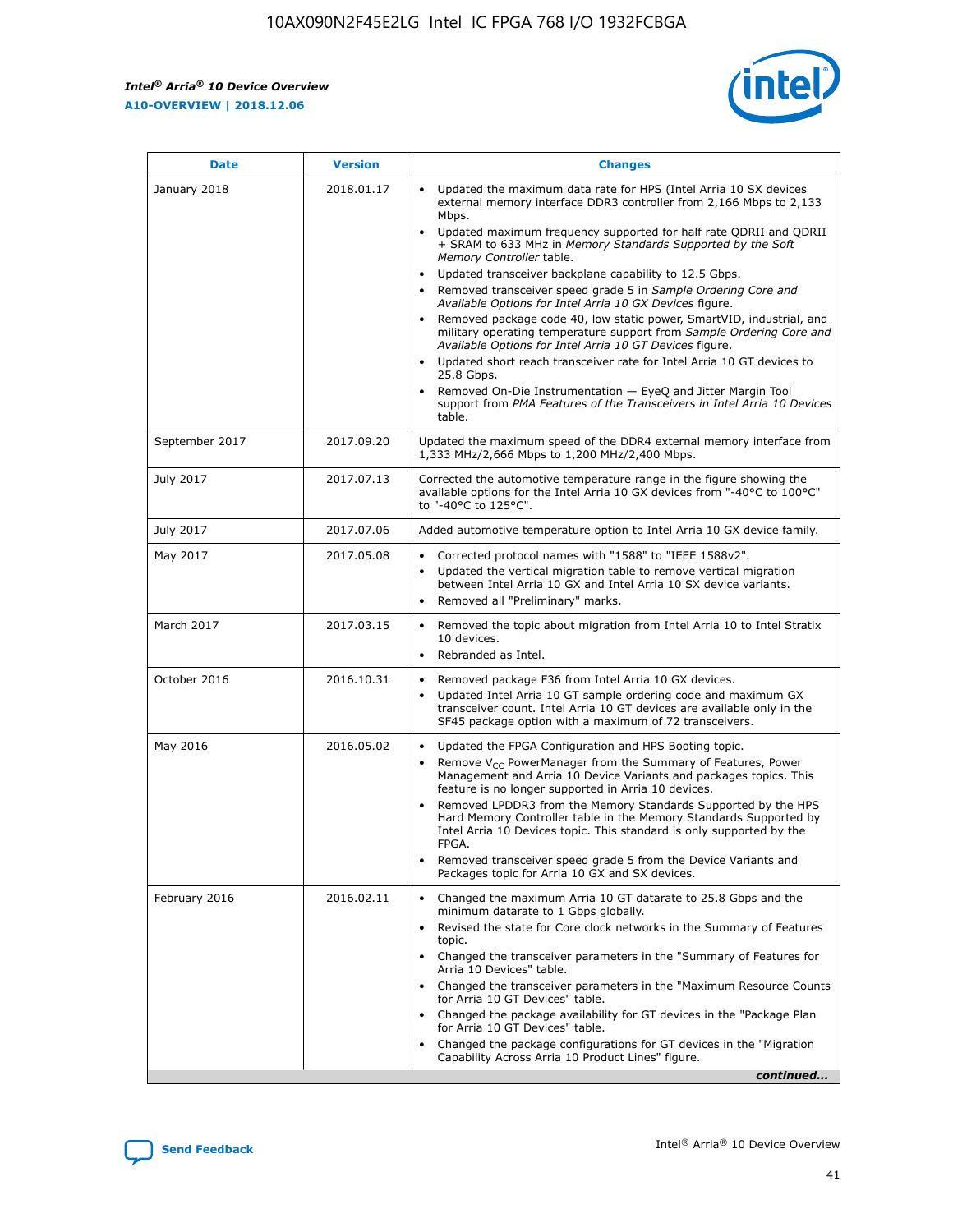

| <b>Date</b>   | <b>Version</b> | <b>Changes</b>                                                                                                                                                               |
|---------------|----------------|------------------------------------------------------------------------------------------------------------------------------------------------------------------------------|
|               |                | • Changed transceiver parameters in the "Low Power Serial Transceivers"<br>section.                                                                                          |
|               |                | • Changed the transceiver descriptions in the "Device Variants for the<br>Arria 10 Device Family" table.                                                                     |
|               |                | Changed the "Sample Ordering Code and Available Options for Arria 10<br>$\bullet$<br>GT Devices" figure.                                                                     |
|               |                | Changed the datarates for GT devices in the "PMA Features" section.                                                                                                          |
|               |                | Changed the datarates for GT devices in the "PCS Features" section.<br>$\bullet$                                                                                             |
| December 2015 | 2015.12.14     | Updated the number of M20K memory blocks for Arria 10 GX 660 from<br>2133 to 2131 and corrected the total RAM bit from 48,448 Kb to<br>48,408 Kb.                            |
|               |                | Corrected the number of DSP blocks for Arria 10 GX 660 from 1688 to<br>1687 in the table listing floating-point arithmetic resources.                                        |
| November 2015 | 2015.11.02     | Updated the maximum resources for Arria 10 GX 220, GX 320, GX 480,<br>$\bullet$<br>GX 660, SX 220, SX 320, SX 480, and SX 660.                                               |
|               |                | • Updated resource count for Arria 10 GX 320, GX 480, GX 660, SX 320,<br>SX 480, a SX 660 devices in Number of Multipliers in Intel Arria 10<br><b>Devices</b> table.        |
|               |                | Updated the available options for Arria 10 GX, GT, and SX.                                                                                                                   |
|               |                | Changed instances of Quartus II to Quartus Prime.<br>$\bullet$                                                                                                               |
| June 2015     | 2015.06.15     | Corrected label for Intel Arria 10 GT product lines in the vertical migration<br>figure.                                                                                     |
| May 2015      | 2015.05.15     | Corrected the DDR3 half rate and quarter rate maximum frequencies in the<br>table that lists the memory standards supported by the Intel Arria 10 hard<br>memory controller. |
| May 2015      | 2015.05.04     | • Added support for 13.5G JESD204b in the Summary of Features table.<br>• Added a link to Arria 10 GT Channel Usage in the Arria 10 GT Package<br>Plan topic.                |
|               |                | • Added a note to the table, Maximum Resource Counts for Arria 10 GT<br>devices.                                                                                             |
|               |                | • Updated the power requirements of the transceivers in the Low Power<br>Serial Transceivers topic.                                                                          |
| January 2015  | 2015.01.23     | • Added floating point arithmetic features in the Summary of Features<br>table.                                                                                              |
|               |                | • Updated the total embedded memory from 38.38 megabits (Mb) to<br>65.6 Mb.                                                                                                  |
|               |                | • Updated the table that lists the memory standards supported by Intel<br>Arria 10 devices.                                                                                  |
|               |                | Removed support for DDR3U, LPDDR3 SDRAM, RLDRAM 2, and DDR2.                                                                                                                 |
|               |                | Moved RLDRAM 3 support from hard memory controller to soft memory<br>controller. RLDRAM 3 support uses hard PHY with soft memory<br>controller.                              |
|               |                | Added soft memory controller support for QDR IV.<br>٠                                                                                                                        |
|               |                | Updated the maximum resource count table to include the number of<br>hard memory controllers available in each device variant.                                               |
|               |                | Updated the transceiver PCS data rate from 12.5 Gbps to 12 Gbps.<br>$\bullet$                                                                                                |
|               |                | Updated the max clock rate of PS, FPP x8, FPP x16, and Configuration<br>via HPS from 125 MHz to 100 MHz.                                                                     |
|               |                | Added a feature for fractional synthesis PLLs: PLL cascading.                                                                                                                |
|               |                | Updated the HPS programmable general-purpose I/Os from 54 to 62.<br>$\bullet$<br>continued                                                                                   |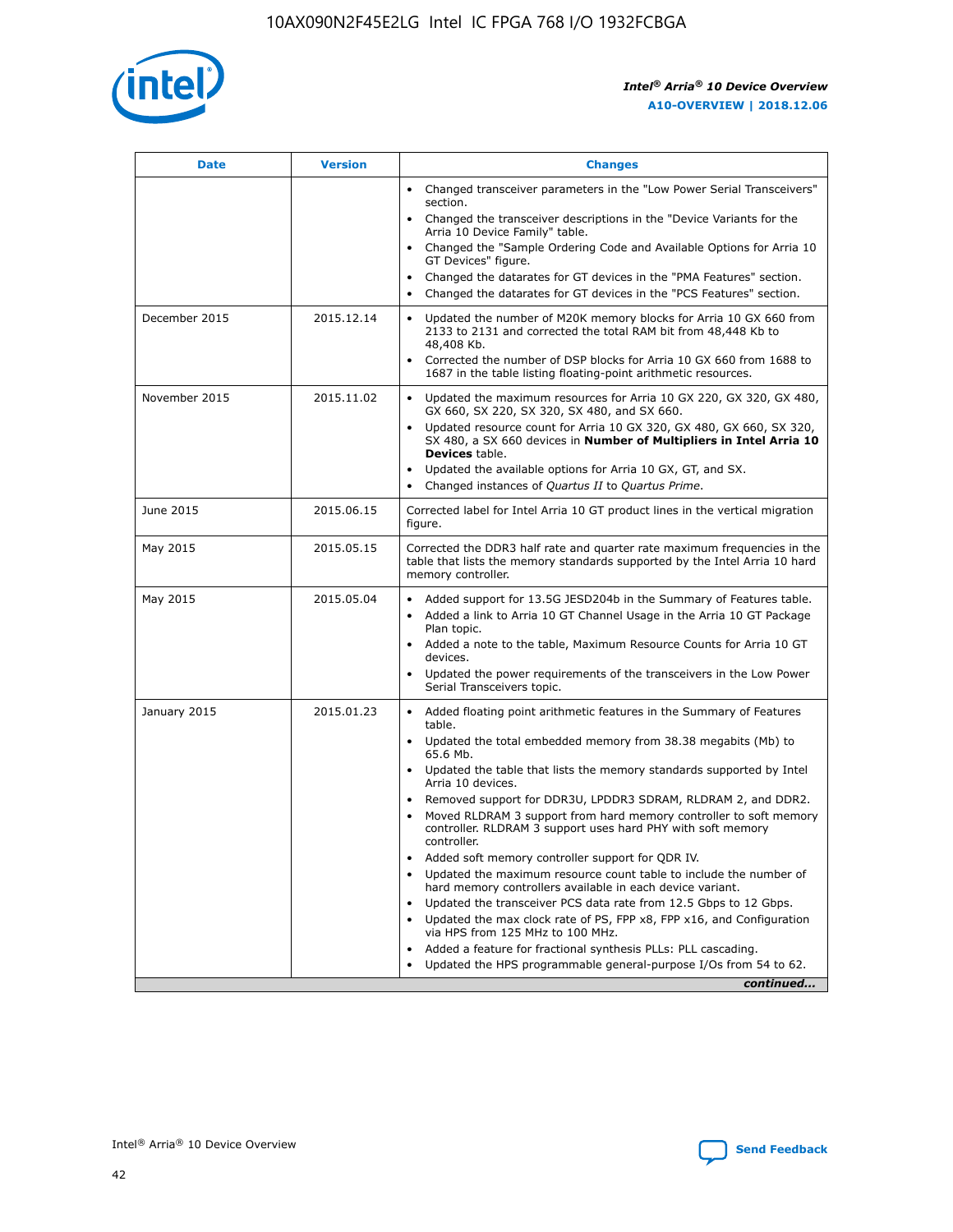

| <b>Date</b>    | <b>Version</b> | <b>Changes</b>                                                                                                                                                                                                                                                                                                                                                                                                                                                                                                                                      |
|----------------|----------------|-----------------------------------------------------------------------------------------------------------------------------------------------------------------------------------------------------------------------------------------------------------------------------------------------------------------------------------------------------------------------------------------------------------------------------------------------------------------------------------------------------------------------------------------------------|
| September 2014 | 2014.09.30     | Corrected the 3 V I/O and LVDS I/O counts for F35 and F36 packages<br>$\bullet$<br>of Arria 10 GX.<br>Corrected the 3 V I/O, LVDS I/O, and transceiver counts for the NF40<br>$\bullet$<br>package of the Arria GX 570 and 660.<br>Removed 3 V I/O, LVDS I/O, and transceiver counts for the NF40<br>$\bullet$<br>package of the Arria GX 900 and 1150. The NF40 package is not<br>available for Arria 10 GX 900 and 1150.                                                                                                                          |
| August 2014    | 2014.08.18     | Updated Memory (Kb) M20K maximum resources for Arria 10 GX 660<br>devices from 42,660 to 42,620.<br>Added GPIO columns consisting of LVDS I/O Bank and 3V I/O Bank in<br>$\bullet$<br>the Package Plan table.<br>Added how to use memory interface clock frequency higher than 533<br>$\bullet$<br>MHz in the I/O vertical migration.<br>Added information to clarify that RLDRAM3 support uses hard PHY with<br>$\bullet$<br>soft memory controller.<br>Added variable precision DSP blocks support for floating-point<br>$\bullet$<br>arithmetic. |
| June 2014      | 2014.06.19     | Updated number of dedicated I/Os in the HPS block to 17.                                                                                                                                                                                                                                                                                                                                                                                                                                                                                            |
| February 2014  | 2014.02.21     | Updated transceiver speed grade options for GT devices in Figure 2.                                                                                                                                                                                                                                                                                                                                                                                                                                                                                 |
| February 2014  | 2014.02.06     | Updated data rate for Arria 10 GT devices from 28.1 Gbps to 28.3 Gbps.                                                                                                                                                                                                                                                                                                                                                                                                                                                                              |
| December 2013  | 2013.12.10     | Updated the HPS memory standards support from LPDDR2 to LPDDR3.<br>Updated HPS block diagram to include dedicated HPS I/O and FPGA<br>$\bullet$<br>Configuration blocks as well as repositioned SD/SDIO/MMC, DMA, SPI<br>and NAND Flash with ECC blocks.                                                                                                                                                                                                                                                                                            |
| December 2013  | 2013.12.02     | Initial release.                                                                                                                                                                                                                                                                                                                                                                                                                                                                                                                                    |